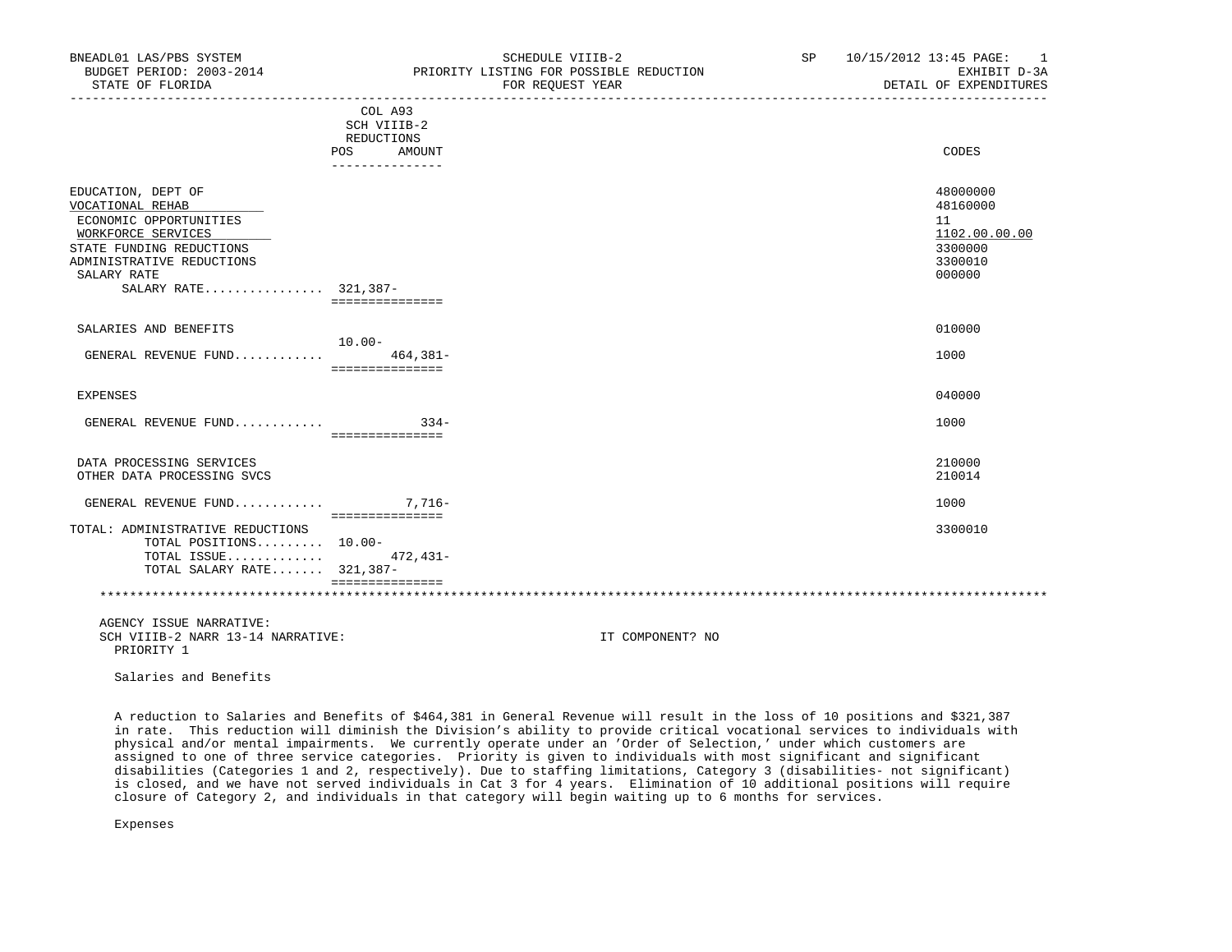| SIAIE OF FLORIDA                                                 |            |                                                | FOR REQUEST IEAR | DETAIL OF EXPENDITURES     |
|------------------------------------------------------------------|------------|------------------------------------------------|------------------|----------------------------|
|                                                                  | <b>POS</b> | COL A93<br>SCH VIIIB-2<br>REDUCTIONS<br>AMOUNT |                  | CODES                      |
|                                                                  |            |                                                |                  |                            |
| EDUCATION, DEPT OF<br>VOCATIONAL REHAB<br>ECONOMIC OPPORTUNITIES |            |                                                |                  | 48000000<br>48160000<br>11 |
| WORKFORCE SERVICES                                               |            |                                                |                  | 1102.00.00.00<br>3300000   |
| STATE FUNDING REDUCTIONS<br>ADMINISTRATIVE REDUCTIONS            |            |                                                |                  | 3300010                    |

A reduction to Expenses of \$334 in General Revenue will limit funds available for general administrative activities.

Other Data Processing Services

POSITION DETAIL OF SALARIES AND BENEFITS:

 A reduction to Other Data Processing Services of \$7,716 in General Revenue will impact the ability to facilitate the training and capacity building for Vocational Rehabilitation staff which is essential to the continued reduction in the Division's reliance on Marquis Software Development, Inc. The development of electronic invoicing, online training capacity, and other automation projects will also be impacted.

\*\*\*\*\*\*\*\*\*\*\*\*\*\*\*\*\*\*\*\*\*\*\*\*\*\*\*\*\*\*\*\*\*\*\*\*\*\*\*\*\*\*\*\*\*\*\*\*\*\*\*\*\*\*\*\*\*\*\*\*\*\*\*\*\*\*\*\*\*\*\*\*\*\*\*\*\*\*\*\*\*\*\*\*\*\*\*\*\*\*\*\*\*\*\*\*\*\*\*\*\*\*\*\*\*\*\*\*\*\*\*\*\*\*\*\*\*\*\*\*\*\*\*\*\*\*\*

|                                                                       | PUSIIIUN DEIAIL UP SALAKIES AND BENEPIIS. |           |           |          |              | LAPSE | LAPSED SALARIES |
|-----------------------------------------------------------------------|-------------------------------------------|-----------|-----------|----------|--------------|-------|-----------------|
|                                                                       | FTE                                       | BASE RATE | ADDITIVES | BENEFITS | SUBTOTAL     | ႜၟ    | AND BENEFITS    |
| A93 - SCH VIIIB-2 REDUCTIONS                                          |                                           |           |           |          |              |       |                 |
| CHANGES TO CURRENTLY AUTHORIZED POSITIONS<br>P101 PROPOSED CLASS CODE |                                           |           |           |          |              |       |                 |
| C0001 001                                                             | $10.00 -$                                 | 321,387-  |           | 142,994- | 464,381-0.00 |       | 464,381-        |
| TOTALS FOR ISSUE BY FUND<br>1000 GENERAL REVENUE FUND                 |                                           |           |           |          |              |       | $464,381-$      |
|                                                                       | $10.00 -$                                 | 321,387-  |           | 142,994- | 464,381-     |       | $464,381-$      |

\*\*\*\*\*\*\*\*\*\*\*\*\*\*\*\*\*\*\*\*\*\*\*\*\*\*\*\*\*\*\*\*\*\*\*\*\*\*\*\*\*\*\*\*\*\*\*\*\*\*\*\*\*\*\*\*\*\*\*\*\*\*\*\*\*\*\*\*\*\*\*\*\*\*\*\*\*\*\*\*\*\*\*\*\*\*\*\*\*\*\*\*\*\*\*\*\*\*\*\*\*\*\*\*\*\*\*\*\*\*\*\*\*\*\*\*\*\*\*\*\*\*\*\*\*\*\*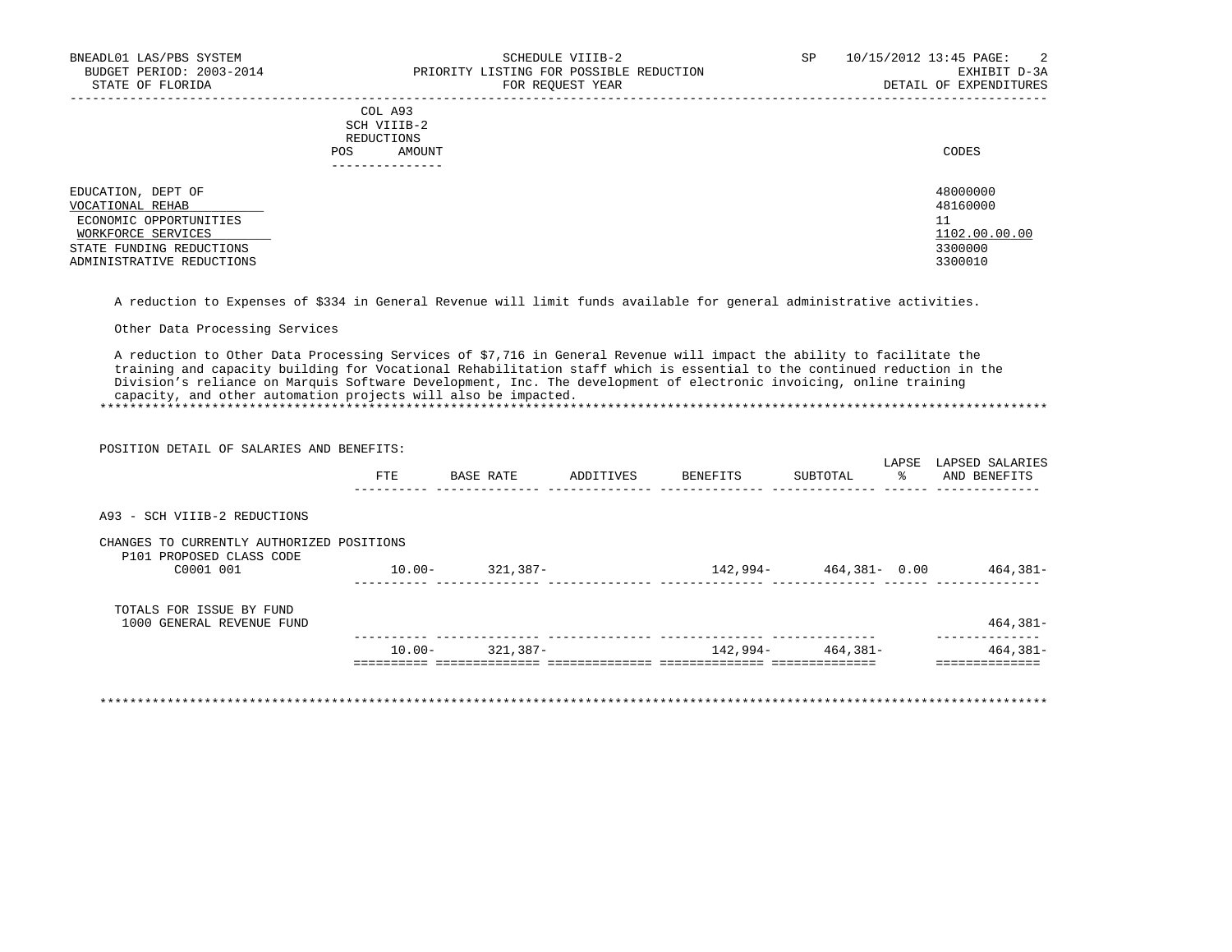| BNEADL01 LAS/PBS SYSTEM<br>STATE OF FLORIDA                                                                                                                                                                                                         | SCHEDULE VIIIB-2<br>BUDGET PERIOD: 2003-2014 PRIORITY LISTING FOR POSSIBLE REDUCTION<br>FOR REQUEST YEAR | SP 10/15/2012 13:45 PAGE: 3<br>EXHIBIT D-3A<br>DETAIL OF EXPENDITURES                 |
|-----------------------------------------------------------------------------------------------------------------------------------------------------------------------------------------------------------------------------------------------------|----------------------------------------------------------------------------------------------------------|---------------------------------------------------------------------------------------|
|                                                                                                                                                                                                                                                     | COL A93<br>SCH VIIIB-2<br>REDUCTIONS<br>POS AMOUNT<br>_______________                                    | CODES                                                                                 |
| EDUCATION, DEPT OF<br>VOCATIONAL REHAB<br>ECONOMIC OPPORTUNITIES<br>WORKFORCE SERVICES<br>STATE FUNDING REDUCTIONS<br>PROGRAM REDUCTIONS WITH DIRECT<br>IMPACT ON STUDENTS AND INSTRUCTION<br>AID TO LOCAL GOVERNMENTS<br>G/A-ADULT DISABILITY FNDS |                                                                                                          | 48000000<br>48160000<br>11<br>1102.00.00.00<br>3300000<br>3300030<br>050000<br>050798 |
| GENERAL REVENUE FUND 499,674-                                                                                                                                                                                                                       | ===============                                                                                          | 1000                                                                                  |
| G/A-FL ENDOWMENT/VOC REHAB                                                                                                                                                                                                                          |                                                                                                          | 050830                                                                                |
| GENERAL REVENUE FUND $15,758-$                                                                                                                                                                                                                      | ================                                                                                         | 1000                                                                                  |
| SPECIAL CATEGORIES<br>CONTRACTED SERVICES                                                                                                                                                                                                           |                                                                                                          | 100000<br>100777                                                                      |
| GENERAL REVENUE FUND 22,221-                                                                                                                                                                                                                        | ================                                                                                         | 1000                                                                                  |
| G/A-INDEPENDENT LIVING SRV                                                                                                                                                                                                                          |                                                                                                          | 101694                                                                                |
| GENERAL REVENUE FUND                                                                                                                                                                                                                                | $61,600-$<br>================                                                                            | 1000                                                                                  |
| PURCHASED CLIENT SERVICES                                                                                                                                                                                                                           |                                                                                                          | 102933                                                                                |
| GENERAL REVENUE FUND $1,043,064-$                                                                                                                                                                                                                   | ===============                                                                                          | 1000                                                                                  |

 TOTAL: PROGRAM REDUCTIONS WITH DIRECT 3300030 IMPACT ON STUDENTS AND INSTRUCTION TOTAL ISSUE............. 1,642,317- ===============

\*\*\*\*\*\*\*\*\*\*\*\*\*\*\*\*\*\*\*\*\*\*\*\*\*\*\*\*\*\*\*\*\*\*\*\*\*\*\*\*\*\*\*\*\*\*\*\*\*\*\*\*\*\*\*\*\*\*\*\*\*\*\*\*\*\*\*\*\*\*\*\*\*\*\*\*\*\*\*\*\*\*\*\*\*\*\*\*\*\*\*\*\*\*\*\*\*\*\*\*\*\*\*\*\*\*\*\*\*\*\*\*\*\*\*\*\*\*\*\*\*\*\*\*\*\*\*

 AGENCY ISSUE NARRATIVE: SCH VIIIB-2 NARR 13-14 NARRATIVE: IT COMPONENT? NO PRIORITY 3

Adult Disability Funds

 A reduction to Adults with Disabilities (AWD) of \$499,674 in General Revenue will reduce the allocation to each of the 40 school districts and 10 community colleges that receive these funds. The AWD programs provide functional literacy and life skills to adults with disabilities that make it unrealistic to participate in the workforce or traditional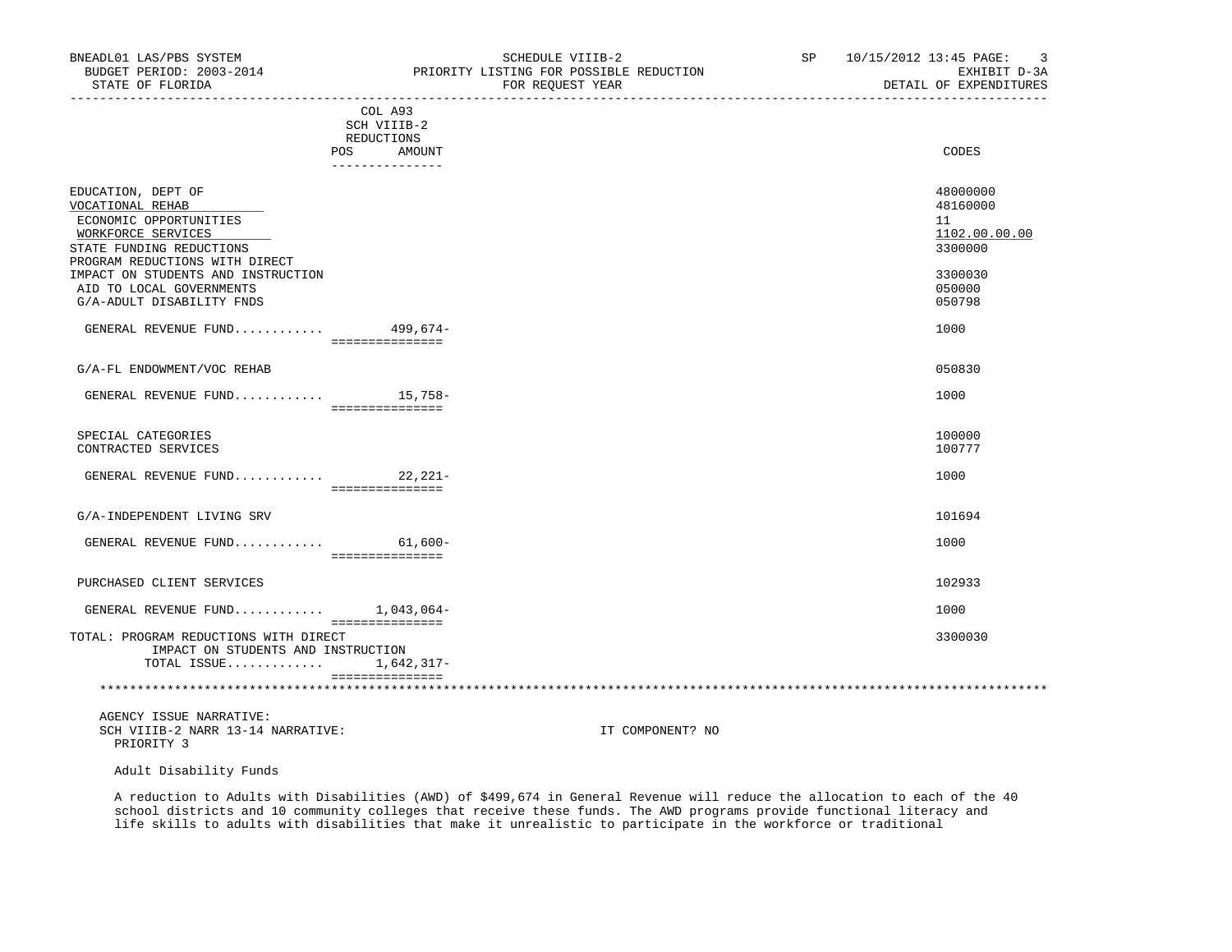| CODES |
|-------|
|       |
|       |

| EDUCATION, DEPT OF                 | 48000000      |
|------------------------------------|---------------|
| VOCATIONAL REHAB                   | 48160000      |
| ECONOMIC OPPORTUNITIES             | 11            |
| WORKFORCE SERVICES                 | 1102.00.00.00 |
| STATE FUNDING REDUCTIONS           | 3300000       |
| PROGRAM REDUCTIONS WITH DIRECT     |               |
| IMPACT ON STUDENTS AND INSTRUCTION | 3300030       |

educational settings. The reductions will impact approximately 680 adults with disabilities.

## FL Endowment/Voc Rehab

 A reduction to the Florida Endowment Fund for Vocational Rehabilitation (Able Trust) of \$15,758 in General Revenue will result in closure of two High School High Tech (HSHT) programs, in two different counties (to be determined). This would eliminate the availability of HSHT services to a minimum of 50 students with disabilities, reducing their access to an effective postsecondary transition and career path. The drop-out rate for students participating in HSHT is 1%; in the general population of students with disabilities is 4%. It is likely that a number of students displaced from HSHT will not complete high school. It will also negatively affect their families who rely on this cost-effective and inexpensive program to help their child to find a productive and rewarding future.

## Contracted Services

 A reduction to Contracted Services of \$22,221 will reduce funds available to the Florida Alliance for Assistive Services and Technology (FAAST). FAAST provides support for individuals with disabilities who need assistive technology through public awareness, education and training, technical assistance, device loan programs and device demonstration centers. FAAST will eliminate funding for the General Revenue refurbished recycling program (\$21,000), resulting in the distribution of 66 fewer laptops and iPads to students with disabilities. There will also be nine (9) fewer assistive technology devices available for employers, professionals, families and individuals with disabilities to access through the statewide loan program (\$1,221).

### Independent Living Services

 A reduction to Independent Living Services of \$61,600 in General Revenue will reduce funds to each of the 16 Centers for Independent Living (CILs) across the state. The CILs provide a wide range of services to individuals with all types of disabilities, including independent living skills training, peer counseling, and advocacy services. During federal Fiscal Year 2010-2011, the CILs created 20,886 independent living plans. Based on the average cost per person for an independent living plan, approximately 268 people with disabilities would be unable to access services related to a plan for independent living.

# Purchased Client Services

 A reduction to Purchased Client Services of \$1,043,064 in General Revenue will result in a reduction in services provided to eligible individuals with disabilities, including vocational counseling, employment services, supported employment services, education and training, support services, medical services, mental health services, equipment, transportation, assistive technology services, prosthetics and orthotics, job coaching, and job placement. \*\*\*\*\*\*\*\*\*\*\*\*\*\*\*\*\*\*\*\*\*\*\*\*\*\*\*\*\*\*\*\*\*\*\*\*\*\*\*\*\*\*\*\*\*\*\*\*\*\*\*\*\*\*\*\*\*\*\*\*\*\*\*\*\*\*\*\*\*\*\*\*\*\*\*\*\*\*\*\*\*\*\*\*\*\*\*\*\*\*\*\*\*\*\*\*\*\*\*\*\*\*\*\*\*\*\*\*\*\*\*\*\*\*\*\*\*\*\*\*\*\*\*\*\*\*\*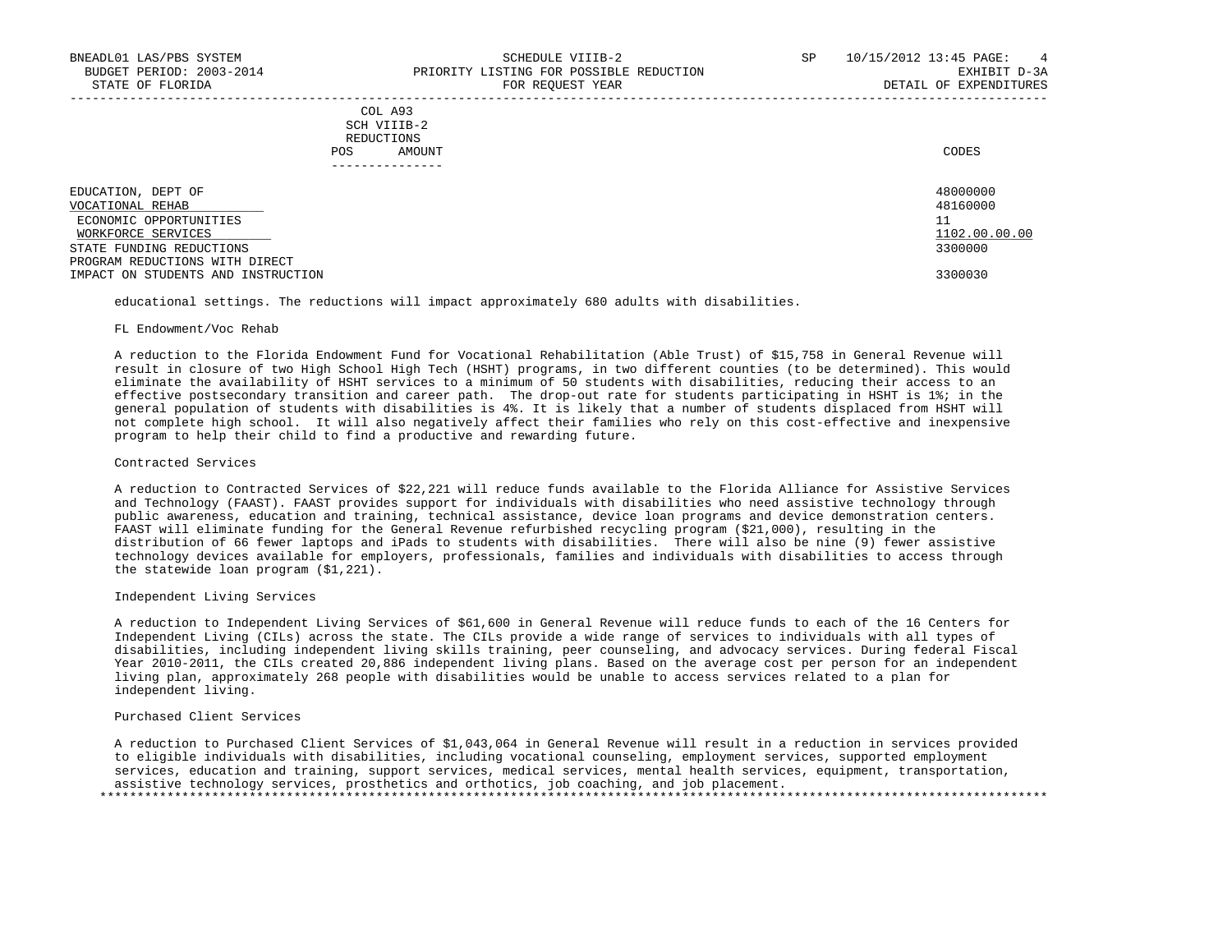|                                                                                        | COD AJJ<br>SCH VIIIB-2<br>REDUCTIONS<br>AMOUNT<br><b>POS</b><br>------------- | CODES                                       |
|----------------------------------------------------------------------------------------|-------------------------------------------------------------------------------|---------------------------------------------|
| EDUCATION, DEPT OF<br>VOCATIONAL REHAB<br>ECONOMIC OPPORTUNITIES<br>WORKFORCE SERVICES |                                                                               | 48000000<br>48160000<br>11<br>1102.00.00.00 |
| TOTAL: WORKFORCE SERVICES<br>BY FUND TYPE                                              |                                                                               | 1102.00.00.00                               |
| GENERAL REVENUE FUND<br>SALARY RATE 321,387-                                           | $10.00 -$<br>2, 114, 748-                                                     | 1000                                        |
|                                                                                        | ===============                                                               |                                             |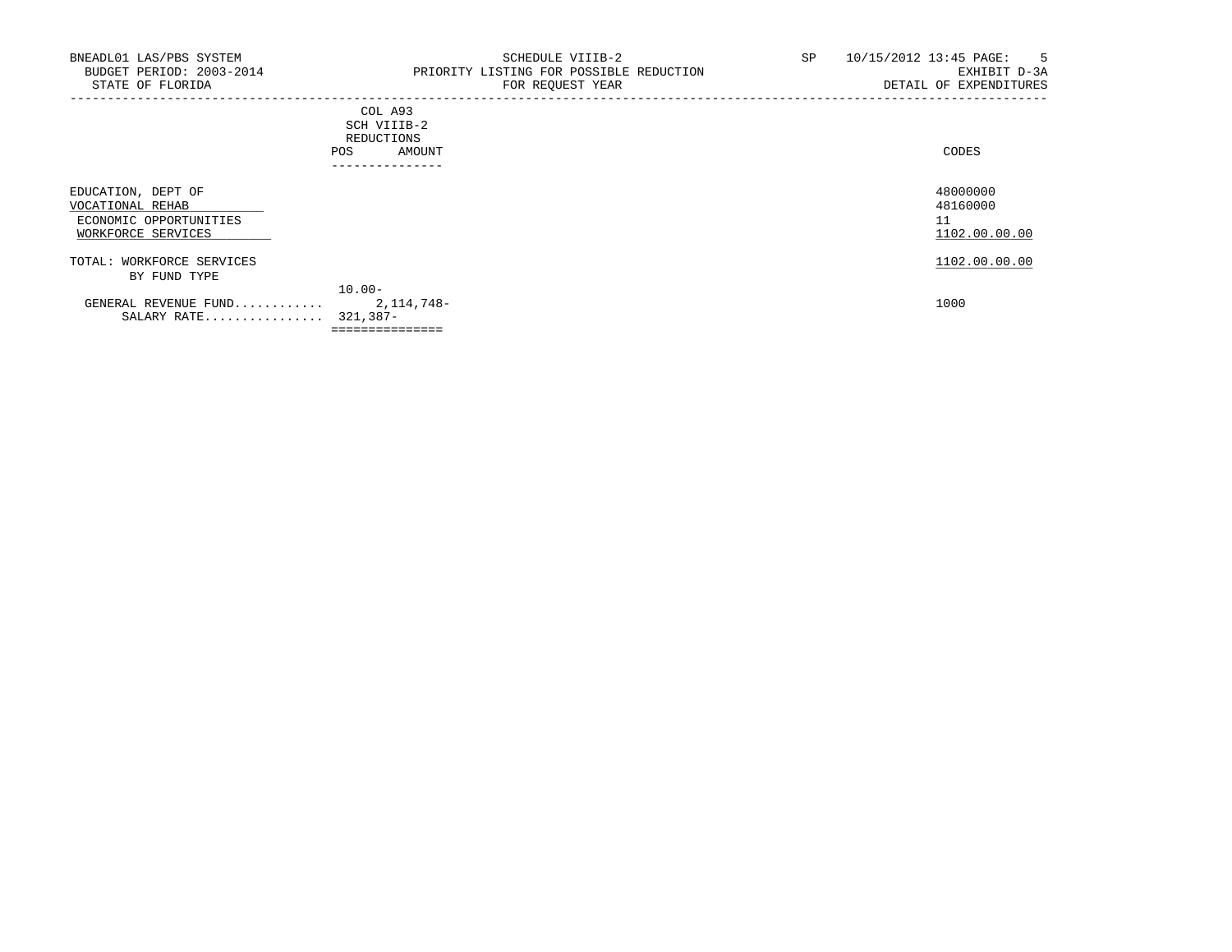| BNEADL01 LAS/PBS SYSTEM<br>BUDGET PERIOD: 2003-2014<br>STATE OF FLORIDA                                                                                                                               |                                                                                                                                                                                                                                | SCHEDULE VIIIB-2<br>PRIORITY LISTING FOR POSSIBLE REDUCTION<br>FOR REQUEST YEAR | SP | 10/15/2012 13:45 PAGE: 6<br>DETAIL (<br>EXHIBIT D-3A<br>DETAIL OF EXPENDITURES<br>_________________ |
|-------------------------------------------------------------------------------------------------------------------------------------------------------------------------------------------------------|--------------------------------------------------------------------------------------------------------------------------------------------------------------------------------------------------------------------------------|---------------------------------------------------------------------------------|----|-----------------------------------------------------------------------------------------------------|
|                                                                                                                                                                                                       | COL A93<br>SCH VIIIB-2<br>REDUCTIONS<br>POS AMOUNT<br>_______________                                                                                                                                                          |                                                                                 |    | CODES                                                                                               |
| EDUCATION, DEPT OF<br>BLIND SERVICES, DIV OF<br>HEALTH AND HUMAN SERVICES<br>SERVICES/MOST VULNERABLE<br>STATE FUNDING REDUCTIONS<br>ADMINISTRATIVE REDUCTIONS<br>SALARY RATE<br>SALARY RATE 129,407- | ================                                                                                                                                                                                                               |                                                                                 |    | 48000000<br>48180000<br>13 <sup>7</sup><br>1304.00.00.00<br>3300000<br>3300010<br>000000            |
| SALARIES AND BENEFITS                                                                                                                                                                                 | $5.00 -$                                                                                                                                                                                                                       |                                                                                 |    | 010000                                                                                              |
| GENERAL REVENUE FUND 196,889-                                                                                                                                                                         | ===============                                                                                                                                                                                                                |                                                                                 |    | 1000                                                                                                |
| OTHER PERSONAL SERVICES                                                                                                                                                                               |                                                                                                                                                                                                                                |                                                                                 |    | 030000                                                                                              |
| GENERAL REVENUE FUND<br>GRANTS AND DONATIONS TF                                                                                                                                                       | 7,290-<br>$502 -$<br>_______________                                                                                                                                                                                           |                                                                                 |    | 1000<br>2339                                                                                        |
| TOTAL APPRO                                                                                                                                                                                           | 7,792-<br>===============                                                                                                                                                                                                      |                                                                                 |    |                                                                                                     |
| EXPENSES                                                                                                                                                                                              |                                                                                                                                                                                                                                |                                                                                 |    | 040000                                                                                              |
| GENERAL REVENUE FUND<br>GRANTS AND DONATIONS TF                                                                                                                                                       | $20,760-$<br>$2,220-$<br>_______________                                                                                                                                                                                       |                                                                                 |    | 1000<br>2339                                                                                        |
| TOTAL APPRO                                                                                                                                                                                           | 22,980-<br>===============                                                                                                                                                                                                     |                                                                                 |    |                                                                                                     |
| OPERATING CAPITAL OUTLAY                                                                                                                                                                              |                                                                                                                                                                                                                                |                                                                                 |    | 060000                                                                                              |
| GENERAL REVENUE FUND 2,715-                                                                                                                                                                           | ================                                                                                                                                                                                                               |                                                                                 |    | 1000                                                                                                |
| SPECIAL CATEGORIES<br>CONTRACTED SERVICES                                                                                                                                                             |                                                                                                                                                                                                                                |                                                                                 |    | 100000<br>100777                                                                                    |
| GENERAL REVENUE FUND $2,807-$                                                                                                                                                                         |                                                                                                                                                                                                                                |                                                                                 |    | 1000                                                                                                |
| TOTAL: ADMINISTRATIVE REDUCTIONS<br>TOTAL POSITIONS $5.00-$<br>TOTAL ISSUE 233,183-<br>TOTAL SALARY RATE $129,407-$                                                                                   | and a consequence of the contract of the contract of the contract of the contract of the contract of the contract of the contract of the contract of the contract of the contract of the contract of the contract of the contr |                                                                                 |    | 3300010                                                                                             |

===============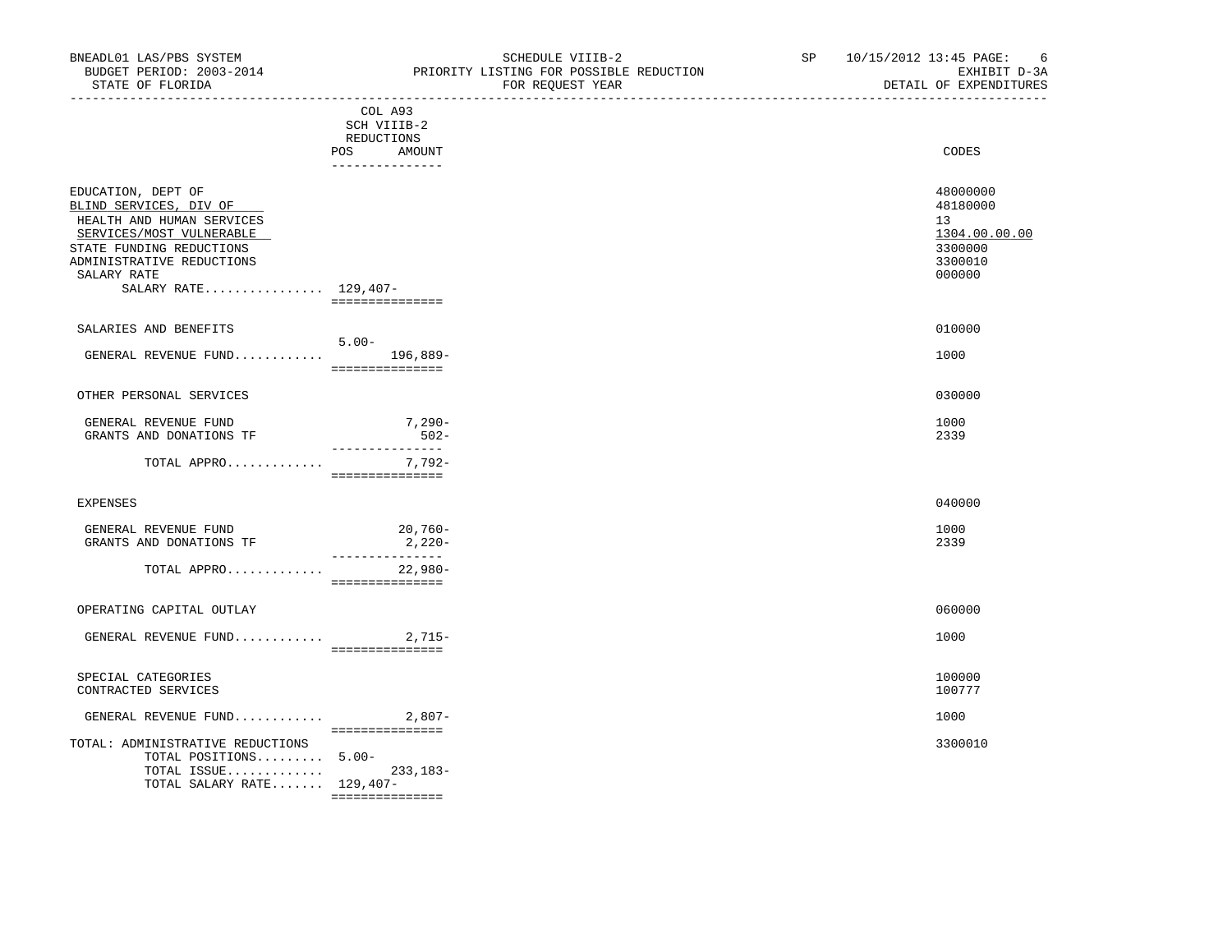| STATE OF FLORIDA                                                                                                                                               |                                              | FOR REOUEST YEAR | DETAIL OF EXPENDITURES                                            |
|----------------------------------------------------------------------------------------------------------------------------------------------------------------|----------------------------------------------|------------------|-------------------------------------------------------------------|
|                                                                                                                                                                | COL A93<br>SCH VIIIB-2<br>REDUCTIONS<br>POS. | AMOUNT           | CODES                                                             |
|                                                                                                                                                                |                                              |                  |                                                                   |
| EDUCATION, DEPT OF<br>BLIND SERVICES, DIV OF<br>HEALTH AND HUMAN SERVICES<br>SERVICES/MOST VULNERABLE<br>STATE FUNDING REDUCTIONS<br>ADMINISTRATIVE REDUCTIONS |                                              |                  | 48000000<br>48180000<br>13<br>1304.00.00.00<br>3300000<br>3300010 |

Salaries and Benefits

 A reduction to Salaries and Benefits of \$196,889 in General Revenue will result in the loss of 5 positions and \$129,407 in rate. This reduction will diminish the Division's ability to accomplish work assignments in a timely manner. It will also reduce the Division's ability to meet client needs in our Blind Babies, Children, and the Braille and Talking Book Library programs.

Other Personal Services

 A reduction to Other Personal Services of \$7,792 is comprised of \$7,290 in General Revenue and \$502 in the Grants and Donations Trust Fund and will limit the amount of funds available to pay for drivers for blind or visually impaired counselors who must visit clients, time-limited projects that have critical deadlines, and student assistants who supplement the office support, answer phones, scan historical documents for archiving, make deliveries, and perform other routine but important functions that will otherwise have to be assigned to full time staff.

## Expenses

 A reduction to Expenses of \$22,980 is comprised of \$20,760 in General Revenue and \$2,220 in the Grants and Donations Trust Fund and will limit the funds available to pay for rent, travel, professional development, printing and distribution of statutorily required reports, and general office supplies.

Operating Capital Outlay

 A reduction to Operating Capital Outlay of \$2,715 in General Revenue will delay the replacement of older, less efficient equipment used in the performance of day to day tasks of Division employees.

#### Contracted Services

 A reduction to Contracted Services of \$2,807 in General Revenue will reduce the use of Federal Express to mail out client warrants, and will reduce the use of security services in the Dormitory and maintenance in private buildings. \*\*\*\*\*\*\*\*\*\*\*\*\*\*\*\*\*\*\*\*\*\*\*\*\*\*\*\*\*\*\*\*\*\*\*\*\*\*\*\*\*\*\*\*\*\*\*\*\*\*\*\*\*\*\*\*\*\*\*\*\*\*\*\*\*\*\*\*\*\*\*\*\*\*\*\*\*\*\*\*\*\*\*\*\*\*\*\*\*\*\*\*\*\*\*\*\*\*\*\*\*\*\*\*\*\*\*\*\*\*\*\*\*\*\*\*\*\*\*\*\*\*\*\*\*\*\*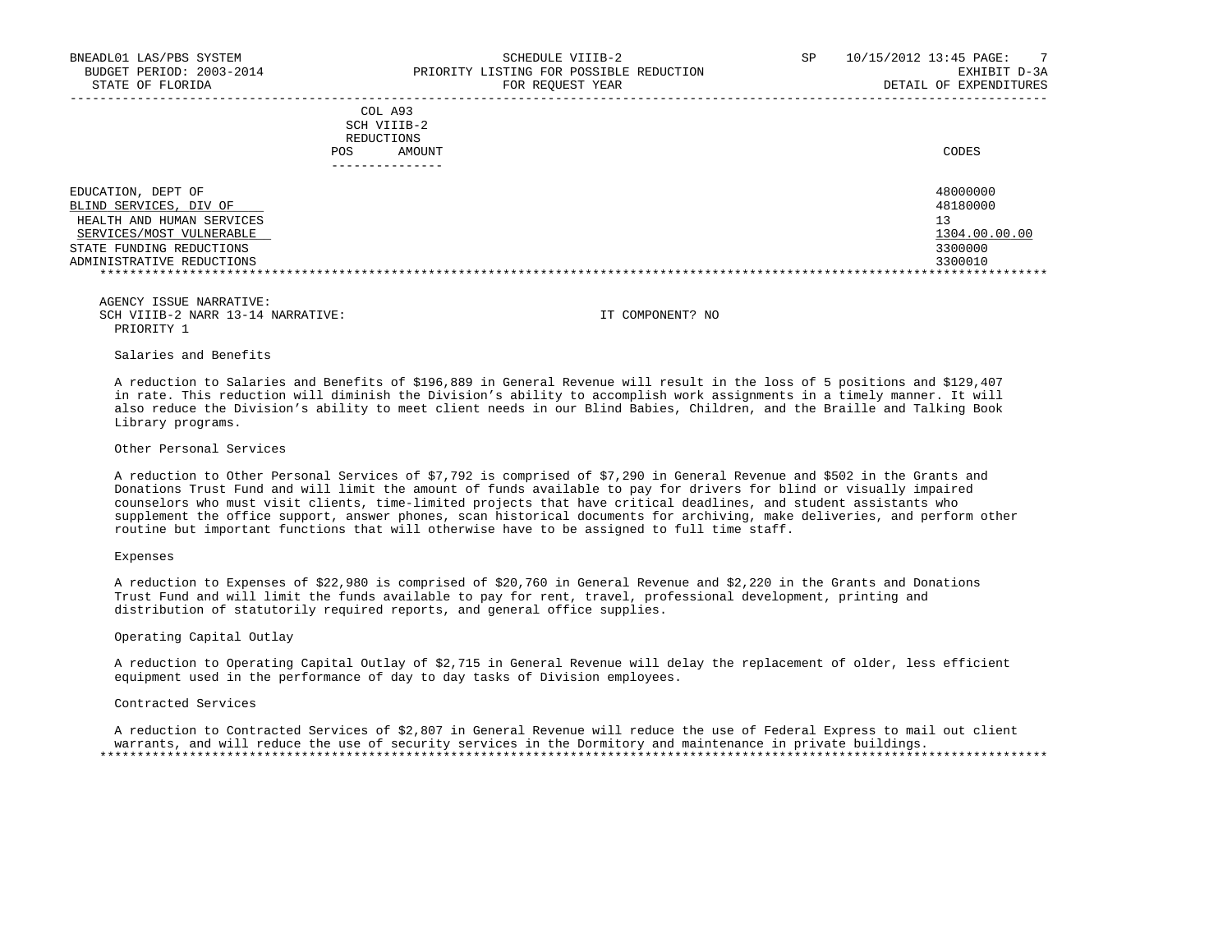| BNEADL01 LAS/PBS SYSTEM<br>BUDGET PERIOD: 2003-2014<br>STATE OF FLORIDA<br>----------------------                                                              |                                                                       |                    | SCHEDULE VIIIB-2<br>PRIORITY LISTING FOR POSSIBLE REDUCTION<br>FOR REQUEST YEAR |                              | SP               | 10/15/2012 13:45 PAGE:<br>-8<br>EXHIBIT D-3A<br>DETAIL OF EXPENDITURES |
|----------------------------------------------------------------------------------------------------------------------------------------------------------------|-----------------------------------------------------------------------|--------------------|---------------------------------------------------------------------------------|------------------------------|------------------|------------------------------------------------------------------------|
|                                                                                                                                                                | COL A93<br>SCH VIIIB-2<br>REDUCTIONS<br>POS AMOUNT<br>_______________ |                    |                                                                                 |                              |                  | CODES                                                                  |
| EDUCATION, DEPT OF<br>BLIND SERVICES, DIV OF<br>HEALTH AND HUMAN SERVICES<br>SERVICES/MOST VULNERABLE<br>STATE FUNDING REDUCTIONS<br>ADMINISTRATIVE REDUCTIONS |                                                                       |                    |                                                                                 |                              |                  | 48000000<br>48180000<br>13<br>1304.00.00.00<br>3300000<br>3300010      |
| POSITION DETAIL OF SALARIES AND BENEFITS:                                                                                                                      | FTE                                                                   |                    |                                                                                 | BASE RATE ADDITIVES BENEFITS | SUBTOTAL         | LAPSE LAPSED SALARIES<br>% AND BENEFITS                                |
| A93 - SCH VIIIB-2 REDUCTIONS<br>CHANGES TO CURRENTLY AUTHORIZED POSITIONS<br>P101 PROPOSED CLASS CODE<br>C0001 001                                             |                                                                       | $5.00 - 129,407 -$ |                                                                                 |                              |                  | $67,482-196,889-0.00$ 196,889-                                         |
| TOTALS FOR ISSUE BY FUND<br>1000 GENERAL REVENUE FUND                                                                                                          | ___________ ____________                                              |                    |                                                                                 |                              |                  | 196,889-                                                               |
|                                                                                                                                                                |                                                                       | $5.00 - 129.407 -$ |                                                                                 |                              | 67,482- 196,889- | ______________<br>196,889-<br>===============                          |
|                                                                                                                                                                |                                                                       |                    |                                                                                 |                              |                  |                                                                        |
| PROGRAM REDUCTIONS WITH INDIRECT<br>IMPACT ON STUDENTS AND INSTRUCTION<br>SPECIAL CATEGORIES<br>LIBRARY SERVICES                                               |                                                                       |                    |                                                                                 |                              |                  | 3300020<br>100000<br>104011                                            |
| GENERAL REVENUE FUND<br>GRANTS AND DONATIONS TF                                                                                                                | 4,487-<br>$5,000-$                                                    |                    |                                                                                 |                              |                  | 1000<br>2339                                                           |
| TOTAL APPRO                                                                                                                                                    | _______________<br>9,487-<br>===============                          |                    |                                                                                 |                              |                  |                                                                        |
| VEND STANDS-EQUIP & SUPP                                                                                                                                       |                                                                       |                    |                                                                                 |                              |                  | 104095                                                                 |
| GRANTS AND DONATIONS $TF$ 29,750-                                                                                                                              | ===============                                                       |                    |                                                                                 |                              |                  | 2339                                                                   |
| TOTAL: PROGRAM REDUCTIONS WITH INDIRECT<br>IMPACT ON STUDENTS AND INSTRUCTION<br>TOTAL ISSUE 39,237-                                                           | ================                                                      |                    |                                                                                 |                              |                  | 3300020                                                                |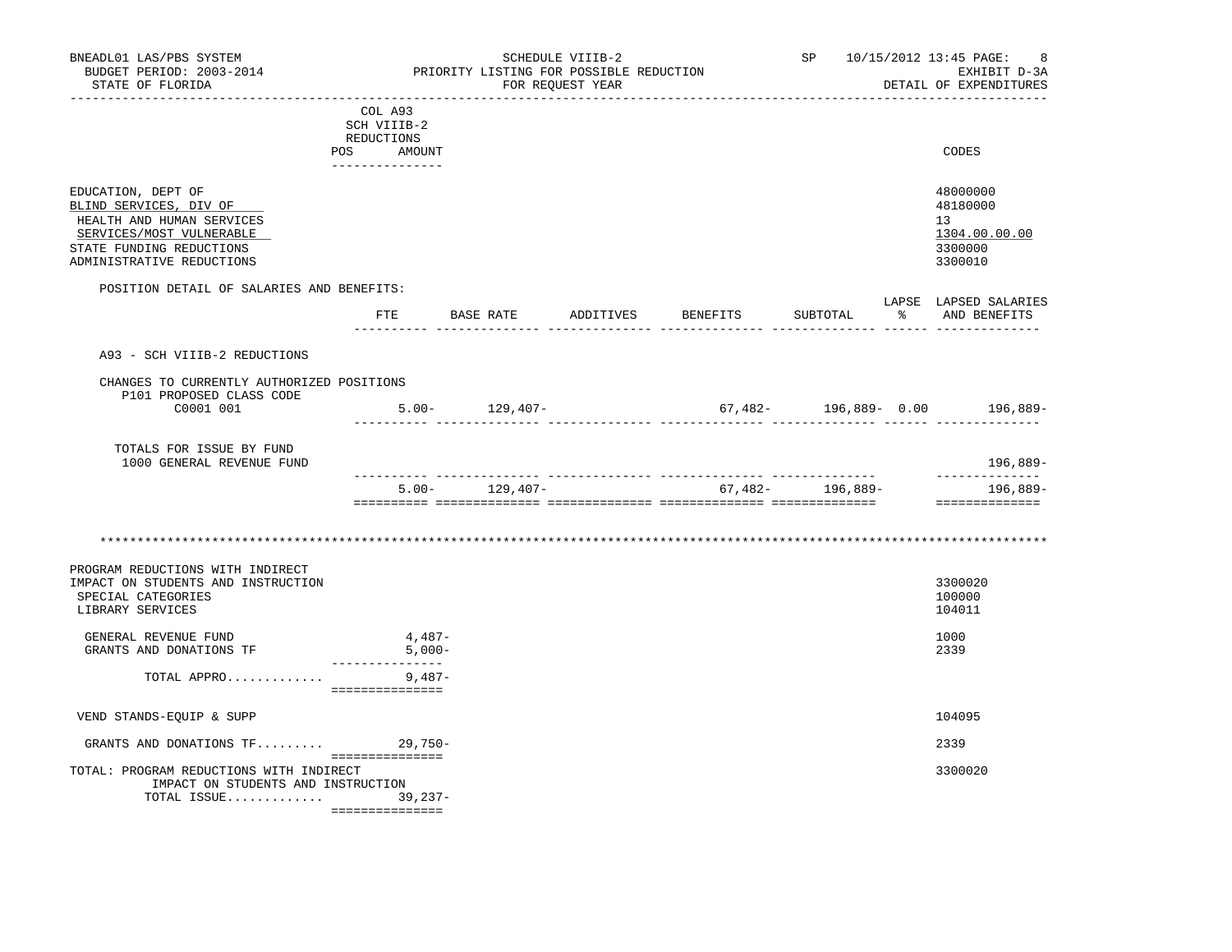| COL A93<br>SCH VIIIB-2<br>REDUCTIONS<br>AMOUNT<br><b>POS</b>                                                                                                          | CODES                                                  |
|-----------------------------------------------------------------------------------------------------------------------------------------------------------------------|--------------------------------------------------------|
| EDUCATION, DEPT OF<br>BLIND SERVICES, DIV OF<br>HEALTH AND HUMAN SERVICES<br>SERVICES/MOST VULNERABLE<br>STATE FUNDING REDUCTIONS<br>PROGRAM REDUCTIONS WITH INDIRECT | 48000000<br>48180000<br>13<br>1304.00.00.00<br>3300000 |
| IMPACT ON STUDENTS AND INSTRUCTION                                                                                                                                    | 3300020                                                |

Library Services

 A reduction to Library Services of \$9,487 is comprised of \$4,487 in General Revenue and \$5,000 in the Grants and Donations Trust Fund and will limit the Department's ability to provide materials in accessible formats for blind Florida residents.

Vending Stands

 A reduction to Vending Stand Equipment and Supplies of \$29,750 in the Grants and Donations Trust Fund will hinder employment opportunities for Florida's blind and visually impaired citizens at state and federal government buildings and other facilities throughout the state. \*\*\*\*\*\*\*\*\*\*\*\*\*\*\*\*\*\*\*\*\*\*\*\*\*\*\*\*\*\*\*\*\*\*\*\*\*\*\*\*\*\*\*\*\*\*\*\*\*\*\*\*\*\*\*\*\*\*\*\*\*\*\*\*\*\*\*\*\*\*\*\*\*\*\*\*\*\*\*\*\*\*\*\*\*\*\*\*\*\*\*\*\*\*\*\*\*\*\*\*\*\*\*\*\*\*\*\*\*\*\*\*\*\*\*\*\*\*\*\*\*\*\*\*\*\*\*

| PROGRAM REDUCTIONS WITH DIRECT<br>IMPACT ON STUDENTS AND INSTRUCTION<br>AID TO LOCAL GOVERNMENTS<br>G/A-COMM REHAB FACILITIES |                             | 3300030<br>050000<br>050252 |
|-------------------------------------------------------------------------------------------------------------------------------|-----------------------------|-----------------------------|
| GENERAL REVENUE FUND                                                                                                          | 42,367-                     | 1000                        |
|                                                                                                                               |                             |                             |
| SPECIAL CATEGORIES<br>G/A-CLIENT SERVICES                                                                                     |                             | 100000<br>100486            |
| GENERAL REVENUE FUND                                                                                                          | 453,145-                    | 1000                        |
| GRANTS AND DONATIONS TF                                                                                                       | 12,637-                     | 2339                        |
| TOTAL APPRO                                                                                                                   | 465,782-<br>=============== |                             |
| TOTAL: PROGRAM REDUCTIONS WITH DIRECT                                                                                         |                             | 3300030                     |
| IMPACT ON STUDENTS AND INSTRUCTION                                                                                            |                             |                             |
| TOTAL ISSUE                                                                                                                   | $508, 149 -$                |                             |
|                                                                                                                               | ===============             |                             |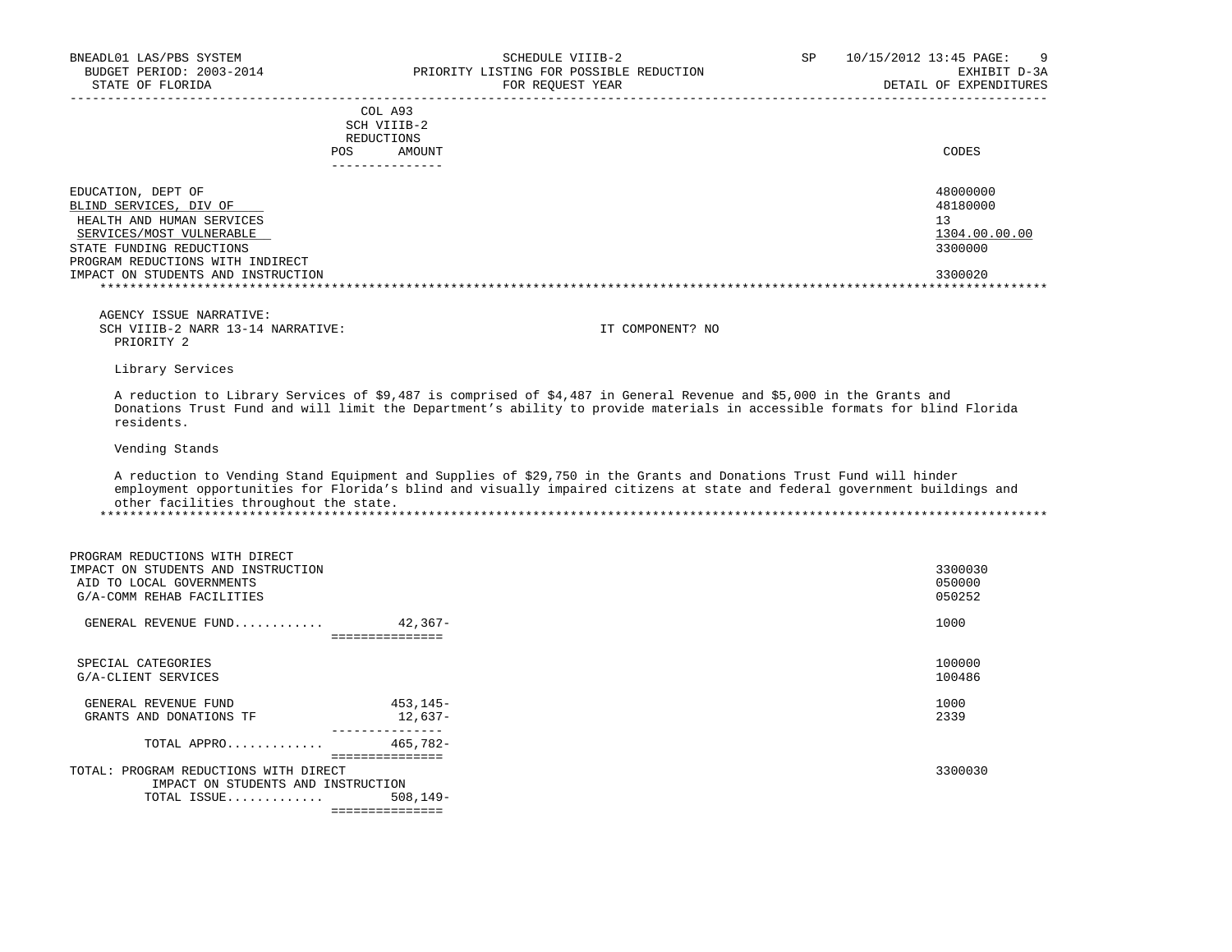| COL A93<br>SCH VIIIB-2<br>REDUCTIONS<br>AMOUNT<br>POS                                                                                                               | CODES                                                  |
|---------------------------------------------------------------------------------------------------------------------------------------------------------------------|--------------------------------------------------------|
| EDUCATION, DEPT OF<br>BLIND SERVICES, DIV OF<br>HEALTH AND HUMAN SERVICES<br>SERVICES/MOST VULNERABLE<br>STATE FUNDING REDUCTIONS<br>PROGRAM REDUCTIONS WITH DIRECT | 48000000<br>48180000<br>13<br>1304.00.00.00<br>3300000 |
| IMPACT ON STUDENTS AND INSTRUCTION                                                                                                                                  | 3300030                                                |

Community Rehabilitation Facilities

 A reduction to Community Rehabilitation Facilities of \$42,367 in General Revenue will reduce the Division's ability to continue services for career exploration, assistive technology, independent living, home, and personal management.

Client Services

 A reduction to Client Services of \$465,782 is comprised of \$453,145 in General Revenue and \$12,637 in the Grants and Donations Trust Fund and will diminish services that enable blind and severely visually impaired adults and children to live more independently in their homes and communities and reduce their ability to find employment. \*\*\*\*\*\*\*\*\*\*\*\*\*\*\*\*\*\*\*\*\*\*\*\*\*\*\*\*\*\*\*\*\*\*\*\*\*\*\*\*\*\*\*\*\*\*\*\*\*\*\*\*\*\*\*\*\*\*\*\*\*\*\*\*\*\*\*\*\*\*\*\*\*\*\*\*\*\*\*\*\*\*\*\*\*\*\*\*\*\*\*\*\*\*\*\*\*\*\*\*\*\*\*\*\*\*\*\*\*\*\*\*\*\*\*\*\*\*\*\*\*\*\*\*\*\*\*

| TOTAL SALARY RATE $129,407-$    |             |               |
|---------------------------------|-------------|---------------|
| TOTAL PROG COMP 780,569-        |             |               |
| TOTAL POSITIONS 5.00-           |             |               |
|                                 |             |               |
| TRUST FUNDS                     | $50,109-$   | 2000          |
| GENERAL REVENUE FUND            | $730.460 -$ | 1000          |
| BY FUND TYPE                    |             |               |
| TOTAL: SERVICES/MOST VULNERABLE |             | 1304.00.00.00 |
|                                 |             |               |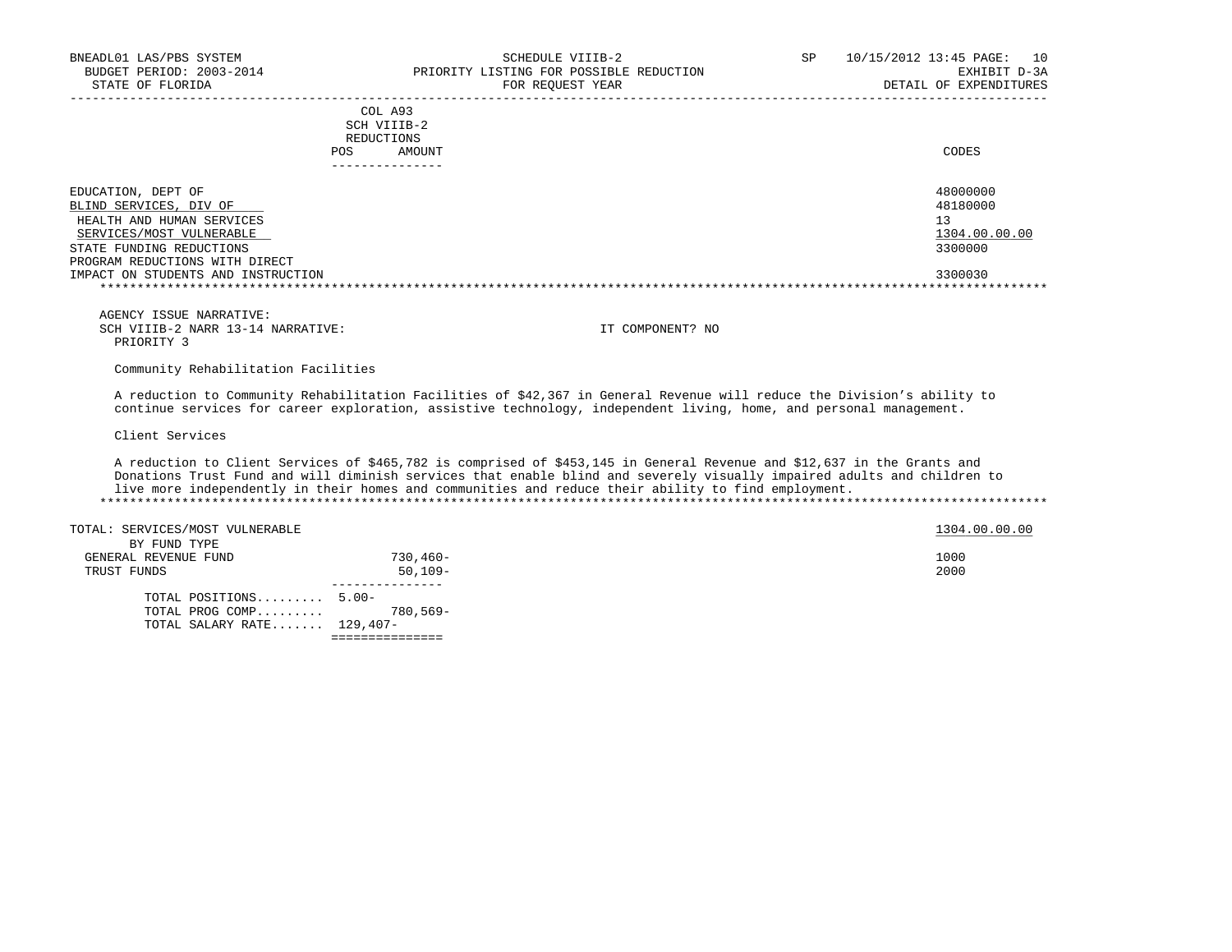|                                                                                                                                                          | COL A93<br>SCH VIIIB-2<br>REDUCTIONS<br><b>POS</b><br>AMOUNT | CODES                                                  |
|----------------------------------------------------------------------------------------------------------------------------------------------------------|--------------------------------------------------------------|--------------------------------------------------------|
|                                                                                                                                                          | ---------------                                              |                                                        |
| EDUCATION, DEPT OF<br>PGM: PRIVATE COLLEGES/UNIV<br>EDUCATION<br>PRIVATE COLLEGES & UNIV<br>STATE FUNDING REDUCTIONS<br>PROGRAM REDUCTIONS WITH INDIRECT |                                                              | 48000000<br>48190000<br>03<br>0305.05.00.00<br>3300000 |
| IMPACT ON STUDENTS AND INSTRUCTION<br>SPECIAL CATEGORIES<br>ABLE GRANTS                                                                                  |                                                              | 3300020<br>100000<br>100849                            |
| GENERAL REVENUE FUND 115,512-                                                                                                                            | ===============                                              | 1000                                                   |
| G/A-HIST BLK PRIV COLLEGES                                                                                                                               |                                                              | 101157                                                 |
| GENERAL REVENUE FUND 388,077-                                                                                                                            | ===============                                              | 1000                                                   |
| G/A-ACADEMIC PRG CONTRACTS                                                                                                                               |                                                              | 102118                                                 |
| GENERAL REVENUE FUND                                                                                                                                     | $30,637-$<br>===============                                 | 1000                                                   |
| FLA RESIDENT ACCESS GRANT                                                                                                                                |                                                              | 104125                                                 |
| GENERAL REVENUE FUND 3,947,920-                                                                                                                          | ===============                                              | 1000                                                   |
| G/A-LECOM / FL - HLTH PRGS                                                                                                                               |                                                              | 104155                                                 |
| GENERAL REVENUE FUND                                                                                                                                     | $50,903-$<br>===============                                 | 1000                                                   |
| TOTAL: PROGRAM REDUCTIONS WITH INDIRECT<br>IMPACT ON STUDENTS AND INSTRUCTION<br>TOTAL ISSUE                                                             | $4,533,049-$                                                 | 3300020                                                |
|                                                                                                                                                          |                                                              |                                                        |

Access to Better Learning and Education (ABLE) Grants

 A reduction to the Access to Better Learning and Education (ABLE) Grants of \$115,512 in General Revenue will reduce the level of tuition assistance available for Florida undergraduate students enrolled in a degree program at eligible private Florida colleges or universities. ABLE is a decentralized program, which means each participating institution determines application procedures, deadlines, and student eligibility. In the current year, 2,877 students are eligible for the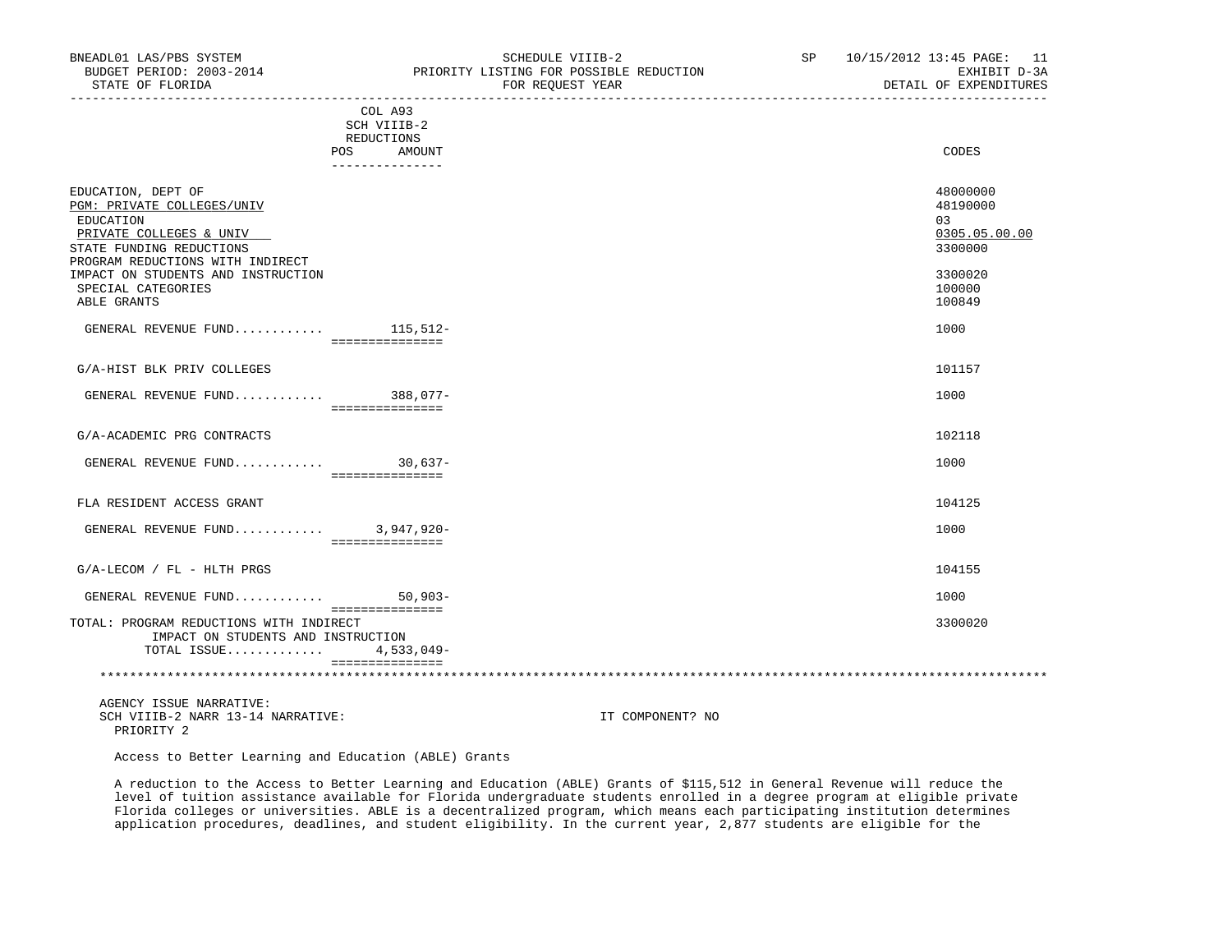COL A93 SCH VIIIB-2 REDUCTIONS POS AMOUNT CODES

| EDUCATION, DEPT OF                 | 48000000      |
|------------------------------------|---------------|
| PGM: PRIVATE COLLEGES/UNIV         | 48190000      |
| EDUCATION                          | 03            |
| PRIVATE COLLEGES & UNIV            | 0305.05.00.00 |
| STATE FUNDING REDUCTIONS           | 3300000       |
| PROGRAM REDUCTIONS WITH INDIRECT   |               |
| IMPACT ON STUDENTS AND INSTRUCTION | 3300020       |
|                                    |               |

-----------------------------------------------------------------------------------------------------------------------------------

program, with a maximum award of \$803 per student.

Historically Black Private Colleges

 A reduction to Historically Black Colleges and Universities of \$388,077 in General Revenue will reduce the resources used to increase access, retention and graduation rates at the three historically black private colleges and universities.

Academic Program Contracts

 A reduction to Academic Program Contracts of \$30,637 in General Revenue will reduce the level of support provided as tuition assistance to Florida resident students enrolled in specified high demand programs at the Florida Institute of Technology, Barry University, and Nova Southeastern University.

Florida Resident Access Grant (FRAG)

 A reduction to the Florida Resident Access Grant (FRAG) of \$3,947,920 in General Revenue will reduce the level of tuition assistance available for Florida resident full-time students attending eligible private institutions. In the current year, a maximum award level of \$2,150 per student is provided for 34,009 eligible students attending institutions that qualified for the program in 2010-11 and before. Additionally, a maximum award level of \$1,476 per student is provided for 3,956 eligible students attending institutions new to the program beginning in 2011-12.

LECOM

 A reduction to Lake Erie College of Osteopathic Medicine (LECOM) of \$50,903 in General Revenue will result in the loss of funds available for tuition subsidies provided to Florida resident students enrolled in the Osteopathic Medicine or Pharmacy programs at the Bradenton branch campus of LECOM. \*\*\*\*\*\*\*\*\*\*\*\*\*\*\*\*\*\*\*\*\*\*\*\*\*\*\*\*\*\*\*\*\*\*\*\*\*\*\*\*\*\*\*\*\*\*\*\*\*\*\*\*\*\*\*\*\*\*\*\*\*\*\*\*\*\*\*\*\*\*\*\*\*\*\*\*\*\*\*\*\*\*\*\*\*\*\*\*\*\*\*\*\*\*\*\*\*\*\*\*\*\*\*\*\*\*\*\*\*\*\*\*\*\*\*\*\*\*\*\*\*\*\*\*\*\*\*

TOTAL: PRIVATE COLLEGES & UNIV  $0305.05.00.00$  BY FUND TYPE GENERAL REVENUE FUND............ 4,533,049- 1000 ===============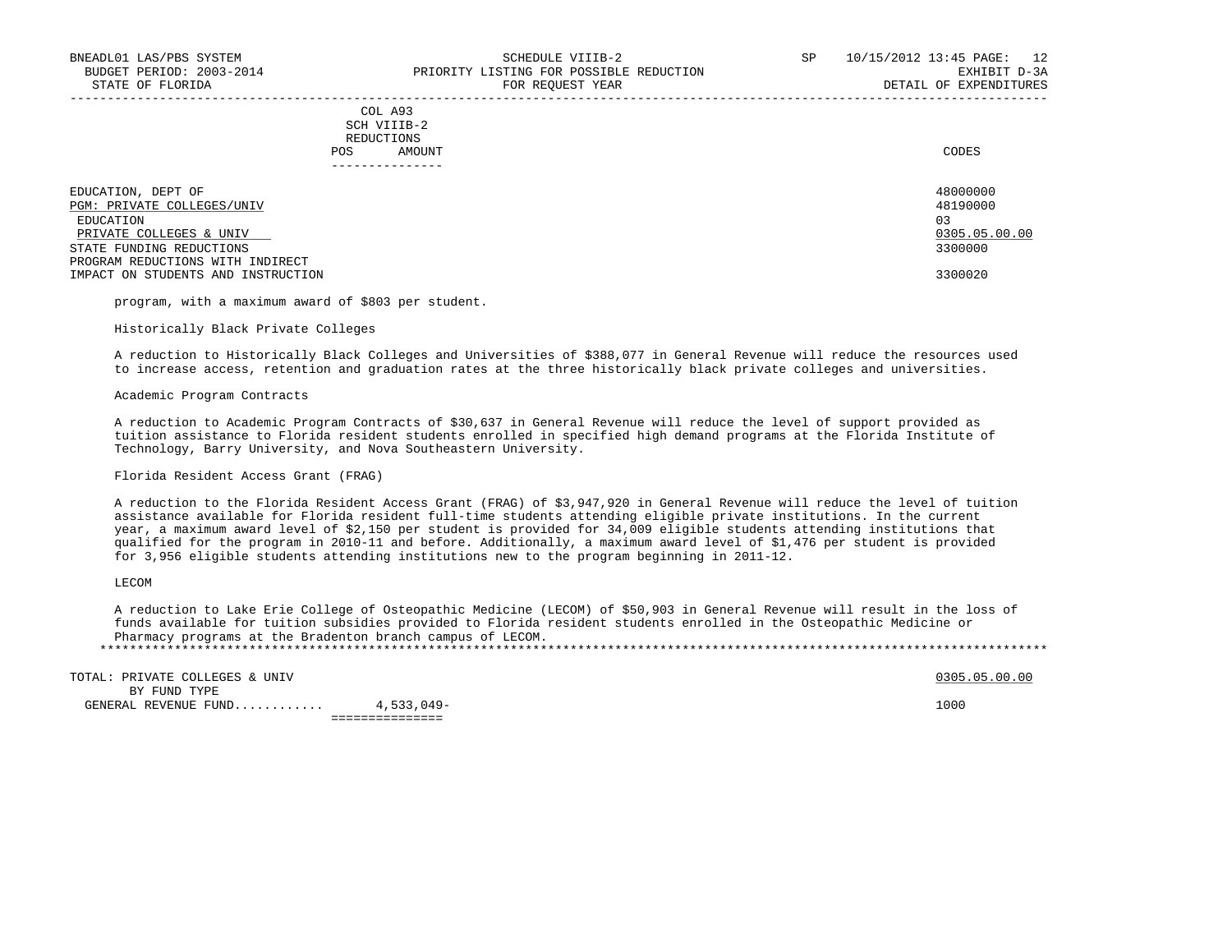STATE OF FLORIDA FOR REQUEST YEAR DETAIL OF EXPENDITURES -----------------------------------------------------------------------------------------------------------------------------------

|                                                                                                                                                                                                                                                                                   | COL A93<br>SCH VIIIB-2                           |                                                                                                   |
|-----------------------------------------------------------------------------------------------------------------------------------------------------------------------------------------------------------------------------------------------------------------------------------|--------------------------------------------------|---------------------------------------------------------------------------------------------------|
|                                                                                                                                                                                                                                                                                   | REDUCTIONS<br>POS<br>AMOUNT<br>--------------    | CODES                                                                                             |
| EDUCATION, DEPT OF<br>OFC/STUDENT FIN ASSISTANCE<br>PGM: STU FIN AID PGM/STATE<br>EDUCATION<br>SCHOLARSHIPS/FINANCIAL AST<br>STATE FUNDING REDUCTIONS<br>PROGRAM REDUCTIONS WITH INDIRECT<br>IMPACT ON STUDENTS AND INSTRUCTION<br>SPECIAL CATEGORIES<br>FGIC-MATCHING GRANT PROG |                                                  | 48000000<br>48200000<br>48200200<br>03<br>0308.00.00.00<br>3300000<br>3300020<br>100000<br>100572 |
| $EDUCATIONAL$ ENHANCEMENT $TF$ 265,433-                                                                                                                                                                                                                                           | ===============                                  | 2178                                                                                              |
| PREPAID TUITION SCHOLARSHP                                                                                                                                                                                                                                                        |                                                  | 101105                                                                                            |
| GENERAL REVENUE FUND 350,000-                                                                                                                                                                                                                                                     | ================                                 | 1000                                                                                              |
| G/A-MINORITY TCHR SCHLRSHP                                                                                                                                                                                                                                                        |                                                  | 102598                                                                                            |
| GENERAL REVENUE FUND $14,679-$                                                                                                                                                                                                                                                    | ================                                 | 1000                                                                                              |
| G/A-NRSG STDNT REIMB/SCHSP                                                                                                                                                                                                                                                        |                                                  | 105401                                                                                            |
| NURS STDNT LOAN FORGIVE TF 46,450-                                                                                                                                                                                                                                                | ================                                 | 2505                                                                                              |
| FINANCIAL ASSISTANCE PAYMT<br>M MCLEOD BETHUNE SCHOLAR                                                                                                                                                                                                                            |                                                  | 110000<br>110094                                                                                  |
| GENERAL REVENUE FUND<br>ST ST FIN ASSIST TF                                                                                                                                                                                                                                       | $8,042-$<br>$8,042-$                             | 1000<br>2240                                                                                      |
| TOTAL APPRO                                                                                                                                                                                                                                                                       | ----------------<br>$16,084-$<br>=============== |                                                                                                   |
| STUDENT FINANCIAL AID                                                                                                                                                                                                                                                             |                                                  | 110096                                                                                            |
| GENERAL REVENUE FUND<br>EDUCATIONAL ENHANCEMENT TF                                                                                                                                                                                                                                | 4,310,348-<br>$2,255,045-$<br>_______________    | 1000<br>2178                                                                                      |
| TOTAL APPRO                                                                                                                                                                                                                                                                       | $6, 565, 393 -$<br>================              |                                                                                                   |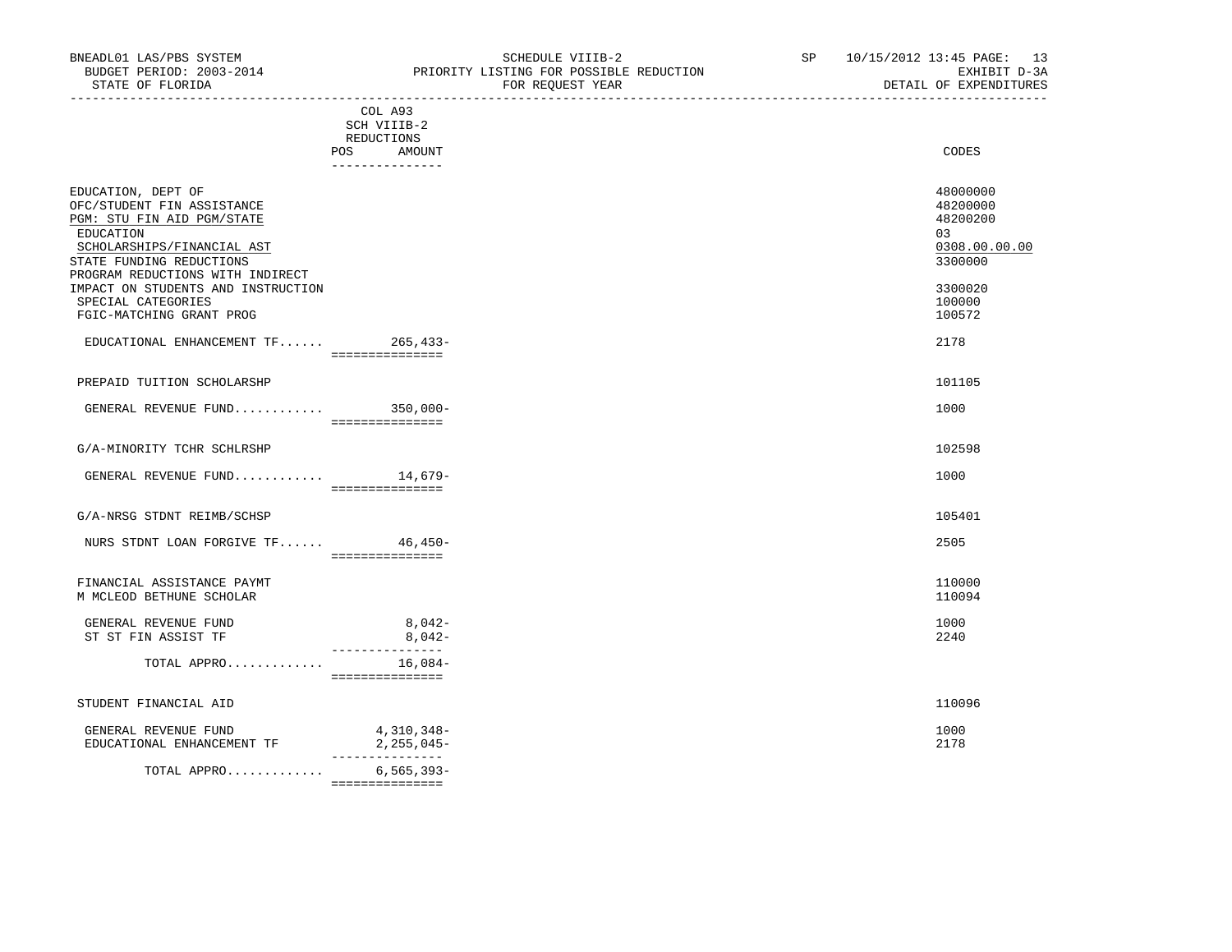| BNEADL01 LAS/PBS SYSTEM<br>STATE OF FLORIDA                                                                                                                                                                                                                                                 | SCHEDULE VIIIB-2<br>BUDGET PERIOD: 2003-2014 TERIORITY LISTING FOR POSSIBLE REDUCTION<br>FOR REOUEST YEAR | SP | 10/15/2012 13:45 PAGE: 14<br>EXHIBIT D-3A<br>DETAIL OF EXPENDITURES                                |
|---------------------------------------------------------------------------------------------------------------------------------------------------------------------------------------------------------------------------------------------------------------------------------------------|-----------------------------------------------------------------------------------------------------------|----|----------------------------------------------------------------------------------------------------|
|                                                                                                                                                                                                                                                                                             | COL A93<br>SCH VIIIB-2<br>REDUCTIONS<br>AMOUNT<br>POS                                                     |    | CODES                                                                                              |
| EDUCATION, DEPT OF<br>OFC/STUDENT FIN ASSISTANCE<br>PGM: STU FIN AID PGM/STATE<br>EDUCATION<br>SCHOLARSHIPS/FINANCIAL AST<br>STATE FUNDING REDUCTIONS<br>PROGRAM REDUCTIONS WITH INDIRECT<br>IMPACT ON STUDENTS AND INSTRUCTION<br>FINANCIAL ASSISTANCE PAYMT<br>JOSE MARTI SCH CHALL GRANT |                                                                                                           |    | 48000000<br>48200000<br>48200200<br>0.3<br>0308.00.00.00<br>3300000<br>3300020<br>110000<br>110246 |
| GENERAL REVENUE FUND<br>ST ST FIN ASSIST TF                                                                                                                                                                                                                                                 | $2,475-$<br>2,475-                                                                                        |    | 1000<br>2240                                                                                       |
| TOTAL APPRO                                                                                                                                                                                                                                                                                 | $4.950-$<br><b>COSSOCIALISTICS</b>                                                                        |    |                                                                                                    |
| TRANSFER/FL EDUCATION FUND                                                                                                                                                                                                                                                                  |                                                                                                           |    | 110350                                                                                             |
| GENERAL REVENUE FUND $100.000 -$                                                                                                                                                                                                                                                            | <b>COSSOCIALISTICS</b>                                                                                    |    | 1000                                                                                               |

 TOTAL: PROGRAM REDUCTIONS WITH INDIRECT 3300020 IMPACT ON STUDENTS AND INSTRUCTION  $\texttt{TOTAL}$   $\texttt{ISSUE} \dots \dots \dots \dots \,.$  =============== \*\*\*\*\*\*\*\*\*\*\*\*\*\*\*\*\*\*\*\*\*\*\*\*\*\*\*\*\*\*\*\*\*\*\*\*\*\*\*\*\*\*\*\*\*\*\*\*\*\*\*\*\*\*\*\*\*\*\*\*\*\*\*\*\*\*\*\*\*\*\*\*\*\*\*\*\*\*\*\*\*\*\*\*\*\*\*\*\*\*\*\*\*\*\*\*\*\*\*\*\*\*\*\*\*\*\*\*\*\*\*\*\*\*\*\*\*\*\*\*\*\*\*\*\*\*\*

 AGENCY ISSUE NARRATIVE: SCH VIIIB-2 NARR 13-14 NARRATIVE: IT COMPONENT? NO

PRIORITY 2

First Generation in College Matching Program

 A reduction to the First Generation in College Matching Program of \$265,433 in the Educational Enhancement Trust Fund will reduce the funds available to match private donations to fund scholarships for first generation college students who have financial need and who attend a Florida college or state university.

Prepaid Tuition Scholarships

 A reduction to Prepaid Tuition Scholarships of \$350,000 in General Revenue will delay the purchase of prepaid tuition scholarships. This program, also known as Project STARS - Scholarship Tuition for At-Risk Students, is administered by the Florida Prepaid College Foundation. The program provides prepaid tuition scholarships to economically disadvantaged youth who otherwise may not have the financial resources to pursue postsecondary education opportunities.

Minority Teacher Scholarship Program

 A reduction to the Minority Teacher Scholarship Program of \$14,679 in General Revenue will reduce funds available to provide scholarships to eligible students. The maximum annual award is \$4,000.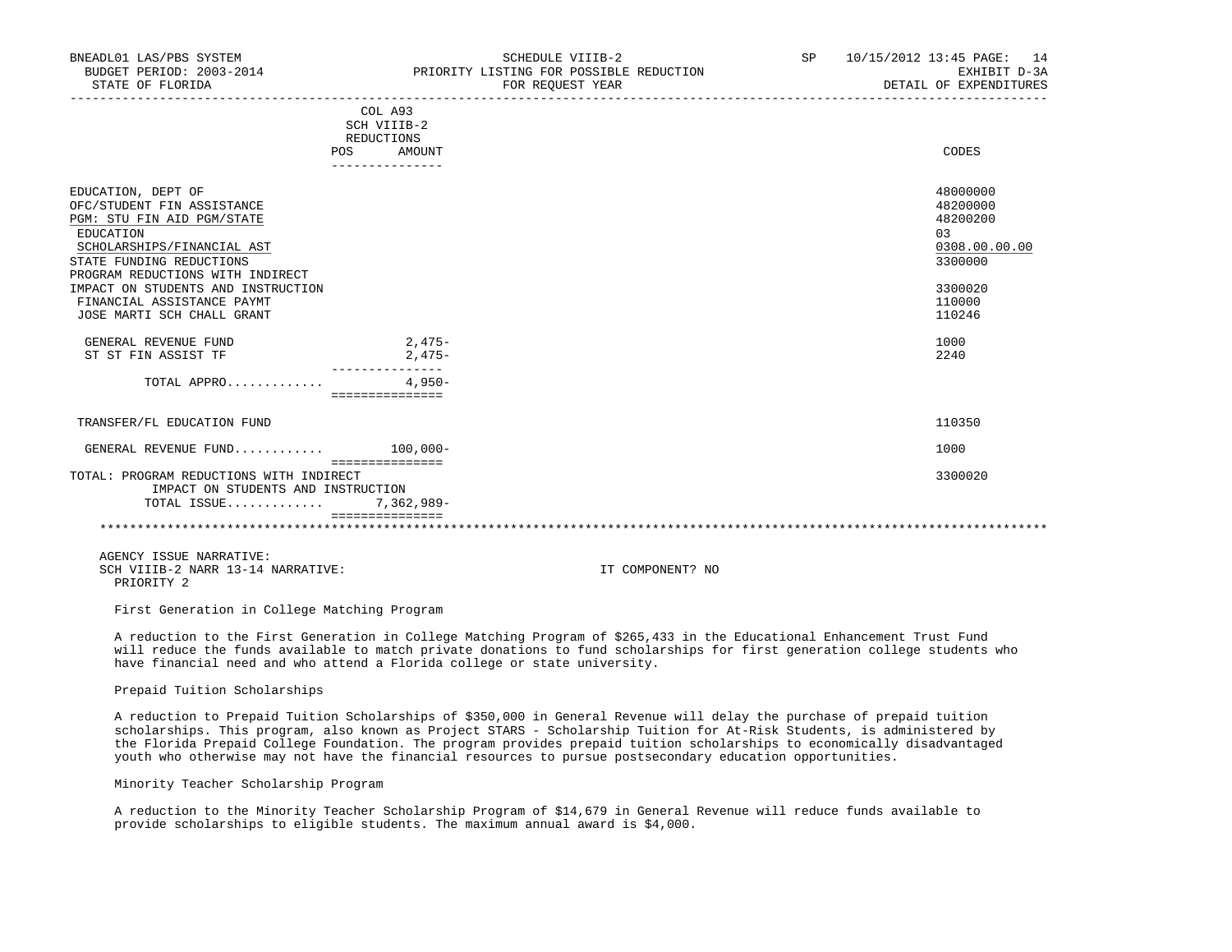|               | COL A93                                                                                                                        |       |
|---------------|--------------------------------------------------------------------------------------------------------------------------------|-------|
| $\sim$ $\sim$ | SCH VIIIB-2<br>the contract of the contract of the contract of the contract of the contract of the contract of the contract of |       |
|               | REDUCTIONS                                                                                                                     |       |
| POS           | AMOUNT                                                                                                                         | CODES |
|               |                                                                                                                                |       |

| EDUCATION, DEPT OF<br>OFC/STUDENT FIN ASSISTANCE             | 48000000<br>48200000 |
|--------------------------------------------------------------|----------------------|
| PGM: STU FIN AID PGM/STATE                                   | 48200200             |
| EDUCATION<br>SCHOLARSHIPS/FINANCIAL AST                      | 03<br>0308.00.00.00  |
| STATE FUNDING REDUCTIONS<br>PROGRAM REDUCTIONS WITH INDIRECT | 3300000              |
| IMPACT ON STUDENTS AND INSTRUCTION                           | 3300020              |

-----------------------------------------------------------------------------------------------------------------------------------

# Nursing Student Loan Reimbursement/Scholarships

 A reduction to the Nursing Student Loan Reimbursement/Scholarships of \$46,450 in the Nursing Student Loan Forgiveness Trust Fund will reduce funds available to provide loan reimbursement to eligible nurses working in approved facilities. Currently, the program serves 232 eligible nurses at a maximum annual award of \$4,000.

### Mary McLeod Bethune Scholarship

 A reduction to the Mary McLeod Bethune Scholarship Program of \$16,084 is comprised of \$8,042 in General Revenue and \$8,042 in the State Student Financial Assistance Trust Fund and will decrease the funds available to award scholarships. In the current year, an estimated 107 students are eligible for the program, with a maximum award of \$3,000.

# Student Financial Assistance

 A reduction to Student Financial Assistance of \$6,565,393 is comprised of \$4,310,348 in General Revenue and \$2,255,045 in the Educational Enhancement Trust Fund. This reduction will decrease the amount of funds available to support need-based financial aid at Florida colleges, state universities, and eligible private institutions. In the current year, an estimated 174,130 students are eligible to receive an award under this program.

#### Jose Marti Scholarship Program

 A reduction to the Jose Marti Scholarship Program of \$4,950 is comprised of \$2,475 in General Revenue and \$2,475 in the State Student Financial Assistance Trust Fund and will decrease the funds available to award scholarships. In the current year, an estimated 49 students are eligible for the program, with a maximum award of \$2,000.

#### Transfer to the Florida Education Fund

 A reduction to the Florida Education Fund of \$100,000 in General Revenue will impact programs and services that strengthen the community through institutional enhancements and greater advancement for historically under-represented groups. The Florida Education Fund offers three programs that have shown positive results across various educational levels: McKnight Doctoral Fellowships, Minority Participation in Legal Education, and Centers of Excellence. \*\*\*\*\*\*\*\*\*\*\*\*\*\*\*\*\*\*\*\*\*\*\*\*\*\*\*\*\*\*\*\*\*\*\*\*\*\*\*\*\*\*\*\*\*\*\*\*\*\*\*\*\*\*\*\*\*\*\*\*\*\*\*\*\*\*\*\*\*\*\*\*\*\*\*\*\*\*\*\*\*\*\*\*\*\*\*\*\*\*\*\*\*\*\*\*\*\*\*\*\*\*\*\*\*\*\*\*\*\*\*\*\*\*\*\*\*\*\*\*\*\*\*\*\*\*\*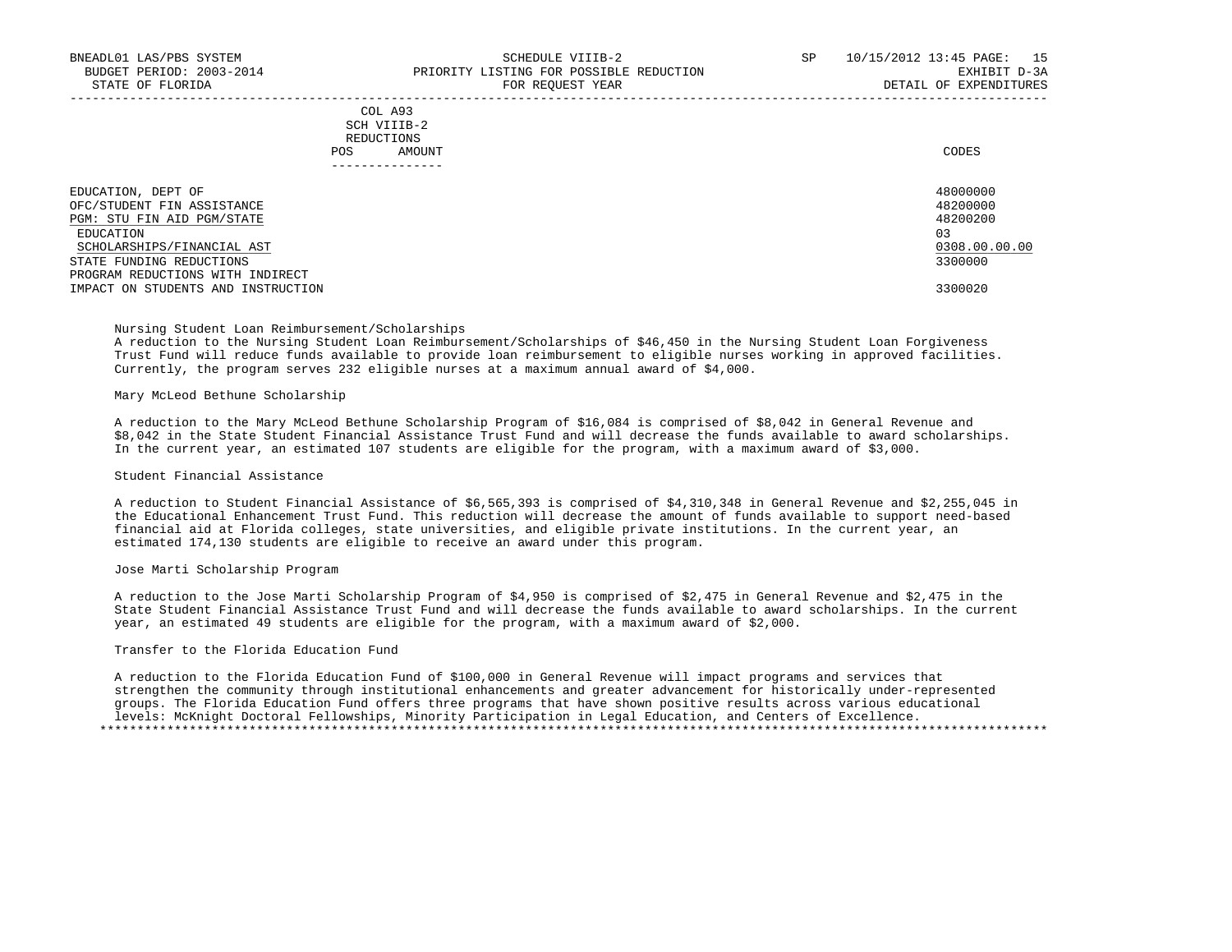| BNEADL01 LAS/PBS SYSTEM<br>BUDGET PERIOD: 2003-2014                                                                                                   | SCHEDULE VIIIB-2<br>PRIORITY LISTING FOR POSSIBLE REDUCTION                                                                                                                                                                                         | SP | 10/15/2012 13:45 PAGE: 16<br>EXHIBIT D-3A                           |
|-------------------------------------------------------------------------------------------------------------------------------------------------------|-----------------------------------------------------------------------------------------------------------------------------------------------------------------------------------------------------------------------------------------------------|----|---------------------------------------------------------------------|
| STATE OF FLORIDA                                                                                                                                      | FOR REQUEST YEAR                                                                                                                                                                                                                                    |    | DETAIL OF EXPENDITURES                                              |
|                                                                                                                                                       | COL A93<br>SCH VIIIB-2<br>REDUCTIONS                                                                                                                                                                                                                |    |                                                                     |
|                                                                                                                                                       | POS<br>AMOUNT<br>---------------                                                                                                                                                                                                                    |    | CODES                                                               |
| EDUCATION, DEPT OF<br>OFC/STUDENT FIN ASSISTANCE<br>PGM: STU FIN AID PGM/STATE<br>EDUCATION<br>SCHOLARSHIPS/FINANCIAL AST<br>STATE FUNDING REDUCTIONS |                                                                                                                                                                                                                                                     |    | 48000000<br>48200000<br>48200200<br>0.3<br>0308.00.00.00<br>3300000 |
| PROGRAM REDUCTIONS WITH DIRECT<br>IMPACT ON STUDENTS AND INSTRUCTION<br>SPECIAL CATEGORIES<br>G/A-FL BRIGHT FUTURES/PROG                              |                                                                                                                                                                                                                                                     |    | 3300030<br>100000<br>100373                                         |
| EDUCATIONAL ENHANCEMENT $TF$ 16,470,447-                                                                                                              |                                                                                                                                                                                                                                                     |    | 2178                                                                |
|                                                                                                                                                       | ===============                                                                                                                                                                                                                                     |    |                                                                     |
| AGENCY ISSUE NARRATIVE:<br>SCH VIIIB-2 NARR 13-14 NARRATIVE:<br>PRIORITY 3                                                                            | IT COMPONENT? NO                                                                                                                                                                                                                                    |    |                                                                     |
| Florida Bright Futures Scholarship                                                                                                                    |                                                                                                                                                                                                                                                     |    |                                                                     |
| scholarship, with an average award of \$1,928.53.                                                                                                     | A reduction to the Florida Bright Futures Scholarship Program of \$16,470,447 in the Educational Enhancement Trust Fund<br>will reduce funds available to award scholarships. In the current year, an estimated 170,808 students are eligible for a |    |                                                                     |
| TOTAL: SCHOLARSHIPS/FINANCIAL AST                                                                                                                     |                                                                                                                                                                                                                                                     |    | 0308.00.00.00                                                       |
| BY FUND TYPE<br>GENERAL REVENUE FUND<br>TRUST FUNDS                                                                                                   | 4,785,544-<br>19,047,892-                                                                                                                                                                                                                           |    | 1000<br>2000                                                        |
| TOTAL PROG COMP 23,833,436-                                                                                                                           | _______________<br>===============                                                                                                                                                                                                                  |    |                                                                     |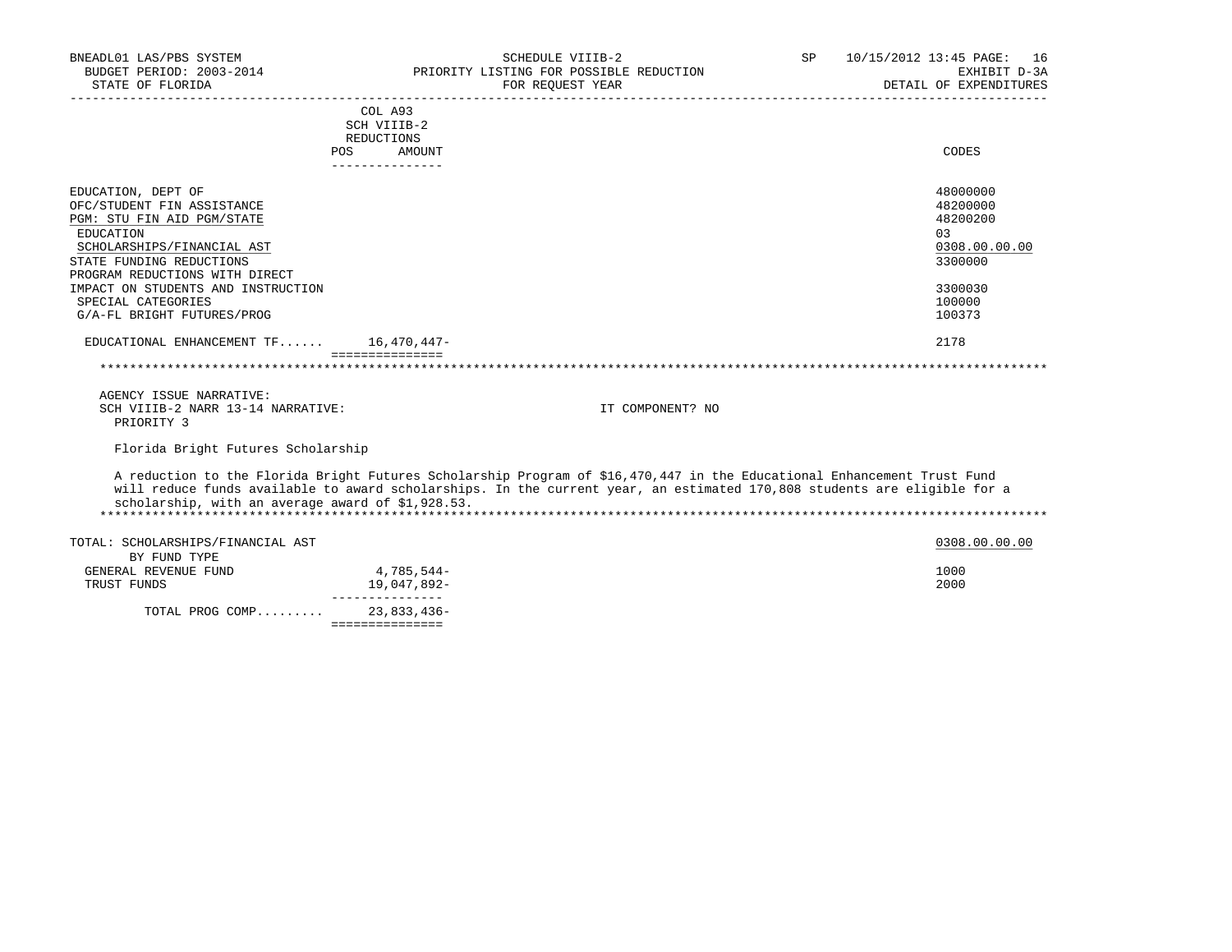| BNEADL01 LAS/PBS SYSTEM                     | SCHEDULE VIIIB-2                                                                                                        | SP | 10/15/2012 13:45 PAGE:<br>17 |
|---------------------------------------------|-------------------------------------------------------------------------------------------------------------------------|----|------------------------------|
| BUDGET PERIOD: 2003-2014                    | PRIORITY LISTING FOR POSSIBLE REDUCTION                                                                                 |    | EXHIBIT D-3A                 |
| STATE OF FLORIDA                            | FOR REQUEST YEAR                                                                                                        |    | DETAIL OF EXPENDITURES       |
| __________________________                  | COL A93                                                                                                                 |    |                              |
|                                             | SCH VIIIB-2                                                                                                             |    |                              |
|                                             | <b>REDUCTIONS</b>                                                                                                       |    |                              |
| POS                                         | AMOUNT                                                                                                                  |    | CODES                        |
|                                             |                                                                                                                         |    |                              |
| EDUCATION, DEPT OF                          |                                                                                                                         |    | 48000000                     |
| EARLY LEARNING                              |                                                                                                                         |    | 48220000                     |
| PREKINDERGARTEN EDUCATION                   |                                                                                                                         |    | 48220300                     |
| EDUCATION                                   |                                                                                                                         |    | 0.3                          |
| PK-20 EXECUTIVE BUDGET                      |                                                                                                                         |    | 0312.00.00.00                |
| STATE FUNDING REDUCTIONS                    |                                                                                                                         |    | 3300000                      |
| ADMINISTRATIVE REDUCTIONS                   |                                                                                                                         |    | 3300010                      |
| SPECIAL CATEGORIES                          |                                                                                                                         |    | 100000                       |
| G/A-ERLY LRNG STAND/ACCBTY                  |                                                                                                                         |    | 103148                       |
| GENERAL REVENUE FUND 222,945-               |                                                                                                                         |    | 1000                         |
|                                             |                                                                                                                         |    |                              |
|                                             |                                                                                                                         |    |                              |
| AGENCY ISSUE NARRATIVE:                     |                                                                                                                         |    |                              |
| SCH VIIIB-2 NARR 13-14 NARRATIVE:           | IT COMPONENT? NO                                                                                                        |    |                              |
| PRIORITY 1                                  |                                                                                                                         |    |                              |
| Early Learning Standards and Accountability |                                                                                                                         |    |                              |
|                                             | A reduction to Early Learning Standards and Accountability of \$222,945 in General Revenue will reduce support to       |    |                              |
|                                             | Voluntary Prekindergarten (VPK) instructors and parents and may delay the full implementation of the VPK accountability |    |                              |
| system.                                     |                                                                                                                         |    |                              |
|                                             |                                                                                                                         |    |                              |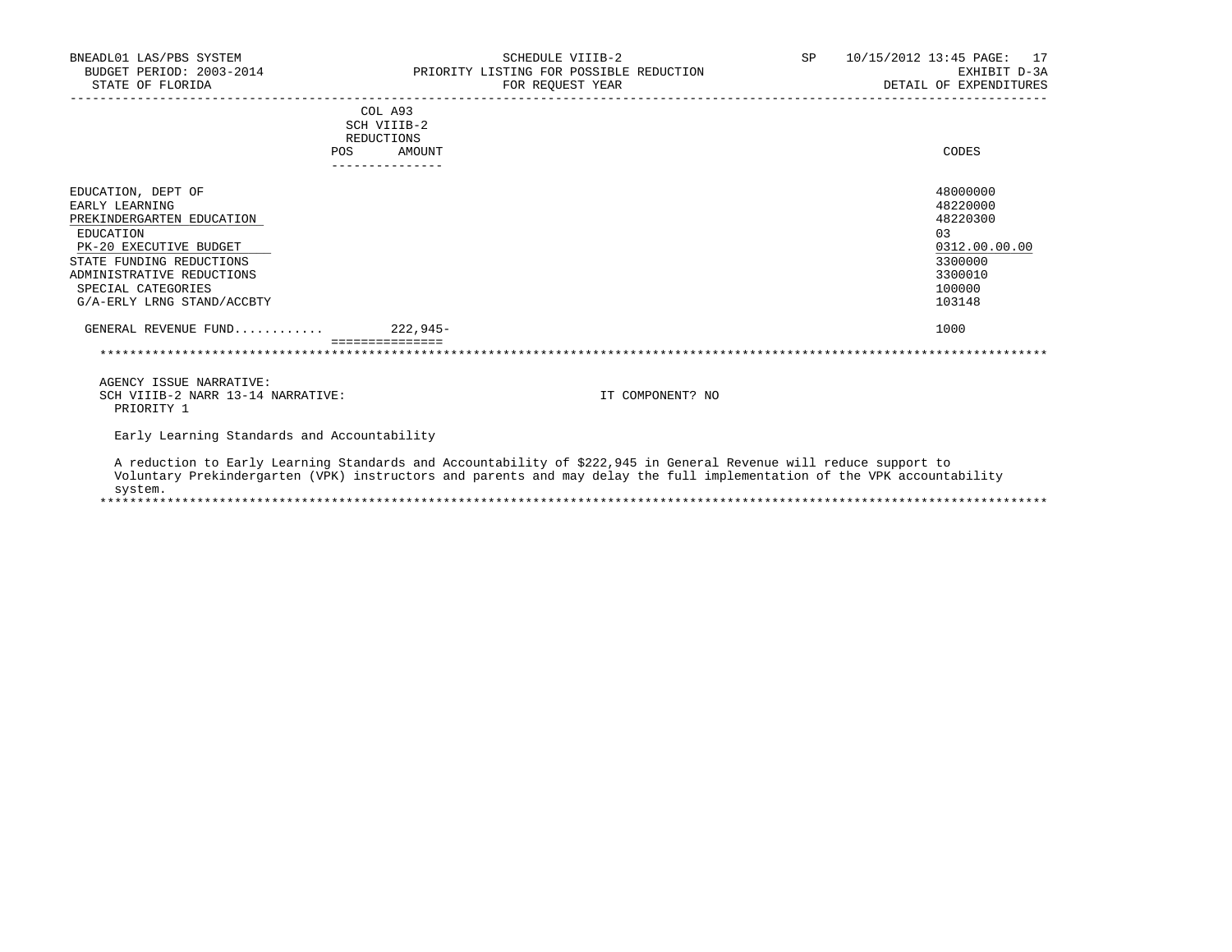|                                                                                                                                                                           | COL A93<br>SCH VIIIB-2<br>REDUCTIONS<br>AMOUNT<br>POS | CODES                                                              |
|---------------------------------------------------------------------------------------------------------------------------------------------------------------------------|-------------------------------------------------------|--------------------------------------------------------------------|
| EDUCATION, DEPT OF<br>EARLY LEARNING<br>PGM: EARLY LEARNING SVCS<br>HEALTH AND HUMAN SERVICES<br>EARLY LEARNING<br>PROGRAM REDUCTIONS<br>REDUCE FUNDING TO EARLY LEARNING | ---------------                                       | 48000000<br>48220000<br>48220400<br>13<br>1307.00.00.00<br>33V0000 |
| COALITIONS FOR SCHOOL READINESS<br>SERVICES<br>SPECIAL CATEGORIES<br>G/A - SCHOOL READINESS                                                                               |                                                       | 33V0700<br>100000<br>103114                                        |
| GENERAL REVENUE FUND<br>CHILD CARE/DEV BLK GRNT TF<br>WELFARE TRANSITION TF                                                                                               | 7,316,194–<br>10,136,559-<br>4,902,880-               | 1000<br>2098<br>2401                                               |
| TOTAL APPRO                                                                                                                                                               | $22, 355, 633 -$<br>===============                   |                                                                    |

\*\*\*\*\*\*\*\*\*\*\*\*\*\*\*\*\*\*\*\*\*\*\*\*\*\*\*\*\*\*\*\*\*\*\*\*\*\*\*\*\*\*\*\*\*\*\*\*\*\*\*\*\*\*\*\*\*\*\*\*\*\*\*\*\*\*\*\*\*\*\*\*\*\*\*\*\*\*\*\*\*\*\*\*\*\*\*\*\*\*\*\*\*\*\*\*\*\*\*\*\*\*\*\*\*\*\*\*\*\*\*\*\*\*\*\*\*\*\*\*\*\*\*\*\*\*\*

AGENCY ISSUE NARRATIVE:

SCH VIIIB-2 NARR 13-14 NARRATIVE: IT COMPONENT? NO

PRIORITY #2

 This issue would reduce General Revenue and Welfare Transition (Temporary Assistance for Needy Families (TANF)) funds used to provide child care services in the School Readiness program. If these reductions are taken, the state will also be unable to draw down \$10.1 million in federal child Care Development funds for child care services in FY 2013-14. The combined loss of state and federal funds will total approximately \$22.3 million in FY 2013-14 and will have the projected impact of an estimated 4,231 fewer children receiving services.

 In order to minimize the impact to children the Office of Early Learning will work with the Early Learning Coalitions to prioritize service delivery by age and adopt a graduated parent fee scale for families who are beginning to attain economic self-sufficiency. With the assistance provided by the School Readiness program a typical single parent with two children earning \$19,000 a year spends 7% of their income on child care. Without the subsidy the cost of child care would be closer to 50% of their income.

 School Readiness is a financial assistance program that enables children of temporary cash assistance recipients, at-risk children, and children of the working poor to participate in high-quality early learning programs. The School Readiness program is a critical feature of Florida's welfare-to-work strategy and is essential to Florida meeting federal TANF participation rate requirements.

 Because the School Readiness program requires that services priority be given to children who families receive temporary cash assistance payments or who are determined to be at-risk (protective services), this potential reduction in children served would disproportionately impact the other group of eligible for services - - working poor families whose income is 150% or less of the federal poverty level. The availability of child care is often critical for a parent to obtain and retain employment. Reduced availability of services may lead many of the affected working poor families to unemployment or welfare, which would further decrease tax revenue and increase mandatory state expenditures on other safety net programs.

\*\*\*\*\*\*\*\*\*\*\*\*\*\*\*\*\*\*\*\*\*\*\*\*\*\*\*\*\*\*\*\*\*\*\*\*\*\*\*\*\*\*\*\*\*\*\*\*\*\*\*\*\*\*\*\*\*\*\*\*\*\*\*\*\*\*\*\*\*\*\*\*\*\*\*\*\*\*\*\*\*\*\*\*\*\*\*\*\*\*\*\*\*\*\*\*\*\*\*\*\*\*\*\*\*\*\*\*\*\*\*\*\*\*\*\*\*\*\*\*\*\*\*\*\*\*\*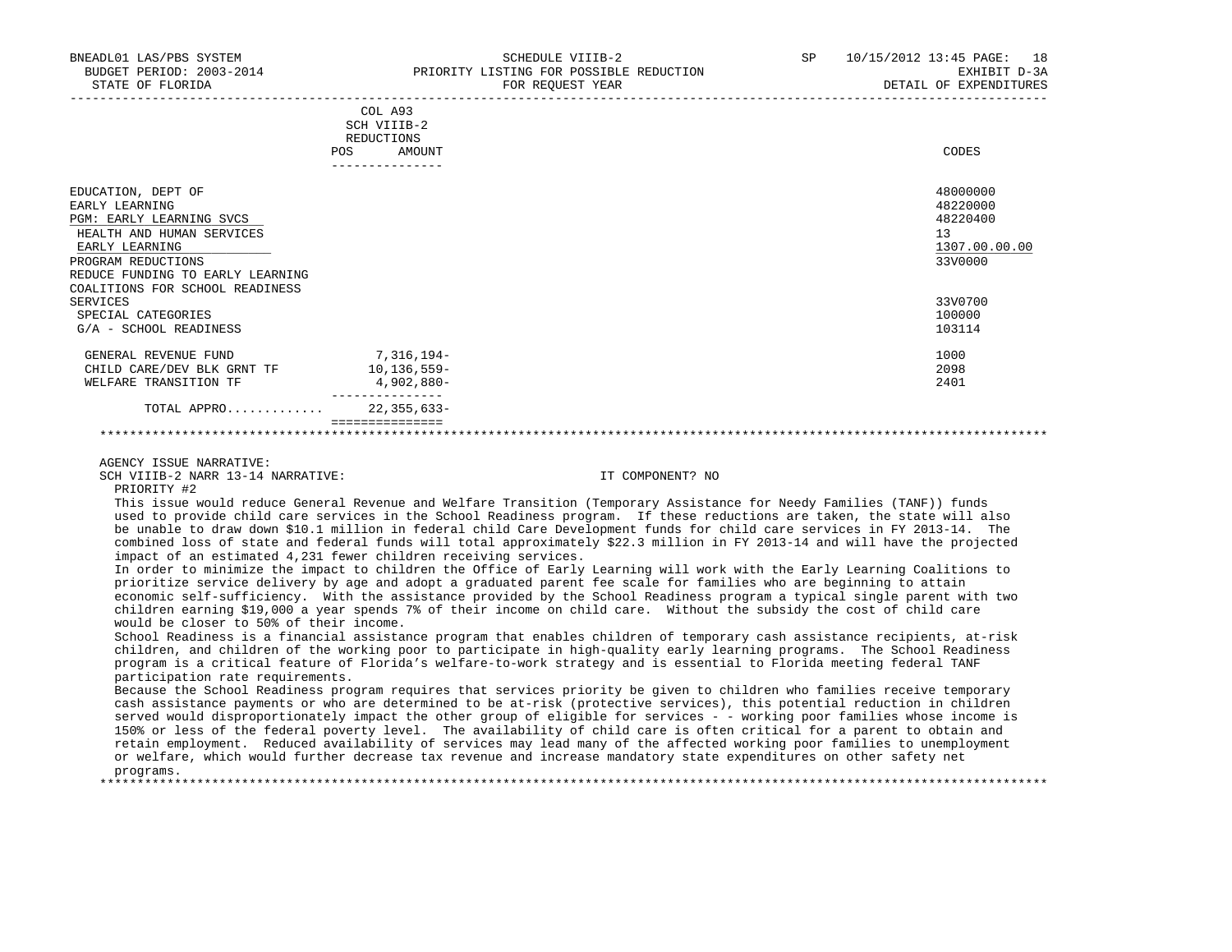| BNEADL01 LAS/PBS SYSTEM<br>BUDGET PERIOD: 2003-2014<br>STATE OF FLORIDA |                               | SCHEDULE VIIIB-2<br>PRIORITY LISTING FOR POSSIBLE REDUCTION<br>FOR REQUEST YEAR                                        | SP | 10/15/2012 13:45 PAGE: 19<br>EXHIBIT D-3A<br>DETAIL OF EXPENDITURES |
|-------------------------------------------------------------------------|-------------------------------|------------------------------------------------------------------------------------------------------------------------|----|---------------------------------------------------------------------|
|                                                                         | COL A93                       |                                                                                                                        |    |                                                                     |
|                                                                         | SCH VIIIB-2                   |                                                                                                                        |    |                                                                     |
|                                                                         | REDUCTIONS                    |                                                                                                                        |    |                                                                     |
|                                                                         | POS AMOUNT<br>_______________ |                                                                                                                        |    | CODES                                                               |
| EDUCATION, DEPT OF                                                      |                               |                                                                                                                        |    | 48000000                                                            |
| EARLY LEARNING                                                          |                               |                                                                                                                        |    | 48220000                                                            |
| PGM: EARLY LEARNING SVCS                                                |                               |                                                                                                                        |    | 48220400                                                            |
| HEALTH AND HUMAN SERVICES                                               |                               |                                                                                                                        |    | 13                                                                  |
| EARLY LEARNING                                                          |                               |                                                                                                                        |    | 1307.00.00.00                                                       |
| PROGRAM REDUCTIONS                                                      |                               |                                                                                                                        |    | 33V0000                                                             |
| REDUCE FUNDING FOR OFFICE OF<br>EARLY LEARNING ADMINISTRATIVE           |                               |                                                                                                                        |    |                                                                     |
| COSTS                                                                   |                               |                                                                                                                        |    | 33V0800                                                             |
| <b>EXPENSES</b>                                                         |                               |                                                                                                                        |    | 040000                                                              |
| GENERAL REVENUE FUND                                                    | $35,000-$                     |                                                                                                                        |    | 1000                                                                |
| WELFARE TRANSITION TF                                                   | $11,000-$                     |                                                                                                                        |    | 2401                                                                |
|                                                                         |                               |                                                                                                                        |    |                                                                     |
| TOTAL APPRO                                                             | $46,000-$                     |                                                                                                                        |    |                                                                     |
|                                                                         | ===============               |                                                                                                                        |    |                                                                     |
| OPERATING CAPITAL OUTLAY                                                |                               |                                                                                                                        |    | 060000                                                              |
| GENERAL REVENUE FUND                                                    | $300-$                        |                                                                                                                        |    | 1000                                                                |
| TOTAL: REDUCE FUNDING FOR OFFICE OF                                     | ===============               |                                                                                                                        |    | 33V0800                                                             |
| EARLY LEARNING ADMINISTRATIVE                                           |                               |                                                                                                                        |    |                                                                     |
| COSTS                                                                   |                               |                                                                                                                        |    |                                                                     |
| TOTAL ISSUE $46.300 -$                                                  |                               |                                                                                                                        |    |                                                                     |
|                                                                         |                               |                                                                                                                        |    |                                                                     |
|                                                                         |                               |                                                                                                                        |    |                                                                     |
| AGENCY ISSUE NARRATIVE:                                                 |                               |                                                                                                                        |    |                                                                     |
| SCH VIIIB-2 NARR 13-14 NARRATIVE:<br>PRIORITY #1                        |                               | IT COMPONENT? NO                                                                                                       |    |                                                                     |
|                                                                         |                               | This issue will reduce General Revenue and Welfare Transition funding for Expense and Operating Capital Outlay. The    |    |                                                                     |
|                                                                         |                               | reduction will impact the support that the Office of Early Learning can give to the coalitions. However, the Office of |    |                                                                     |

Early Learning would rather cut administrative costs than reduce the number of children served.

\*\*\*\*\*\*\*\*\*\*\*\*\*\*\*\*\*\*\*\*\*\*\*\*\*\*\*\*\*\*\*\*\*\*\*\*\*\*\*\*\*\*\*\*\*\*\*\*\*\*\*\*\*\*\*\*\*\*\*\*\*\*\*\*\*\*\*\*\*\*\*\*\*\*\*\*\*\*\*\*\*\*\*\*\*\*\*\*\*\*\*\*\*\*\*\*\*\*\*\*\*\*\*\*\*\*\*\*\*\*\*\*\*\*\*\*\*\*\*\*\*\*\*\*\*\*\*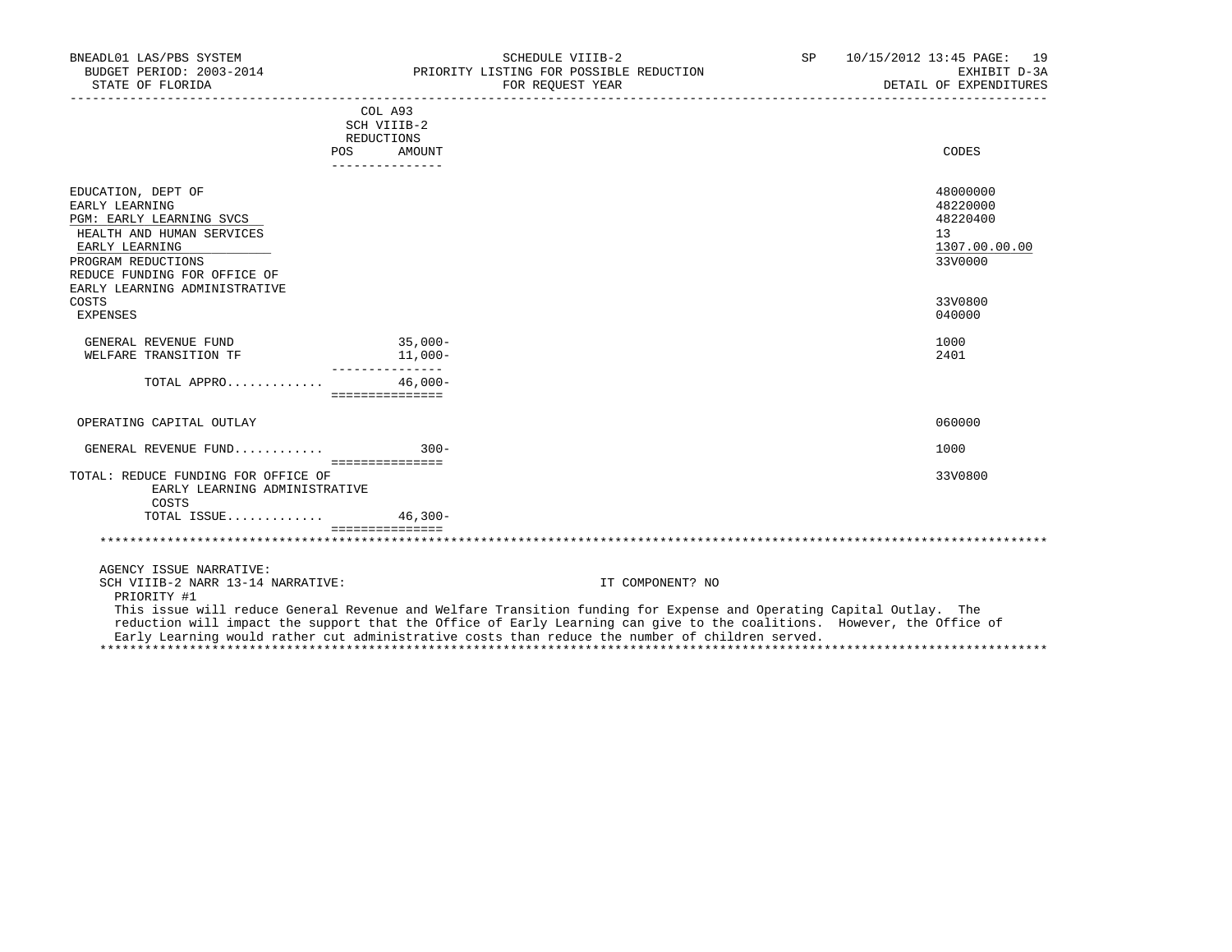| BNEADL01 LAS/PBS SYSTEM<br>BUDGET PERIOD: 2003-2014                              |                                      | SCHEDULE VIIIB-2<br>PRIORITY LISTING FOR POSSIBLE REDUCTION                                                        | SP | 10/15/2012 13:45 PAGE:<br>20<br>EXHIBIT D-3A |
|----------------------------------------------------------------------------------|--------------------------------------|--------------------------------------------------------------------------------------------------------------------|----|----------------------------------------------|
| STATE OF FLORIDA                                                                 |                                      | FOR REQUEST YEAR                                                                                                   |    | DETAIL OF EXPENDITURES                       |
|                                                                                  | COL A93<br>SCH VIIIB-2               |                                                                                                                    |    |                                              |
|                                                                                  | REDUCTIONS                           |                                                                                                                    |    |                                              |
|                                                                                  | POS FOR<br>AMOUNT<br>--------------- |                                                                                                                    |    | CODES                                        |
| EDUCATION, DEPT OF                                                               |                                      |                                                                                                                    |    | 48000000                                     |
| EARLY LEARNING                                                                   |                                      |                                                                                                                    |    | 48220000                                     |
| PGM: EARLY LEARNING SVCS                                                         |                                      |                                                                                                                    |    | 48220400                                     |
| HEALTH AND HUMAN SERVICES                                                        |                                      |                                                                                                                    |    | 13                                           |
| EARLY LEARNING<br>STATE FUNDING REDUCTIONS                                       |                                      |                                                                                                                    |    | 1307.00.00.00<br>3300000                     |
| PROGRAM REDUCTIONS WITH DIRECT                                                   |                                      |                                                                                                                    |    |                                              |
| IMPACT ON STUDENTS AND INSTRUCTION                                               |                                      |                                                                                                                    |    | 3300030                                      |
| SPECIAL CATEGORIES                                                               |                                      |                                                                                                                    |    | 100000                                       |
| G/A-VOLUNTARY PRE-K PROG                                                         |                                      |                                                                                                                    |    | 107007                                       |
| GENERAL REVENUE FUND 20,665,627-                                                 |                                      |                                                                                                                    |    | 1000                                         |
|                                                                                  |                                      |                                                                                                                    |    |                                              |
| AGENCY ISSUE NARRATIVE:                                                          |                                      |                                                                                                                    |    |                                              |
| SCH VIIIB-2 NARR 13-14 NARRATIVE:<br>PRIORITY 3                                  |                                      | IT COMPONENT? NO                                                                                                   |    |                                              |
| Voluntary Prekindergarten Program                                                |                                      |                                                                                                                    |    |                                              |
| reduction of approximately \$123 per current full time equivalent (FTE) student. |                                      | A reduction to the Voluntary Prekindergarten Education Program of \$20,665,627 in General Revenue will equate to a |    |                                              |
|                                                                                  |                                      |                                                                                                                    |    |                                              |
| TOTAL: EARLY LEARNING                                                            |                                      |                                                                                                                    |    | 1307.00.00.00                                |
| BY FUND TYPE                                                                     |                                      |                                                                                                                    |    |                                              |
| GENERAL REVENUE FUND<br>TRUST FUNDS                                              | 28,017,121-<br>15,050,439-           |                                                                                                                    |    | 1000<br>2000                                 |
|                                                                                  | _______________                      |                                                                                                                    |    |                                              |
| TOTAL PROG COMP 43,067,560-                                                      |                                      |                                                                                                                    |    |                                              |
|                                                                                  | ===============                      |                                                                                                                    |    |                                              |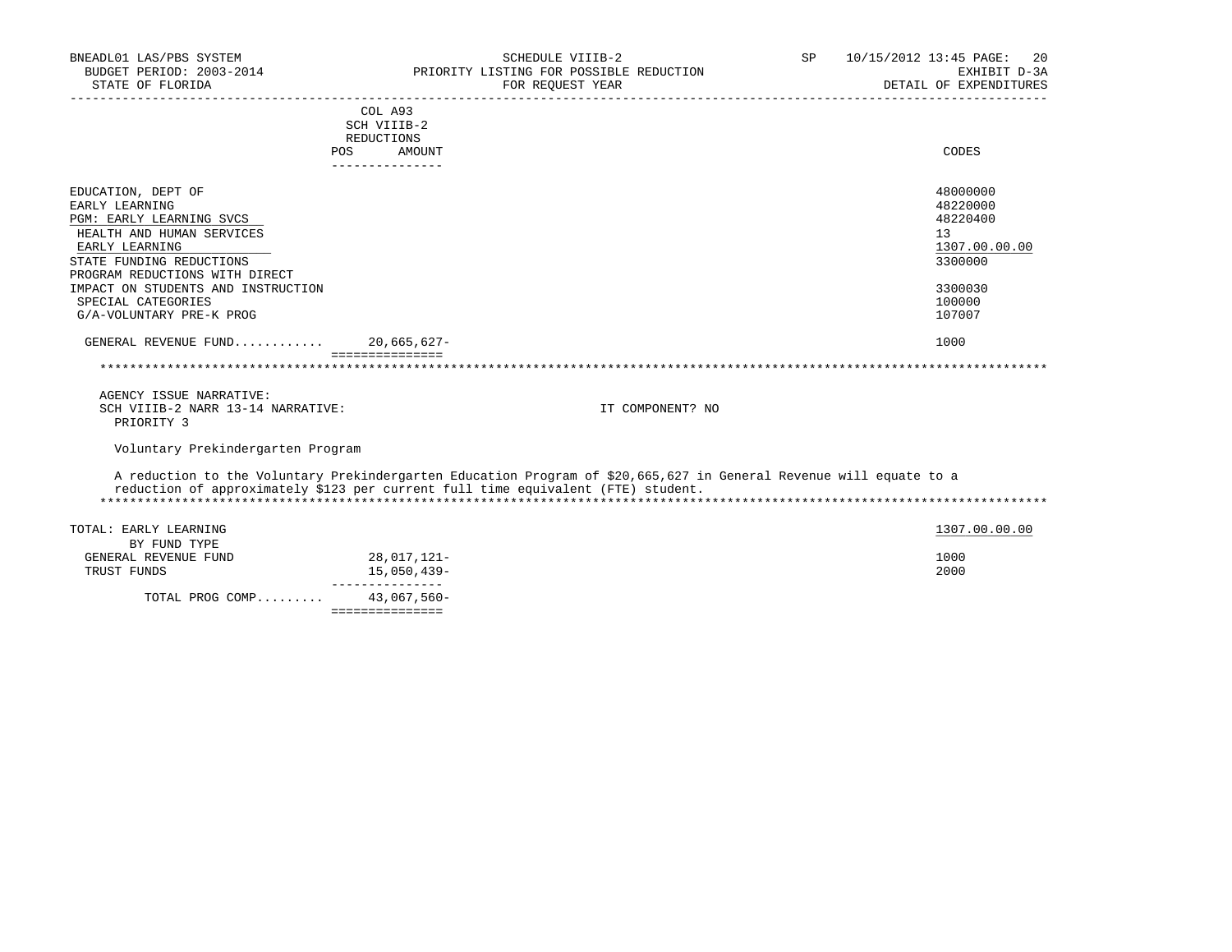| BNEADL01 LAS/PBS SYSTEM<br>BUDGET PERIOD: 2003-2014<br>STATE OF FLORIDA | SCHEDULE VIIIB-2<br>PRIORITY LISTING FOR POSSIBLE REDUCTION<br>FOR REOUEST YEAR | 10/15/2012 13:45 PAGE: 21<br>SP<br>EXHIBIT D-3A<br>DETAIL OF EXPENDITURES |
|-------------------------------------------------------------------------|---------------------------------------------------------------------------------|---------------------------------------------------------------------------|
|                                                                         | COL A93<br>SCH VIIIB-2                                                          |                                                                           |
|                                                                         | REDUCTIONS                                                                      |                                                                           |
|                                                                         | AMOUNT<br>POS.                                                                  | CODES                                                                     |
|                                                                         |                                                                                 |                                                                           |
| EDUCATION, DEPT OF                                                      |                                                                                 | 48000000                                                                  |
| PUBLIC SCHOOLS, DIV OF                                                  |                                                                                 | 48250000                                                                  |
| PGM: STATE GRANTS/K12-FEFP                                              |                                                                                 | 48250300                                                                  |
| EDUCATION                                                               |                                                                                 | 03                                                                        |
|                                                                         |                                                                                 | .                                                                         |

| ELEMENTARY & SECONDARY ED          |                   | 0304.00.00.00 |
|------------------------------------|-------------------|---------------|
| STATE FUNDING REDUCTIONS           |                   | 3300000       |
| PROGRAM REDUCTIONS WITH DIRECT     |                   |               |
| IMPACT ON STUDENTS AND INSTRUCTION |                   | 3300030       |
| AID TO LOCAL GOVERNMENTS           |                   | 050000        |
| G/A-FL ED FINANCE PROGRAM          |                   | 050560        |
| GENERAL REVENUE FUND               | $306, 928, 064 -$ | 1000          |
| EDUCATIONAL ENHANCEMENT TF         | $6, 137, 038 -$   | 2178          |
| STATE SCHOOL TF                    | 4,161,945-        | 2543          |
| TOTAL APPRO                        | 317,227,047-      |               |
|                                    | ===============   |               |
| G/A-DIST LOTTERY/SCH RECOG         |                   | 050570        |
|                                    |                   |               |

 EDUCATIONAL ENHANCEMENT TF...... 6,729,144- 2178 =============== TOTAL: PROGRAM REDUCTIONS WITH DIRECT 3300030 IMPACT ON STUDENTS AND INSTRUCTION

 TOTAL ISSUE............. 323,956,191- ===============

\*\*\*\*\*\*\*\*\*\*\*\*\*\*\*\*\*\*\*\*\*\*\*\*\*\*\*\*\*\*\*\*\*\*\*\*\*\*\*\*\*\*\*\*\*\*\*\*\*\*\*\*\*\*\*\*\*\*\*\*\*\*\*\*\*\*\*\*\*\*\*\*\*\*\*\*\*\*\*\*\*\*\*\*\*\*\*\*\*\*\*\*\*\*\*\*\*\*\*\*\*\*\*\*\*\*\*\*\*\*\*\*\*\*\*\*\*\*\*\*\*\*\*\*\*\*\*

 AGENCY ISSUE NARRATIVE: SCH VIIIB-2 NARR 13-14 NARRATIVE: IT COMPONENT? NO PRIORITY 3

Florida Education Finance Program

 A reduction to the Florida Education Finance Program (FEFP) of \$317,227,047 is comprised of \$306,928,064 in General Revenue, \$6,137,038 in the Educational Enhancement Trust Fund, and \$4,161,945 in the Principal State School Trust Fund. The FEFP is the primary mechanism for funding the operating costs of school districts and the foundation for financing Florida's K-12 education programs. These reductions will have a direct impact on students and instruction with significant reductions to classroom services, programs, and course offerings; reductions in classroom support services; reduced salaries and wages; and position eliminations.

## District Lottery/School Recognition

 A reduction to the School Recognition Program of \$6,729,144 in the Educational Enhancement Trust Fund will reduce funding for the District Lottery program and the School Recognition program. District Lottery program funds are provided to permit school boards to define and implement enhancements to school district education programs and for the state to reward schools financially for the academic performance of their students. The Florida School Recognition Program, authorized by Section 1008.36, Florida Statutes, provides monetary awards to schools that earn an "A" grade or improve at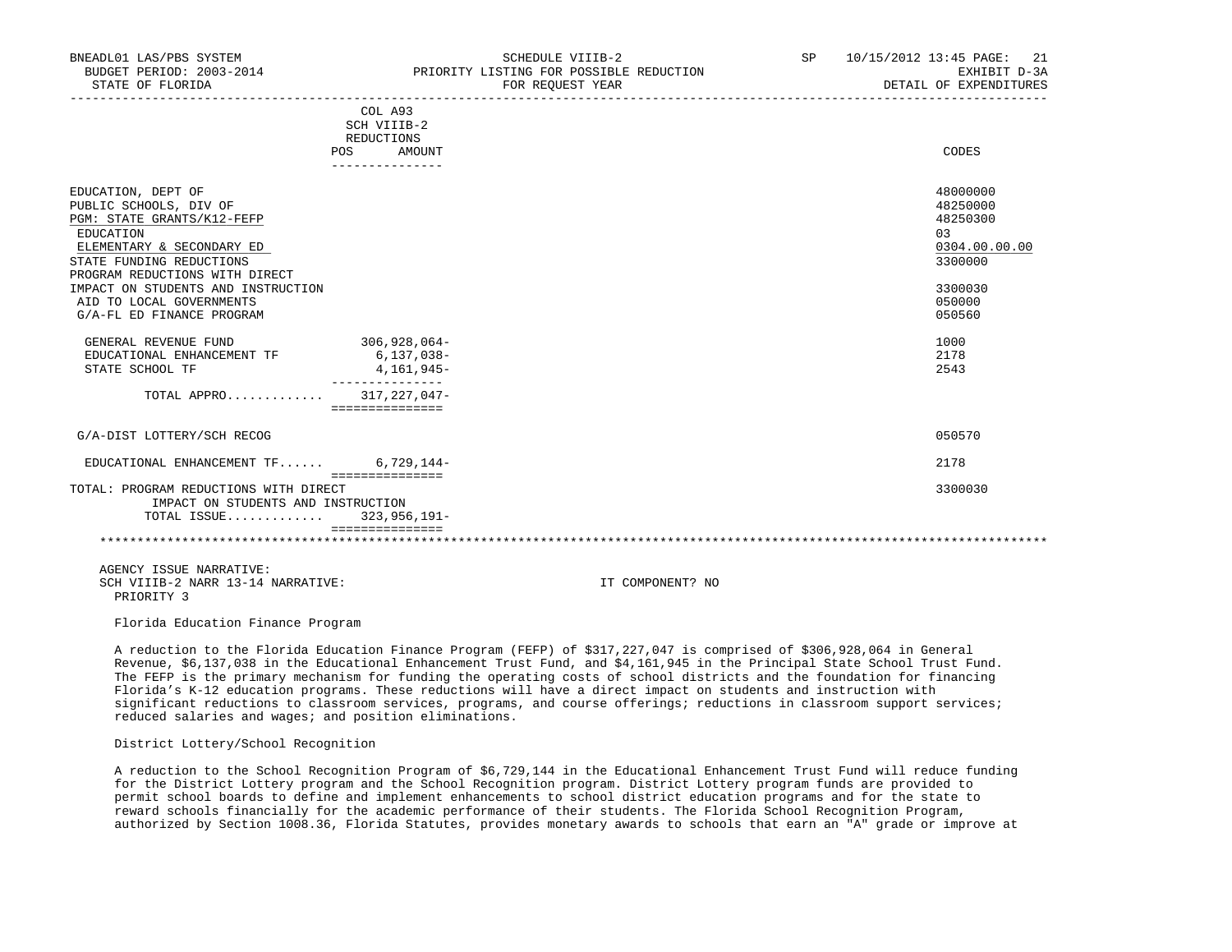| . _ _ _ _ _ _ _ _ _ _ _                                                                                                        |       |
|--------------------------------------------------------------------------------------------------------------------------------|-------|
| AMOUNT                                                                                                                         | CODES |
| <b>REDUCTIONS</b>                                                                                                              |       |
| SCH VIIIB-2<br>the contract of the contract of the contract of the contract of the contract of the contract of the contract of |       |
| COL A93                                                                                                                        |       |
|                                                                                                                                |       |

===============

| EDUCATION, DEPT OF                 | 48000000      |
|------------------------------------|---------------|
| PUBLIC SCHOOLS, DIV OF             | 48250000      |
| PGM: STATE GRANTS/K12-FEFP         | 48250300      |
| EDUCATION                          | 03            |
| ELEMENTARY & SECONDARY ED          | 0304.00.00.00 |
| STATE FUNDING REDUCTIONS           | 3300000       |
| PROGRAM REDUCTIONS WITH DIRECT     |               |
| IMPACT ON STUDENTS AND INSTRUCTION | 3300030       |
|                                    |               |

-----------------------------------------------------------------------------------------------------------------------------------

least one performance grade from the previous year.

#### The reduction to these two categories will result in a reduction of per student funding of approximately \$120. \*\*\*\*\*\*\*\*\*\*\*\*\*\*\*\*\*\*\*\*\*\*\*\*\*\*\*\*\*\*\*\*\*\*\*\*\*\*\*\*\*\*\*\*\*\*\*\*\*\*\*\*\*\*\*\*\*\*\*\*\*\*\*\*\*\*\*\*\*\*\*\*\*\*\*\*\*\*\*\*\*\*\*\*\*\*\*\*\*\*\*\*\*\*\*\*\*\*\*\*\*\*\*\*\*\*\*\*\*\*\*\*\*\*\*\*\*\*\*\*\*\*\*\*\*\*\*

| TOTAL: ELEMENTARY & SECONDARY ED |              | 0304.00.00.00 |
|----------------------------------|--------------|---------------|
| BY FUND TYPE                     |              |               |
| GENERAL REVENUE FUND             | 306,928,064- | 1000          |
| TRUST FUNDS                      | 17,028,127-  | 2000          |
| TOTAL PROG COMP                  | 323,956,191- |               |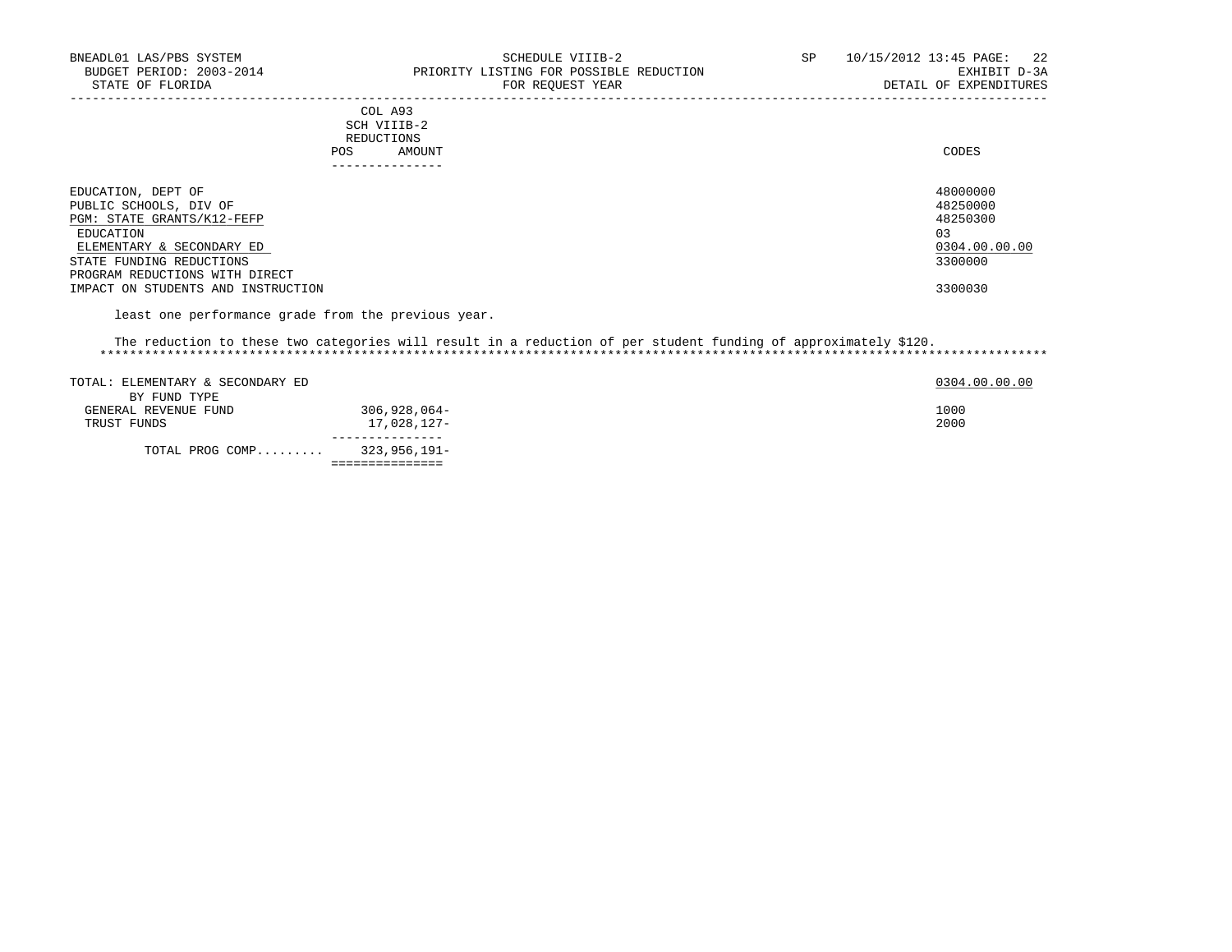COL A93

===============

| חחכ<br>`∩n<br>ם הדר<br>. U D | - 00<br>ے ریں           |  |
|------------------------------|-------------------------|--|
| ЭF<br>ו שוי                  | Y EAR<br>'UN            |  |
|                              | $\sim$<br>$\sim$ $\sim$ |  |

|                                                                                                                                                                                      | SCH VIIIB-2<br>REDUCTIONS |             |  |                                                                    |
|--------------------------------------------------------------------------------------------------------------------------------------------------------------------------------------|---------------------------|-------------|--|--------------------------------------------------------------------|
|                                                                                                                                                                                      | POS<br>_______________    | AMOUNT      |  | CODES                                                              |
| EDUCATION, DEPT OF<br>PUBLIC SCHOOLS, DIV OF<br>PGM: ST GRANT/K12-NON FEFP<br>EDUCATION<br>ELEMENTARY & SECONDARY ED<br>STATE FUNDING REDUCTIONS<br>PROGRAM REDUCTIONS WITH INDIRECT |                           |             |  | 48000000<br>48250000<br>48250400<br>03<br>0304.00.00.00<br>3300000 |
| IMPACT ON STUDENTS AND INSTRUCTION<br>AID TO LOCAL GOVERNMENTS<br>G/A-INSTRUCTIONAL MATERIAL                                                                                         |                           |             |  | 3300020<br>050000<br>050686                                        |
| GENERAL REVENUE FUND 38,000-                                                                                                                                                         | ===============           |             |  | 1000                                                               |
| SPECIAL CATEGORIES<br>G/A-ASST/LOW PERF SCHOOLS                                                                                                                                      |                           |             |  | 100000<br>100291                                                   |
| GENERAL REVENUE FUND $175,000-$                                                                                                                                                      | ===============           |             |  | 1000                                                               |
| G/A-MENTORING/STUDENT INIT                                                                                                                                                           |                           |             |  | 100295                                                             |
| GENERAL REVENUE FUND $504,184-$                                                                                                                                                      | ===============           |             |  | 1000                                                               |
| G/A-COLLEGE REACH OUT PROG                                                                                                                                                           |                           |             |  | 100485                                                             |
| GENERAL REVENUE FUND                                                                                                                                                                 | ===============           | $50,000 -$  |  | 1000                                                               |
| G/A-DIAGNOST/LEARN RES CTR                                                                                                                                                           |                           |             |  | 100952                                                             |
| GENERAL REVENUE FUND 99,131-                                                                                                                                                         | ================          |             |  | 1000                                                               |
| G/A-NEW WORLD SCHOOL-ARTS                                                                                                                                                            |                           |             |  | 101433                                                             |
| GENERAL REVENUE FUND                                                                                                                                                                 | ===============           | $20,000-$   |  | 1000                                                               |
| G/A-SCH DIST MAT GRANT PRG                                                                                                                                                           |                           |             |  | 101447                                                             |
| GENERAL REVENUE FUND                                                                                                                                                                 |                           | $90, 357 -$ |  | 1000                                                               |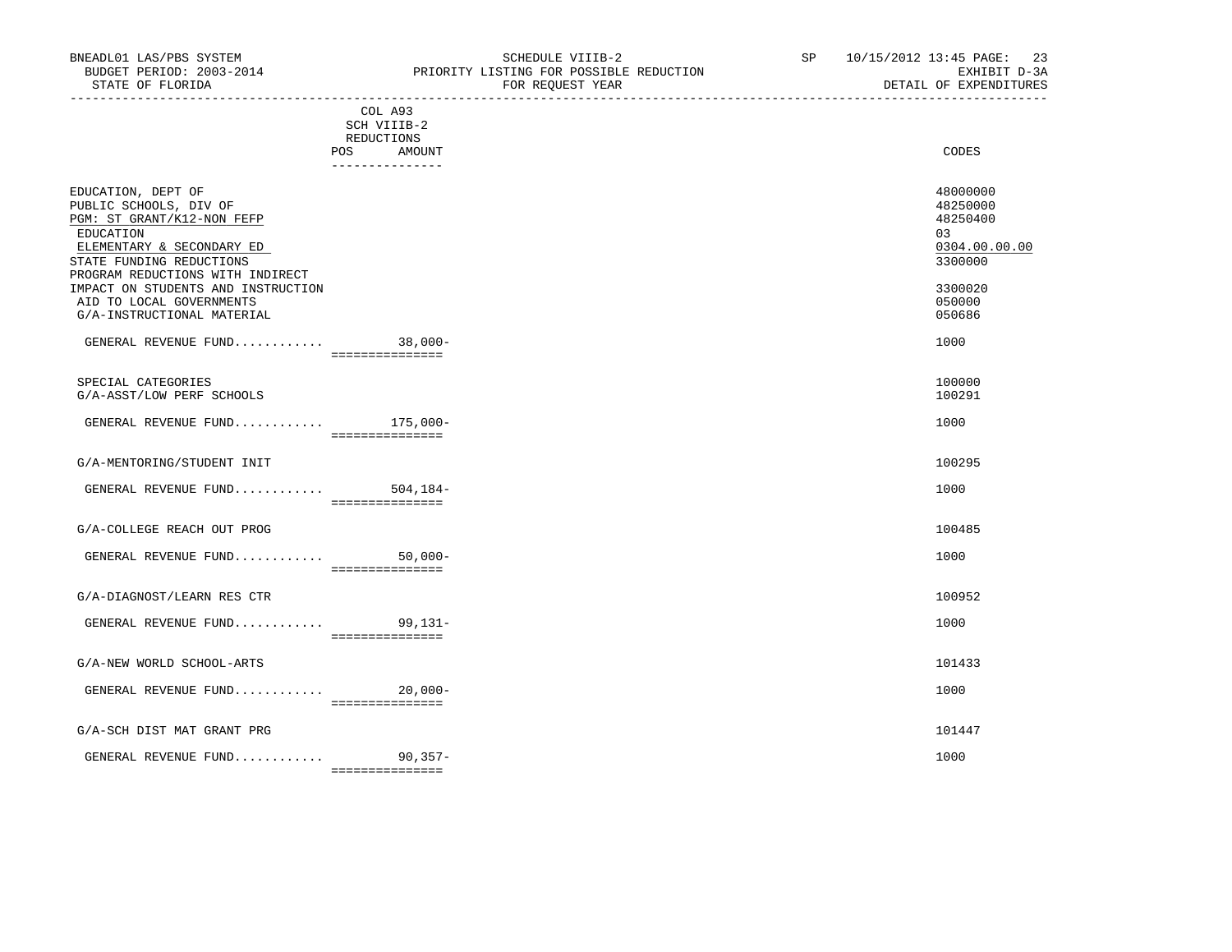| BNEADL01 LAS/PBS SYSTEM<br>BUDGET PERIOD: 2003-2014<br>STATE OF FLORIDA                                                                                                                                                                                                    |                                                                       | SCHEDULE VIIIB-2<br>PRIORITY LISTING FOR POSSIBLE REDUCTION<br>FOR REQUEST YEAR | SP 10/15/2012 13:45 PAGE: 24<br>EXHIBIT D-3A<br>DETAIL OF EXPENDITURES                            |
|----------------------------------------------------------------------------------------------------------------------------------------------------------------------------------------------------------------------------------------------------------------------------|-----------------------------------------------------------------------|---------------------------------------------------------------------------------|---------------------------------------------------------------------------------------------------|
|                                                                                                                                                                                                                                                                            | COL A93<br>SCH VIIIB-2<br>REDUCTIONS<br>POS AMOUNT<br>_______________ |                                                                                 | CODES                                                                                             |
| EDUCATION, DEPT OF<br>PUBLIC SCHOOLS, DIV OF<br>PGM: ST GRANT/K12-NON FEFP<br>EDUCATION<br>ELEMENTARY & SECONDARY ED<br>STATE FUNDING REDUCTIONS<br>PROGRAM REDUCTIONS WITH INDIRECT<br>IMPACT ON STUDENTS AND INSTRUCTION<br>SPECIAL CATEGORIES<br>TEACHER DEATH BENEFITS |                                                                       |                                                                                 | 48000000<br>48250000<br>48250400<br>03<br>0304.00.00.00<br>3300000<br>3300020<br>100000<br>102112 |
| GENERAL REVENUE FUND                                                                                                                                                                                                                                                       | $900 -$<br>essessessessess                                            |                                                                                 | 1000                                                                                              |
| G/A-AUTISM PROGRAM                                                                                                                                                                                                                                                         |                                                                       |                                                                                 | 103410                                                                                            |
| GENERAL REVENUE FUND 273,648-                                                                                                                                                                                                                                              | ===============                                                       |                                                                                 | 1000                                                                                              |
| TEACHER PROFESSIONAL DEV                                                                                                                                                                                                                                                   |                                                                       |                                                                                 | 103774                                                                                            |
| GENERAL REVENUE FUND 13,603-                                                                                                                                                                                                                                               | ===============                                                       |                                                                                 | 1000                                                                                              |
| G/A-SCHOOL/INSTRUCT ENHANC                                                                                                                                                                                                                                                 |                                                                       |                                                                                 | 104052                                                                                            |
| GENERAL REVENUE FUND 120,480-                                                                                                                                                                                                                                              | ----------------                                                      |                                                                                 | 1000                                                                                              |
| G/A-EXCEPTIONAL EDUCATION                                                                                                                                                                                                                                                  |                                                                       |                                                                                 | 104053                                                                                            |
| GENERAL REVENUE FUND                                                                                                                                                                                                                                                       | $50,686-$<br>===============                                          |                                                                                 | 1000                                                                                              |
| TOTAL: PROGRAM REDUCTIONS WITH INDIRECT<br>IMPACT ON STUDENTS AND INSTRUCTION<br>TOTAL ISSUE 1,435,989-                                                                                                                                                                    | ===============                                                       |                                                                                 | 3300020                                                                                           |
|                                                                                                                                                                                                                                                                            |                                                                       |                                                                                 |                                                                                                   |
| AGENCY ISSUE NARRATIVE:<br>SCH VIIIB-2 NARR 13-14 NARRATIVE:<br>PRIORITY 2                                                                                                                                                                                                 |                                                                       | IT COMPONENT? NO                                                                |                                                                                                   |

Instructional Materials

A reduction to Instructional Materials of \$38,000 in General Revenue will impact the Learning through Listening program.

Assistance to Low Performing Schools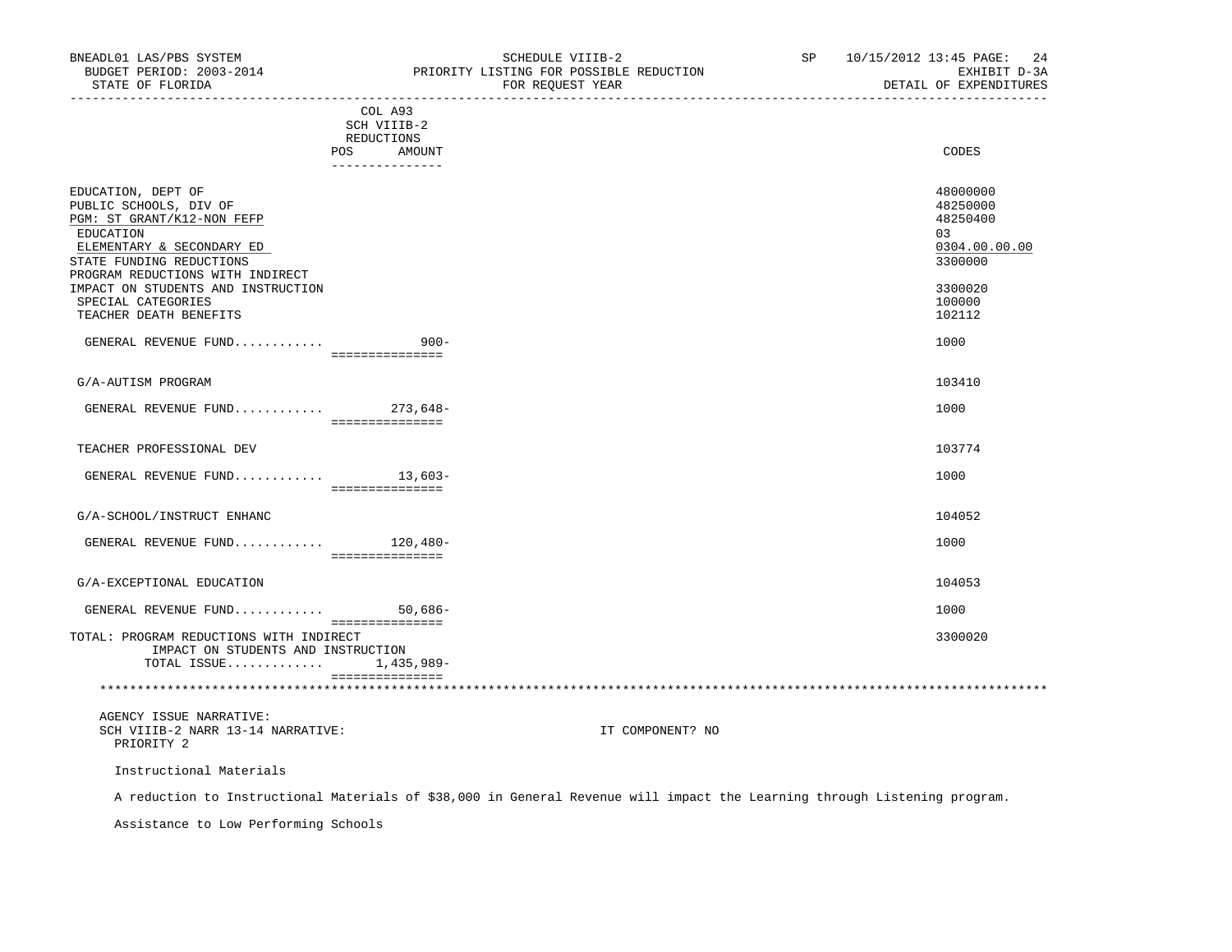|            | _______________ |       |
|------------|-----------------|-------|
| POS        | AMOUNT          | CODES |
| REDUCTIONS |                 |       |
|            | SCH VIIIB-2     |       |
|            | COL A93         |       |

| EDUCATION, DEPT OF                 | 48000000      |
|------------------------------------|---------------|
| PUBLIC SCHOOLS, DIV OF             | 48250000      |
| PGM: ST GRANT/K12-NON FEFP         | 48250400      |
| EDUCATION                          | 03            |
| ELEMENTARY & SECONDARY ED          | 0304.00.00.00 |
| STATE FUNDING REDUCTIONS           | 3300000       |
| PROGRAM REDUCTIONS WITH INDIRECT   |               |
| IMPACT ON STUDENTS AND INSTRUCTION | 3300020       |

-----------------------------------------------------------------------------------------------------------------------------------

 A reduction to Assistance to Low Performing Schools of \$175,000 in General Revenue will impact programs and services provided by the Florida Partnership for Minority and Under-represented Student Achievement. The Partnership provides a coordinated series of programs, services, and activities geared to the specific needs of targeted students and teachers, and increases academic rigor in Florida's low performing middle and high schools.

### Mentoring/Student Assistance Initiatives

 A reduction to Mentoring/Student Assistance Initiatives of \$504,184 in General Revenue will reduce funding to community-based organizations and school districts to improve student performance for low performing or at-risk students, and to reduce dropout rates by providing additional learning opportunities. Funds are provided to programs that assist children in receiving support from a mentor, improve academic performance, improve interpersonal relationships, reduce dropout rates, and reduce juvenile delinquency.

# College Reach Out Program

 A reduction to the College Reach Out Program of \$50,000 in General Revenue will reduce support to students from low-income and educationally disadvantaged backgrounds. The program works with these students and provides tutoring, mentoring, PSAT/SAT/ACT preparation, college tours, summer residential programs, educational field trips, and counseling.

### Florida Diagnostic and Learning Resources Centers

 A reduction to the Florida Diagnostic and Learning Resources Centers of \$99,131 in General Revenue will decrease funding to each of the five multidisciplinary educational service centers within the Florida Diagnostic and Learning Resources System. The centers provide evaluation and other specialized services and are located at the University of Florida, University of Miami, Florida State University, University of South Florida, and University of Florida Health Science Center at Jacksonville. The Centers work with school districts to facilitate the provision of evaluation services and other specialized services to exceptional students and their families and work within the university system to provide pre-service and in-service training in diagnosing and serving students with exceptionalities.

# New World School of the Arts

 A reduction to the New World School of the Arts of \$20,000 in General Revenue will reduce the level of services provided for approximately 481 high school students pursuing a program of academic and artistic studies in the visual and performing arts.

# School District Matching Grants Program

A reduction to the School District Matching Grants Program of \$90,357 in General Revenue will limit opportunities to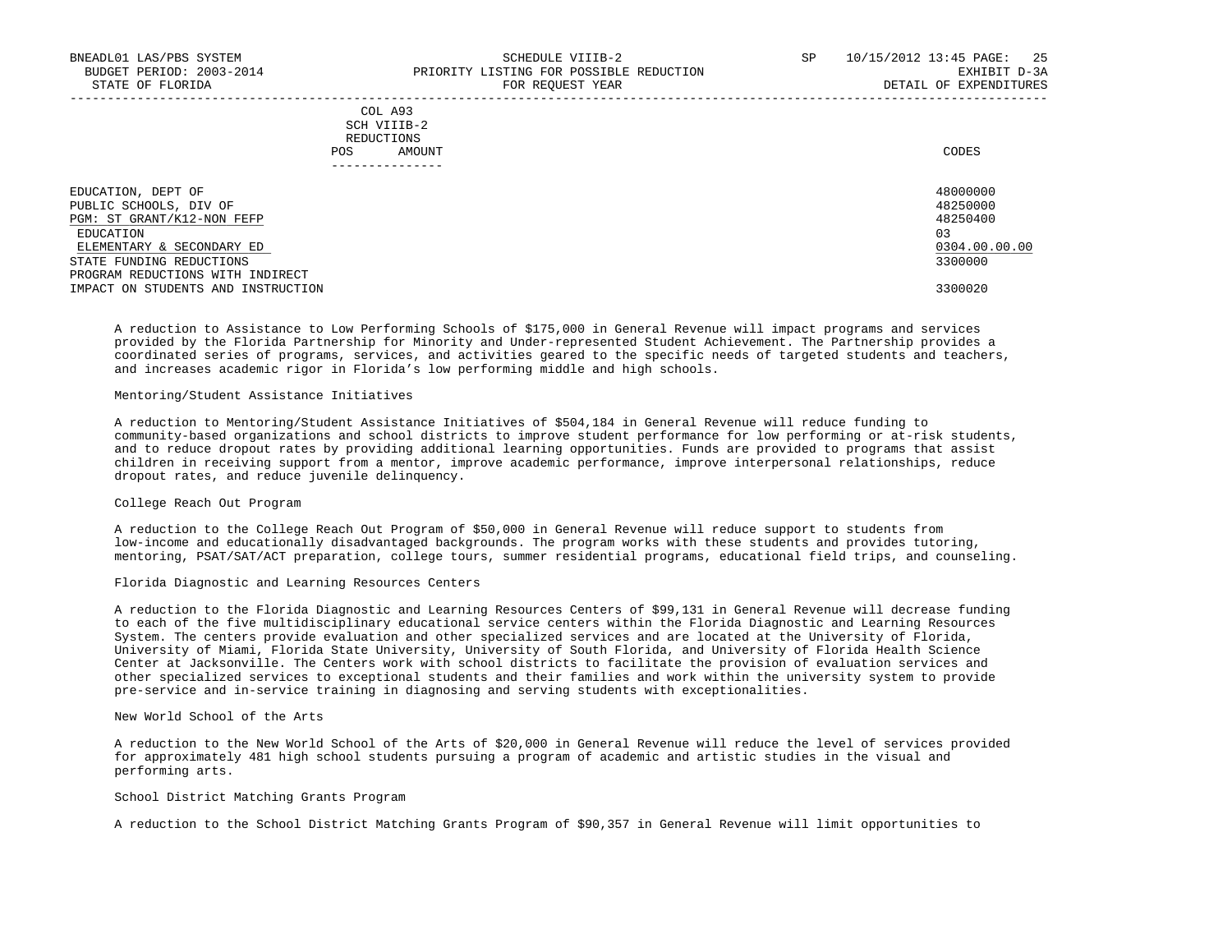# COL A93 SCH VIIIB-2 REDUCTIONS POS AMOUNT CODES

| EDUCATION, DEPT OF                 | 48000000      |
|------------------------------------|---------------|
| PUBLIC SCHOOLS, DIV OF             | 48250000      |
| PGM: ST GRANT/K12-NON FEFP         | 48250400      |
| EDUCATION                          | 03            |
| ELEMENTARY & SECONDARY ED          | 0304.00.00.00 |
| STATE FUNDING REDUCTIONS           | 3300000       |
| PROGRAM REDUCTIONS WITH INDIRECT   |               |
| IMPACT ON STUDENTS AND INSTRUCTION | 3300020       |

-----------------------------------------------------------------------------------------------------------------------------------

 provide challenge grants to public school district education foundations for programs that serve low-performing students, support teacher recruitment and retention efforts, or provide technical career education and/or literacy education.

### Teacher and School Administrator Death Benefits

 A reduction to Teacher and School Administrator Death Benefits of \$900 in General Revenue will limit funds available to provide teacher and school administrator special death benefits should they die while in the performance of their duties.

#### Autism Program

 A reduction to the state's regional autism centers of \$273,648 in General Revenue will reduce nonresidential resources and training services for persons of all ages and all levels of intellectual functioning who have autism, who have a pervasive developmental disorder that is not otherwise specified, who have an autistic-like disability, who have a dual sensory impairment, or who have a sensory impairment with other disabling conditions. There are seven Centers for Autism and Related Disabilities that provide services within an assigned geographic region of the state. Each center is expected to coordinate services within and between state and local agencies and school districts but may not duplicate services provided by those agencies or school districts.

#### Teacher Professional Development

 A reduction to Teacher Professional Development of \$13,603 in General Revenue will reduce the amount of funding available for recognition programs to provide awards to district personnel including Principal of the Year, Teacher of the Year and School Related Personnel of the Year, and for training of District School Superintendents.

#### School and Instructional Enhancements

 A reduction to School and Instructional Enhancements of \$120,480 in General Revenue will limit funds available for programs such as the State Science Fair, the Academic Tourney, the Arts for a Complete Education, the Project to Advance School Success, Learning for Life, the Girl Scouts of Florida, and the Black Male Explorers.

## Exceptional Education

 A reduction to Exceptional Education of \$50,686 in General Revenue will impact projects and programs that provide an array of services to students with disabilities and students who are gifted. \*\*\*\*\*\*\*\*\*\*\*\*\*\*\*\*\*\*\*\*\*\*\*\*\*\*\*\*\*\*\*\*\*\*\*\*\*\*\*\*\*\*\*\*\*\*\*\*\*\*\*\*\*\*\*\*\*\*\*\*\*\*\*\*\*\*\*\*\*\*\*\*\*\*\*\*\*\*\*\*\*\*\*\*\*\*\*\*\*\*\*\*\*\*\*\*\*\*\*\*\*\*\*\*\*\*\*\*\*\*\*\*\*\*\*\*\*\*\*\*\*\*\*\*\*\*\*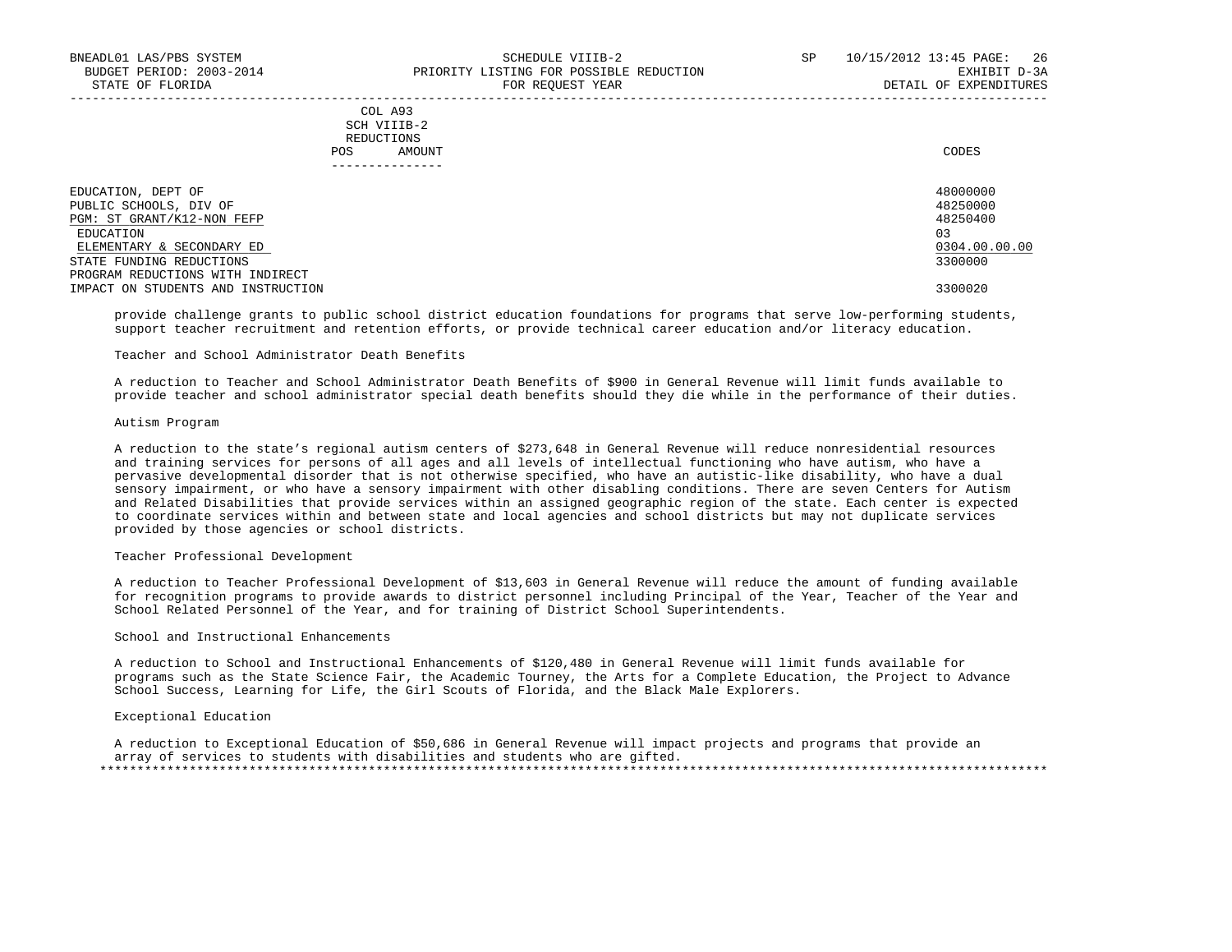| BNEADL01 LAS/PBS SYSTEM                   |                           | SCHEDULE VIIIB-2<br>BUDGET PERIOD: 2003-2014 PRIORITY LISTING FOR POSSIBLE REDUCTION                                                                                                                                                              | SP | 10/15/2012 13:45 PAGE:<br>27<br>EXHIBIT D-3A<br>میں یہ LANLING DETAIL OF EXPENDITURES |
|-------------------------------------------|---------------------------|---------------------------------------------------------------------------------------------------------------------------------------------------------------------------------------------------------------------------------------------------|----|---------------------------------------------------------------------------------------|
| STATE OF FLORIDA                          |                           | FOR REOUEST YEAR                                                                                                                                                                                                                                  |    |                                                                                       |
|                                           | COL A93                   |                                                                                                                                                                                                                                                   |    |                                                                                       |
|                                           | SCH VIIIB-2<br>REDUCTIONS |                                                                                                                                                                                                                                                   |    |                                                                                       |
|                                           | POS<br>AMOUNT             |                                                                                                                                                                                                                                                   |    | CODES                                                                                 |
|                                           | _______________           |                                                                                                                                                                                                                                                   |    |                                                                                       |
| EDUCATION, DEPT OF                        |                           |                                                                                                                                                                                                                                                   |    | 48000000                                                                              |
| PUBLIC SCHOOLS, DIV OF                    |                           |                                                                                                                                                                                                                                                   |    | 48250000                                                                              |
| PGM: ST GRANT/K12-NON FEFP                |                           |                                                                                                                                                                                                                                                   |    | 48250400                                                                              |
| EDUCATION                                 |                           |                                                                                                                                                                                                                                                   |    | 03                                                                                    |
| ELEMENTARY & SECONDARY ED                 |                           |                                                                                                                                                                                                                                                   |    | 0304.00.00.00                                                                         |
| STATE FUNDING REDUCTIONS                  |                           |                                                                                                                                                                                                                                                   |    | 3300000                                                                               |
| PROGRAM REDUCTIONS WITH DIRECT            |                           |                                                                                                                                                                                                                                                   |    |                                                                                       |
| IMPACT ON STUDENTS AND INSTRUCTION        |                           |                                                                                                                                                                                                                                                   |    | 3300030                                                                               |
| SPECIAL CATEGORIES                        |                           |                                                                                                                                                                                                                                                   |    | 100000                                                                                |
| FL SCH/DEAF & BLIND                       |                           |                                                                                                                                                                                                                                                   |    | 104166                                                                                |
| GENERAL REVENUE FUND                      | 1,995,681-                |                                                                                                                                                                                                                                                   |    | 1000                                                                                  |
| GRANTS AND DONATIONS TF                   | $86,790-$                 |                                                                                                                                                                                                                                                   |    | 2339                                                                                  |
| TOTAL APPRO 2,082,471-                    | ---------------           |                                                                                                                                                                                                                                                   |    |                                                                                       |
|                                           | ===============           |                                                                                                                                                                                                                                                   |    |                                                                                       |
|                                           |                           |                                                                                                                                                                                                                                                   |    |                                                                                       |
| AGENCY ISSUE NARRATIVE:                   |                           |                                                                                                                                                                                                                                                   |    |                                                                                       |
| SCH VIIIB-2 NARR 13-14 NARRATIVE:         |                           | IT COMPONENT? NO                                                                                                                                                                                                                                  |    |                                                                                       |
| PRIORITY 3                                |                           |                                                                                                                                                                                                                                                   |    |                                                                                       |
| Florida School for the Deaf and the Blind |                           |                                                                                                                                                                                                                                                   |    |                                                                                       |
|                                           |                           |                                                                                                                                                                                                                                                   |    |                                                                                       |
|                                           |                           | A reduction to the Florida School for the Deaf and the Blind (FSDB) of \$2,082,471 is comprised of \$1,995,681 from General                                                                                                                       |    |                                                                                       |
|                                           |                           | Revenue and \$86,790 from the Grants and Donations Trust Fund and will reduce learning opportunities for blind/visually<br>impaired students and deaf/hearing impaired students. The FSDB serves students throughout the State of Florida between |    |                                                                                       |
|                                           |                           | the ages of 3 and 21 who are blind/visually impaired or deaf/hearing impaired, some of whom have multiple disabilities                                                                                                                            |    |                                                                                       |
| requiring special programs and services.  |                           |                                                                                                                                                                                                                                                   |    |                                                                                       |
|                                           |                           |                                                                                                                                                                                                                                                   |    |                                                                                       |
| TOTAL: ELEMENTARY & SECONDARY ED          |                           |                                                                                                                                                                                                                                                   |    | 0304.00.00.00                                                                         |
| BY FUND TYPE                              |                           |                                                                                                                                                                                                                                                   |    |                                                                                       |
| GENERAL REVENUE FUND                      | 3, 431, 670-              |                                                                                                                                                                                                                                                   |    | 1000                                                                                  |
| TRUST FUNDS                               | 86,790-                   |                                                                                                                                                                                                                                                   |    | 2000                                                                                  |
|                                           | _________________         |                                                                                                                                                                                                                                                   |    |                                                                                       |
| TOTAL PROG COMP 3,518,460-                | ===============           |                                                                                                                                                                                                                                                   |    |                                                                                       |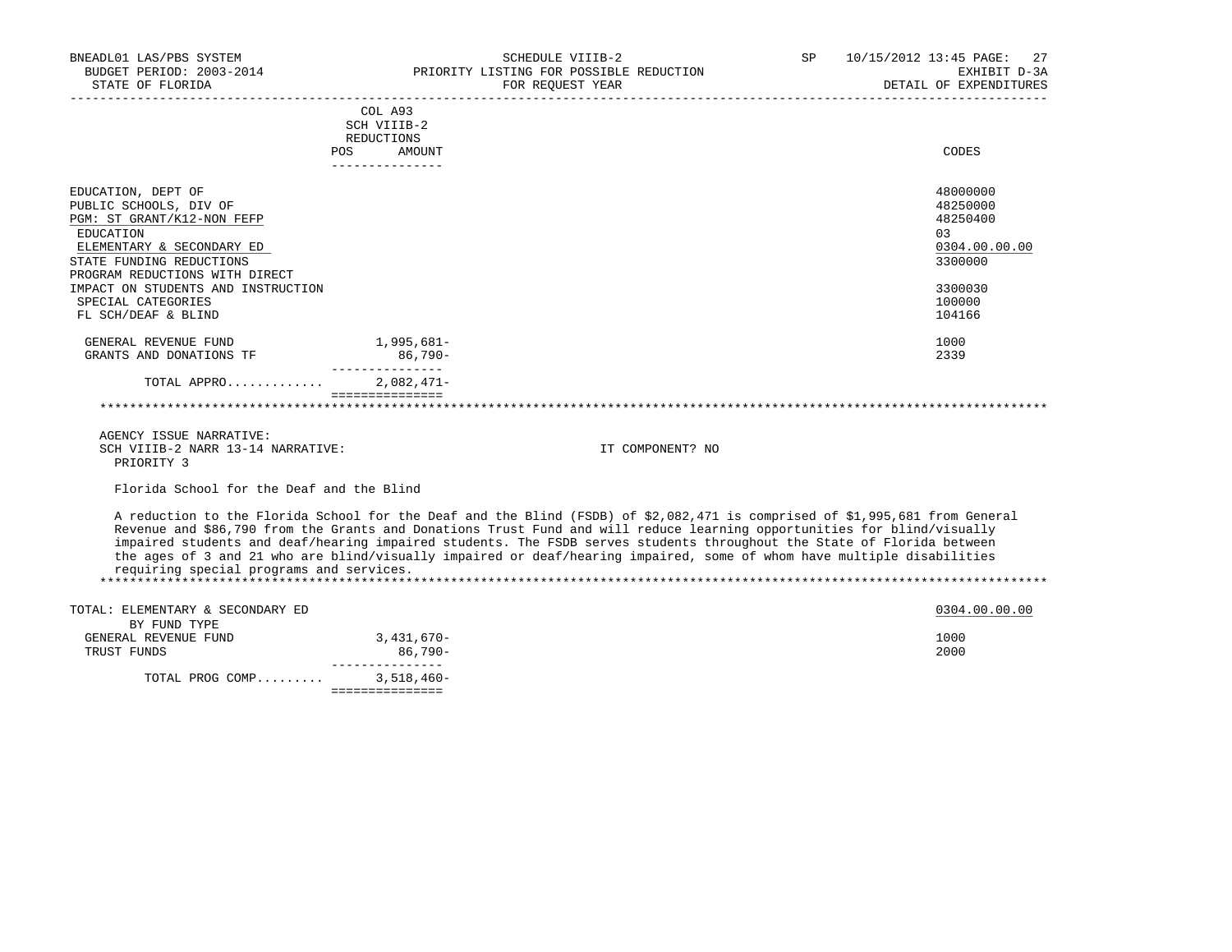| BNEADL01 LAS/PBS SYSTEM<br>BUDGET PERIOD: 2003-2014 PRIORITY LISTING FOR POSSIBLE REDUCTION<br>STATE OF FLORIDA                                                                                                                                                                   |                                                                              | SCHEDULE VIIIB-2<br>FOR REOUEST YEAR                                                                              | SP 10/15/2012 13:45 PAGE: 28<br>EXHIBIT D-3A<br>DETAIL OF EXPENDITURES                            |
|-----------------------------------------------------------------------------------------------------------------------------------------------------------------------------------------------------------------------------------------------------------------------------------|------------------------------------------------------------------------------|-------------------------------------------------------------------------------------------------------------------|---------------------------------------------------------------------------------------------------|
|                                                                                                                                                                                                                                                                                   | COL A93<br>SCH VIIIB-2<br>REDUCTIONS                                         |                                                                                                                   |                                                                                                   |
|                                                                                                                                                                                                                                                                                   | AMOUNT<br>POS                                                                |                                                                                                                   | CODES                                                                                             |
| EDUCATION, DEPT OF<br>PUBLIC SCHOOLS, DIV OF<br>PGM: FED GRANTS K/12 PROG<br>EDUCATION<br>ELEMENTARY & SECONDARY ED<br>STATE FUNDING REDUCTIONS<br>PROGRAM REDUCTIONS WITH DIRECT<br>IMPACT ON STUDENTS AND INSTRUCTION<br>AID TO LOCAL GOVERNMENTS<br>G/A-PROJECTS, CONTR & GRTS |                                                                              |                                                                                                                   | 48000000<br>48250000<br>48250500<br>03<br>0304.00.00.00<br>3300000<br>3300030<br>050000<br>050235 |
| GRANTS AND DONATIONS $TF \ldots \ldots$ 199,971-                                                                                                                                                                                                                                  |                                                                              |                                                                                                                   | 2339                                                                                              |
|                                                                                                                                                                                                                                                                                   |                                                                              |                                                                                                                   |                                                                                                   |
| AGENCY ISSUE NARRATIVE:<br>SCH VIIIB-2 NARR 13-14 NARRATIVE:<br>PRIORITY 3                                                                                                                                                                                                        |                                                                              | IT COMPONENT? NO                                                                                                  |                                                                                                   |
| Projects, Contracts and Grants                                                                                                                                                                                                                                                    |                                                                              |                                                                                                                   |                                                                                                   |
|                                                                                                                                                                                                                                                                                   | distribution of grant awards from private entities and other state agencies. | A reduction to Projects, Contracts and Grants of \$199,971 in the Grants and Donations Trust Fund will reduce the |                                                                                                   |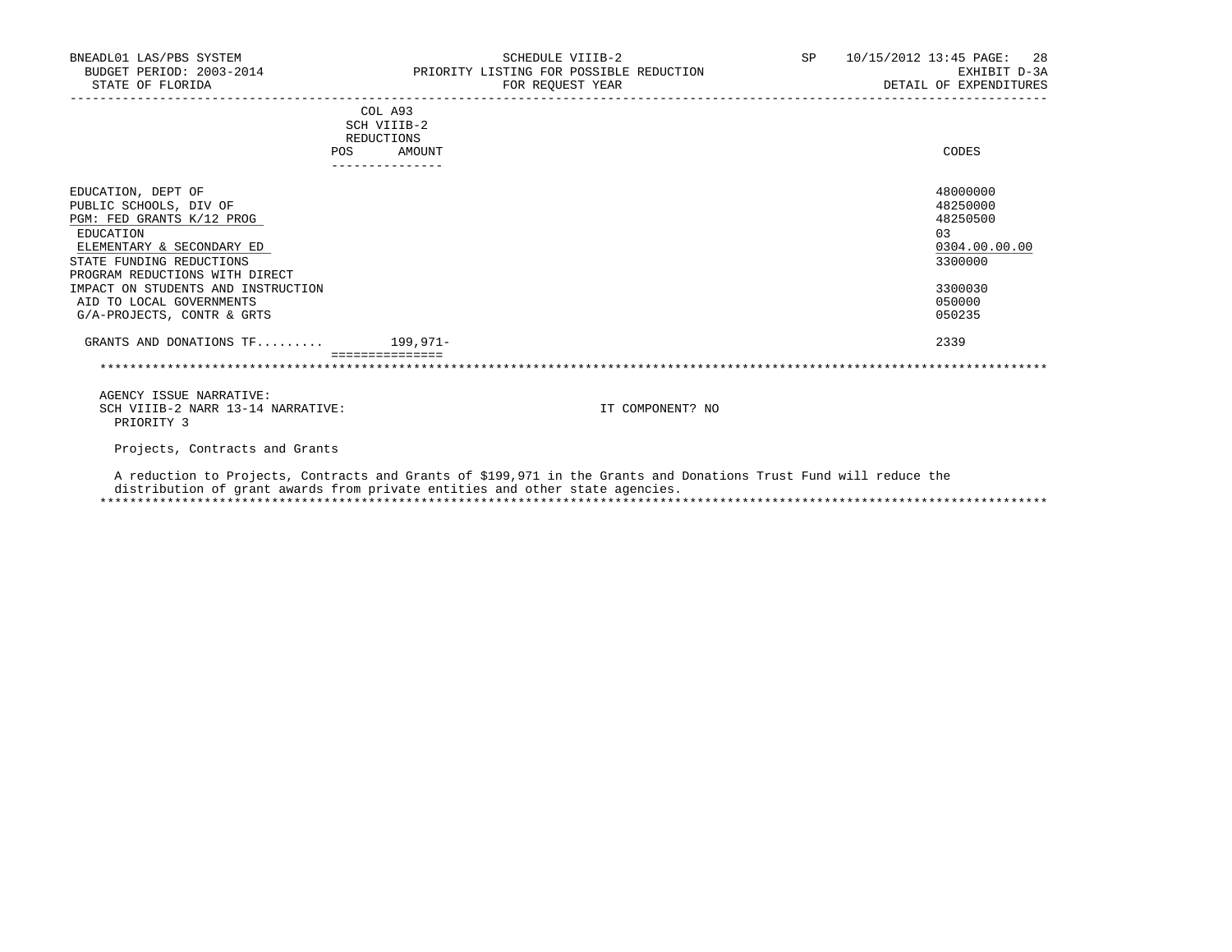| BNEADL01 LAS/PBS SYSTEM<br>BUDGET PERIOD: 2003-2014<br>STATE OF FLORIDA                                                                                                                                                                  | SCHEDULE VIIIB-2<br>PRIORITY LISTING FOR POSSIBLE REDUCTION<br>FOR REQUEST YEAR                                                                                                                                                                                                                                                                                                                                                                                                                                                                                                                                  | 10/15/2012 13:45 PAGE:<br>SP<br>29<br>EXHIBIT D-3A<br>DETAIL OF EXPENDITURES                      |
|------------------------------------------------------------------------------------------------------------------------------------------------------------------------------------------------------------------------------------------|------------------------------------------------------------------------------------------------------------------------------------------------------------------------------------------------------------------------------------------------------------------------------------------------------------------------------------------------------------------------------------------------------------------------------------------------------------------------------------------------------------------------------------------------------------------------------------------------------------------|---------------------------------------------------------------------------------------------------|
|                                                                                                                                                                                                                                          | COL A93                                                                                                                                                                                                                                                                                                                                                                                                                                                                                                                                                                                                          |                                                                                                   |
|                                                                                                                                                                                                                                          | SCH VIIIB-2                                                                                                                                                                                                                                                                                                                                                                                                                                                                                                                                                                                                      |                                                                                                   |
|                                                                                                                                                                                                                                          | REDUCTIONS                                                                                                                                                                                                                                                                                                                                                                                                                                                                                                                                                                                                       |                                                                                                   |
|                                                                                                                                                                                                                                          | POS AMOUNT<br>______________                                                                                                                                                                                                                                                                                                                                                                                                                                                                                                                                                                                     | CODES                                                                                             |
| EDUCATION, DEPT OF<br>PUBLIC SCHOOLS, DIV OF<br>PGM: ED MEDIA & TECH SERV<br>GOV OPERATIONS/SUPPORT<br>INFORMATION TECHNOLOGY<br>STATE FUNDING REDUCTIONS<br>ADMINISTRATIVE REDUCTIONS<br>SPECIAL CATEGORIES<br>CAPITOL TECHNICAL CENTER |                                                                                                                                                                                                                                                                                                                                                                                                                                                                                                                                                                                                                  | 48000000<br>48250000<br>48250600<br>16<br>1603.00.00.00<br>3300000<br>3300010<br>100000<br>100301 |
| GENERAL REVENUE FUND                                                                                                                                                                                                                     | 7,481-                                                                                                                                                                                                                                                                                                                                                                                                                                                                                                                                                                                                           | 1000                                                                                              |
|                                                                                                                                                                                                                                          | -----------------                                                                                                                                                                                                                                                                                                                                                                                                                                                                                                                                                                                                |                                                                                                   |
|                                                                                                                                                                                                                                          |                                                                                                                                                                                                                                                                                                                                                                                                                                                                                                                                                                                                                  |                                                                                                   |
| AGENCY ISSUE NARRATIVE:<br>SCH VIIIB-2 NARR 13-14 NARRATIVE:<br>PRIORITY 1                                                                                                                                                               | IT COMPONENT? NO                                                                                                                                                                                                                                                                                                                                                                                                                                                                                                                                                                                                 |                                                                                                   |
| Capitol Technical Center                                                                                                                                                                                                                 |                                                                                                                                                                                                                                                                                                                                                                                                                                                                                                                                                                                                                  |                                                                                                   |
|                                                                                                                                                                                                                                          | A reduction to the Capitol Technical Center of \$7,481 in General Revenue will diminish the Center's ability to continue<br>to provide the current level of programming. The Center currently houses facilities for the production of public<br>television programming, televised coverage of the Florida Legislature, and production assistance for the Department of<br>Education. Coverage of the Board of Education meetings is provided by this facility as well as year-round House and<br>Senate meetings, Florida Supreme Court hearings, Public Service Commission hearings, and statewide emergencies. |                                                                                                   |
| PROGRAM REDUCTIONS WITH INDIRECT                                                                                                                                                                                                         |                                                                                                                                                                                                                                                                                                                                                                                                                                                                                                                                                                                                                  |                                                                                                   |
| IMPACT ON STUDENTS AND INSTRUCTION                                                                                                                                                                                                       |                                                                                                                                                                                                                                                                                                                                                                                                                                                                                                                                                                                                                  | 3300020                                                                                           |
| SPECIAL CATEGORIES                                                                                                                                                                                                                       |                                                                                                                                                                                                                                                                                                                                                                                                                                                                                                                                                                                                                  | 100000                                                                                            |
| G/A-PUBLIC BROADCASTING                                                                                                                                                                                                                  |                                                                                                                                                                                                                                                                                                                                                                                                                                                                                                                                                                                                                  | 102816                                                                                            |
| GENERAL REVENUE FUND 332,094-                                                                                                                                                                                                            | ===============                                                                                                                                                                                                                                                                                                                                                                                                                                                                                                                                                                                                  | 1000                                                                                              |
|                                                                                                                                                                                                                                          |                                                                                                                                                                                                                                                                                                                                                                                                                                                                                                                                                                                                                  |                                                                                                   |
| AGENCY ISSUE NARRATIVE:                                                                                                                                                                                                                  |                                                                                                                                                                                                                                                                                                                                                                                                                                                                                                                                                                                                                  |                                                                                                   |
| SCH VIIIB-2 NARR 13-14 NARRATIVE:<br>PRIORITY 2                                                                                                                                                                                          | IT COMPONENT? NO                                                                                                                                                                                                                                                                                                                                                                                                                                                                                                                                                                                                 |                                                                                                   |
| Public Broadcasting                                                                                                                                                                                                                      |                                                                                                                                                                                                                                                                                                                                                                                                                                                                                                                                                                                                                  |                                                                                                   |
|                                                                                                                                                                                                                                          | A reduction to Public Broadcasting of \$332,094 in General Revenue will impact the production of statewide governmental,<br>educational and cultural affairs programming and broadcasting services. Programs supported by this funding include<br>Florida Crossroads, Capital Report, and the Florida Channel Year Round Coverage. Additionally, support is provided for<br>closed captioning of broadcast programs, as mandated by the Federal Communications Commission, to ensure access to                                                                                                                   |                                                                                                   |

\*\*\*\*\*\*\*\*\*\*\*\*\*\*\*\*\*\*\*\*\*\*\*\*\*\*\*\*\*\*\*\*\*\*\*\*\*\*\*\*\*\*\*\*\*\*\*\*\*\*\*\*\*\*\*\*\*\*\*\*\*\*\*\*\*\*\*\*\*\*\*\*\*\*\*\*\*\*\*\*\*\*\*\*\*\*\*\*\*\*\*\*\*\*\*\*\*\*\*\*\*\*\*\*\*\*\*\*\*\*\*\*\*\*\*\*\*\*\*\*\*\*\*\*\*\*\*

citizens, teachers and students with hearing impairments.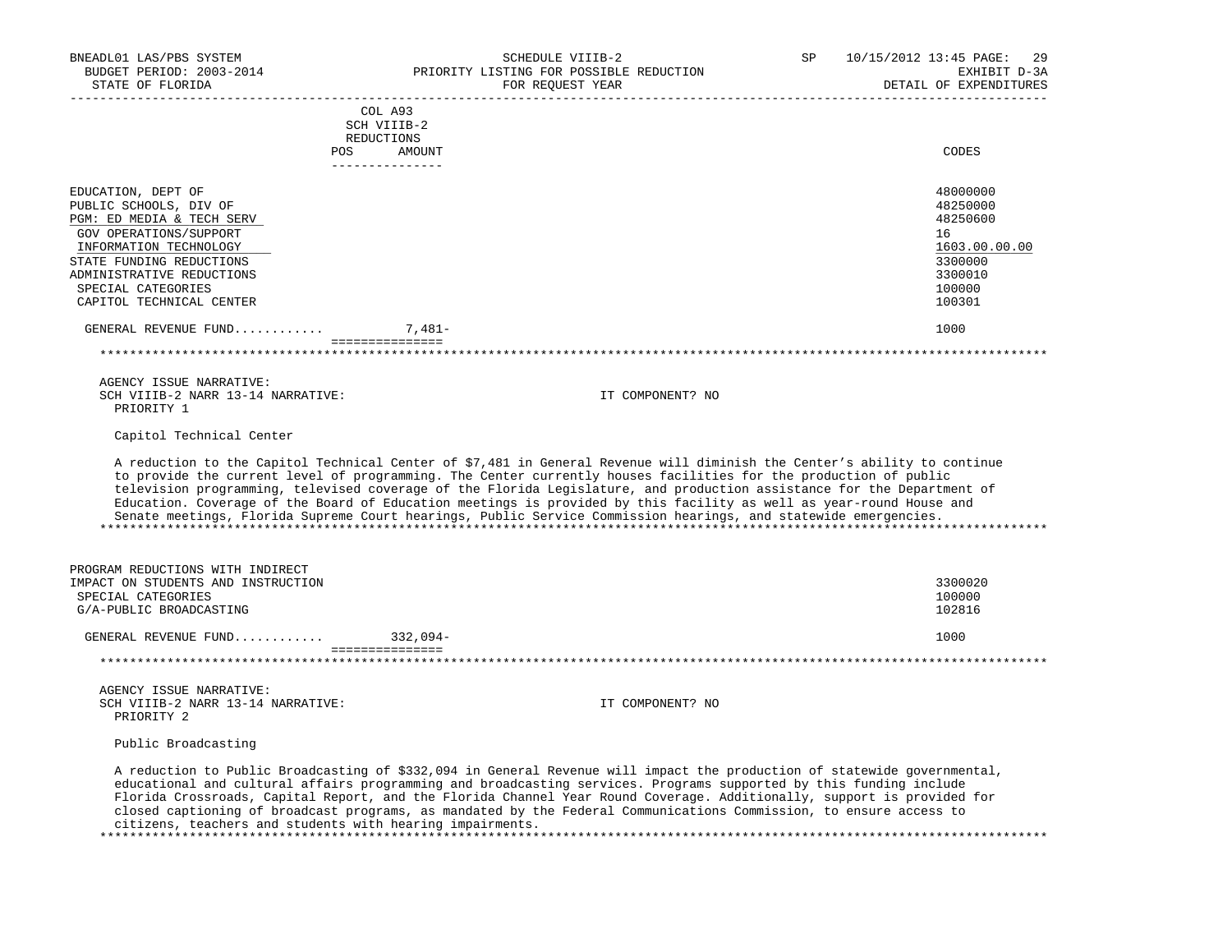-----------------------------------------------------------------------------------------------------------------------------------

## COL A93 SCH VIIIB-2 REDUCTIONS POS AMOUNT ---------------

| EDUCATION, DEPT OF<br>PUBLIC SCHOOLS, DIV OF<br>PGM: ED MEDIA & TECH SERV<br>GOV OPERATIONS/SUPPORT<br>INFORMATION TECHNOLOGY |            | 48000000<br>48250000<br>48250600<br>16<br>1603.00.00.00 |
|-------------------------------------------------------------------------------------------------------------------------------|------------|---------------------------------------------------------|
| TOTAL: INFORMATION TECHNOLOGY<br>BY FUND TYPE<br>GENERAL REVENUE FUND                                                         | $339.575-$ | 1603.00.00.00<br>1000                                   |
|                                                                                                                               |            |                                                         |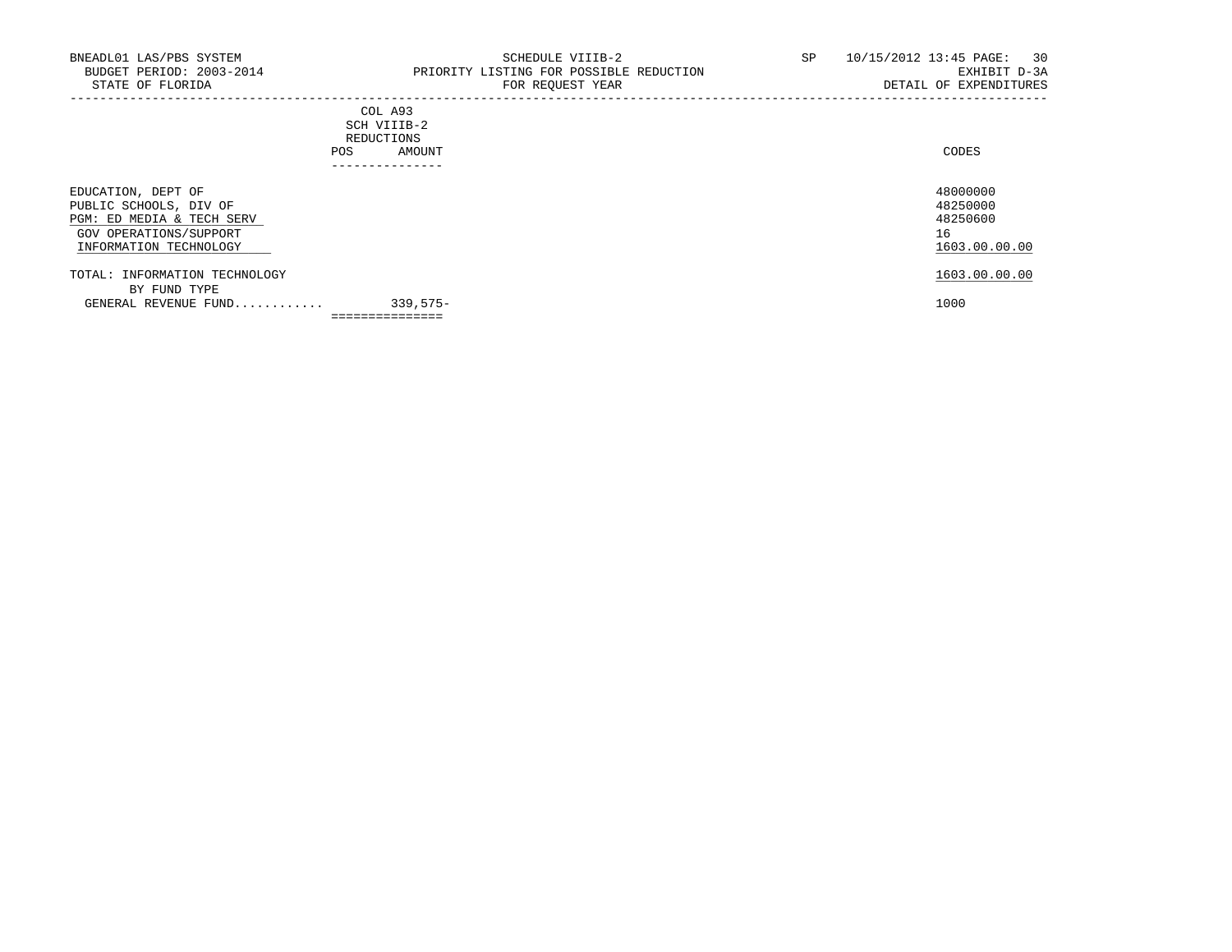| BNEADL01 LAS/PBS SYSTEM<br>BUDGET PERIOD: 2003-2014<br>STATE OF FLORIDA                                                                                                                                                                                                                |                                                                       | SCHEDULE VIIIB-2<br>PRIORITY LISTING FOR POSSIBLE REDUCTION<br>FOR REQUEST YEAR | SP 10/15/2012 13:45 PAGE: 31<br>EXHIBIT D-3A<br>DETAIL OF EXPENDITURES                                    |
|----------------------------------------------------------------------------------------------------------------------------------------------------------------------------------------------------------------------------------------------------------------------------------------|-----------------------------------------------------------------------|---------------------------------------------------------------------------------|-----------------------------------------------------------------------------------------------------------|
|                                                                                                                                                                                                                                                                                        | COL A93<br>SCH VIIIB-2<br>REDUCTIONS<br>POS AMOUNT<br>--------------- |                                                                                 | CODES                                                                                                     |
| EDUCATION, DEPT OF<br>PUBLIC SCHOOLS, DIV OF<br>PGM: WORKFORCE EDUCATION<br>ECONOMIC OPPORTUNITIES<br>WORKFORCE SERVICES<br>STATE FUNDING REDUCTIONS<br>PROGRAM REDUCTIONS WITH DIRECT<br>IMPACT ON STUDENTS AND INSTRUCTION<br>AID TO LOCAL GOVERNMENTS<br>PERFORMANCE BASED INCENTIV | ===============                                                       |                                                                                 | 48000000<br>48250000<br>48250800<br>11<br>1102.00.00.00<br>3300000<br>3300030<br>050000<br>050035<br>1000 |
| WORKFORCE DEVELOPMENT                                                                                                                                                                                                                                                                  |                                                                       |                                                                                 | 050562                                                                                                    |
| GENERAL REVENUE FUND<br>EDUCATIONAL ENHANCEMENT TF                                                                                                                                                                                                                                     | 16,038,307-<br>2,436,112-<br>_______________                          |                                                                                 | 1000<br>2178                                                                                              |
| TOTAL APPRO 18,474,419-                                                                                                                                                                                                                                                                | ===============                                                       |                                                                                 |                                                                                                           |
| TOTAL: PROGRAM REDUCTIONS WITH DIRECT<br>IMPACT ON STUDENTS AND INSTRUCTION<br>TOTAL ISSUE                                                                                                                                                                                             | 18,723,760-<br>===============                                        |                                                                                 | 3300030                                                                                                   |
| AGENCY ISSUE NARRATIVE:<br>SCH VIIIB-2 NARR 13-14 NARRATIVE:<br>PRIORITY 3                                                                                                                                                                                                             |                                                                       | IT COMPONENT? NO                                                                |                                                                                                           |
| Performance Based Incentives                                                                                                                                                                                                                                                           |                                                                       |                                                                                 |                                                                                                           |

 A reduction to Performance Based Incentives of \$249,341 in General Revenue will diminish the ability to reward program outputs and program outcomes in workforce education programs. These funds are earned by districts each year based on the performance outputs and outcomes in workforce education programs.

# Workforce Development

 A reduction to the Workforce Development program of \$18,474,419 is comprised of \$16,038,307 from General Revenue and \$2,436,112 from the Educational Enhancement Trust Fund and will have a significant and direct impact on the basic operation of the school district adult programs including instruction, student services, and school level administration. Adult programs provide adult general education, as well as postsecondary career and technical education. In the current year, an estimated 69,886 full-time equivalent students will be served by these programs. \*\*\*\*\*\*\*\*\*\*\*\*\*\*\*\*\*\*\*\*\*\*\*\*\*\*\*\*\*\*\*\*\*\*\*\*\*\*\*\*\*\*\*\*\*\*\*\*\*\*\*\*\*\*\*\*\*\*\*\*\*\*\*\*\*\*\*\*\*\*\*\*\*\*\*\*\*\*\*\*\*\*\*\*\*\*\*\*\*\*\*\*\*\*\*\*\*\*\*\*\*\*\*\*\*\*\*\*\*\*\*\*\*\*\*\*\*\*\*\*\*\*\*\*\*\*\*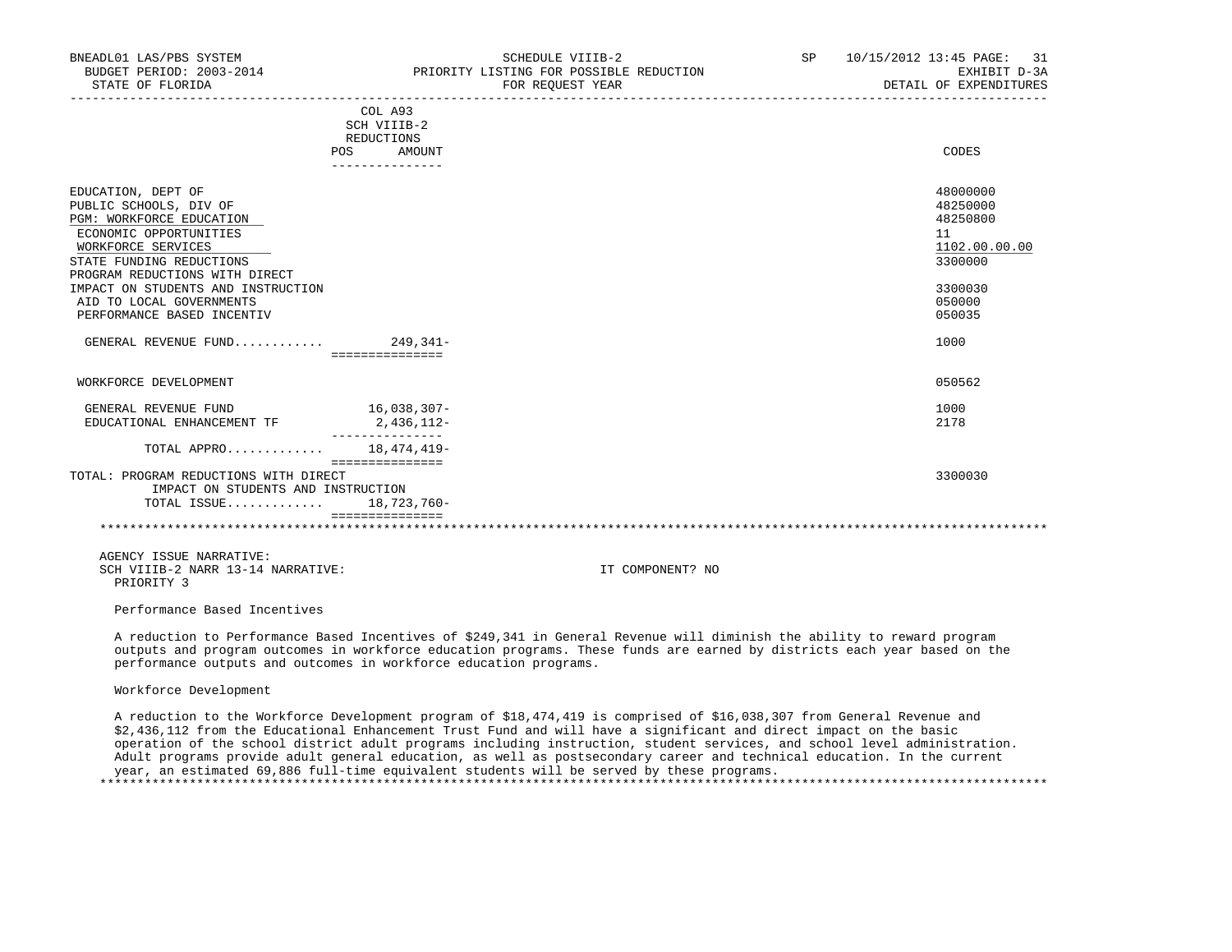-----------------------------------------------------------------------------------------------------------------------------------

|     | ---------------- |       |
|-----|------------------|-------|
| POS | AMOUNT           | CODES |
|     | REDUCTIONS       |       |
|     | SCH VIIIB-2      |       |
|     | COL A93          |       |

| EDUCATION, DEPT OF<br>PUBLIC SCHOOLS, DIV OF<br>PGM: WORKFORCE EDUCATION<br>ECONOMIC OPPORTUNITIES<br>WORKFORCE SERVICES |                              | 48000000<br>48250000<br>48250800<br>1102.00.00.00 |
|--------------------------------------------------------------------------------------------------------------------------|------------------------------|---------------------------------------------------|
| TOTAL: WORKFORCE SERVICES<br>BY FUND TYPE                                                                                |                              | 1102.00.00.00                                     |
| GENERAL REVENUE FUND                                                                                                     | 16,287,648-                  | 1000                                              |
| TRUST FUNDS                                                                                                              | $2,436,112-$<br>------------ | 2000                                              |
| TOTAL PROG COMP                                                                                                          | 18,723,760-                  |                                                   |
|                                                                                                                          | --------------               |                                                   |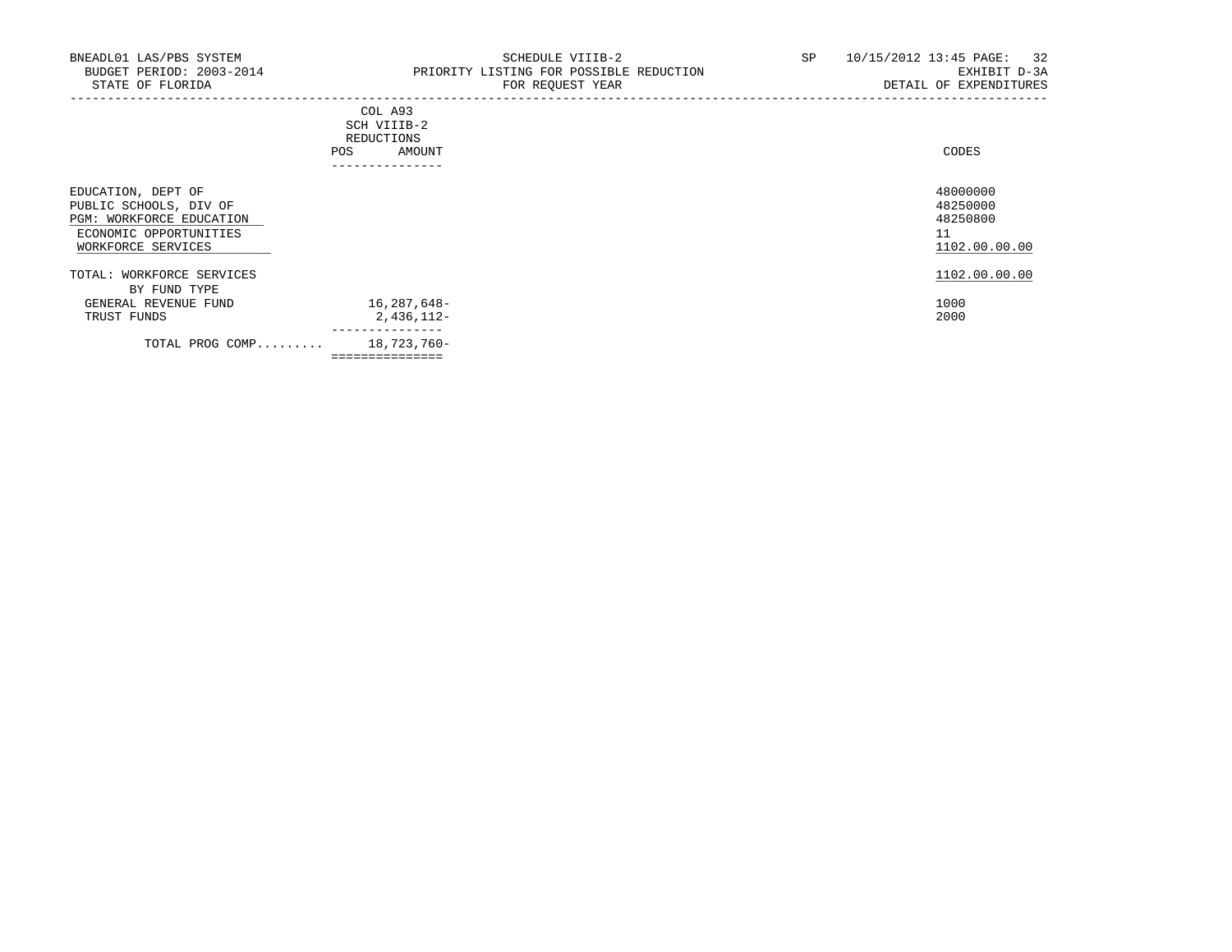| BNEADL01 LAS/PBS SYSTEM<br>BUDGET PERIOD: 2003-2014<br>STATE OF FLORIDA                                                                                                                                                                                                   |                                                    | SCHEDULE VIIIB-2<br>PRIORITY LISTING FOR POSSIBLE REDUCTION<br>FOR REQUEST YEAR | SP | 10/15/2012 13:45 PAGE: 33<br>EXHIBIT D-3A<br>DETAIL OF EXPENDITURES                               |
|---------------------------------------------------------------------------------------------------------------------------------------------------------------------------------------------------------------------------------------------------------------------------|----------------------------------------------------|---------------------------------------------------------------------------------|----|---------------------------------------------------------------------------------------------------|
|                                                                                                                                                                                                                                                                           | COL A93<br>SCH VIIIB-2<br>REDUCTIONS<br>POS AMOUNT |                                                                                 |    | CODES                                                                                             |
| EDUCATION, DEPT OF<br>FLORIDA COLLEGES, DIV OF<br>PGM: FLORIDA COLLEGES<br>EDUCATION<br>OTHER POSTSECONDARY EDUC<br>STATE FUNDING REDUCTIONS<br>PROGRAM REDUCTIONS WITH INDIRECT<br>IMPACT ON STUDENTS AND INSTRUCTION<br>SPECIAL CATEGORIES<br>COMM ON COMMUNITY SERVICE | ---------------                                    |                                                                                 |    | 48000000<br>48400000<br>48400600<br>03<br>0305.07.00.00<br>3300000<br>3300020<br>100000<br>103644 |
| GENERAL REVENUE FUND 21,659-                                                                                                                                                                                                                                              | ================                                   |                                                                                 |    | 1000                                                                                              |
| G/A-FLA VIRTUAL CAMPUS                                                                                                                                                                                                                                                    |                                                    |                                                                                 |    | 104048                                                                                            |
| GENERAL REVENUE FUND 548,182-                                                                                                                                                                                                                                             | ================                                   |                                                                                 |    | 1000                                                                                              |
| $G/A - 2 + 2$ PUB AND PVT PART                                                                                                                                                                                                                                            |                                                    |                                                                                 |    | 104159                                                                                            |
| GENERAL REVENUE FUND $150,000-$                                                                                                                                                                                                                                           | -----------------                                  |                                                                                 |    | 1000                                                                                              |
| TOTAL: PROGRAM REDUCTIONS WITH INDIRECT<br>IMPACT ON STUDENTS AND INSTRUCTION<br>TOTAL ISSUE                                                                                                                                                                              | 719,841-                                           |                                                                                 |    | 3300020                                                                                           |
|                                                                                                                                                                                                                                                                           | ================                                   |                                                                                 |    |                                                                                                   |
| AGENCY ISSUE NARRATIVE:<br>SCH VIIIB-2 NARR 13-14 NARRATIVE:<br>PRIORITY 2                                                                                                                                                                                                |                                                    | IT COMPONENT? NO                                                                |    |                                                                                                   |

Commission on Community Service

 A reduction to the Governor's Commission on Volunteerism and Community Service of \$21,659 in General Revenue will limit the staff's ability to utilize and administer federal funds available under the National and Community Service Trust Act of 1993. This reduction will reduce opportunities to develop and encourage volunteerism in support of Florida's neediest citizens, and those responding to man-made and natural disasters.

Florida Virtual Campus

 A reduction to the Florida Virtual Campus of \$548,182 in General Revenue will limit staff's ability to provide access to online student and library support services, as well as distance learning courses.

2+2 Public and Private Partnerships

A reduction to the 2+2 Public and Private Partnerships of \$150,000 in General Revenue will reduce the funds available to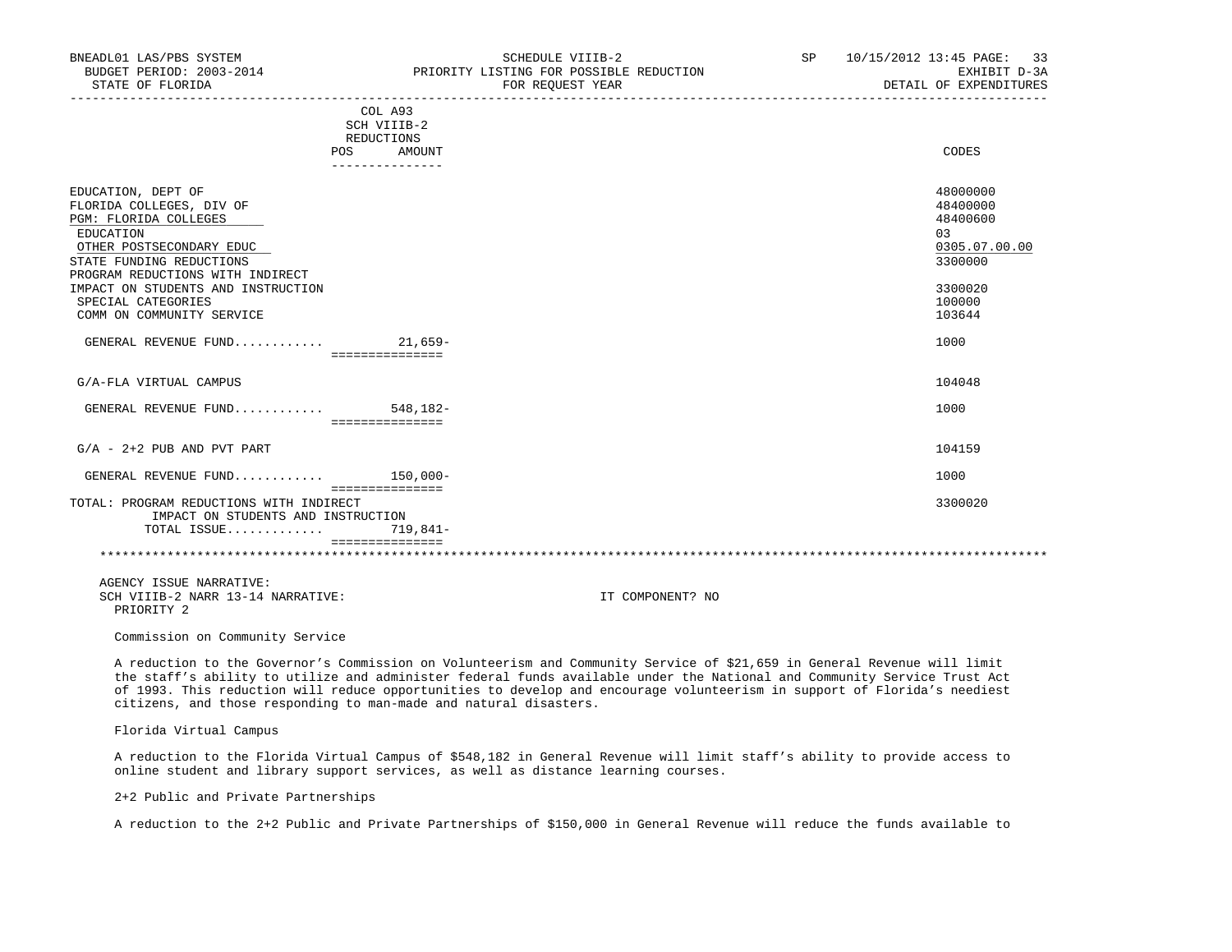| BNEADL01 LAS/PBS SYSTEM<br>BUDGET PERIOD: 2003-2014                         | SCHEDULE VIIIB-2<br>PRIORITY LISTING FOR POSSIBLE REDUCTION                                   | SP <sub>2</sub> | 10/15/2012 13:45 PAGE:<br>34<br>EXHIBIT D-3A |
|-----------------------------------------------------------------------------|-----------------------------------------------------------------------------------------------|-----------------|----------------------------------------------|
| STATE OF FLORIDA                                                            | FOR REOUEST YEAR                                                                              |                 | DETAIL OF EXPENDITURES                       |
|                                                                             | COL A93                                                                                       |                 |                                              |
|                                                                             | SCH VIIIB-2                                                                                   |                 |                                              |
|                                                                             | REDUCTIONS                                                                                    |                 | CODES                                        |
|                                                                             | POS AMOUNT<br>_______________                                                                 |                 |                                              |
| EDUCATION, DEPT OF                                                          |                                                                                               |                 | 48000000                                     |
| FLORIDA COLLEGES, DIV OF                                                    |                                                                                               |                 | 48400000                                     |
| PGM: FLORIDA COLLEGES                                                       |                                                                                               |                 | 48400600                                     |
| EDUCATION                                                                   |                                                                                               |                 | 0.3                                          |
| OTHER POSTSECONDARY EDUC                                                    |                                                                                               |                 | 0305.07.00.00                                |
| STATE FUNDING REDUCTIONS                                                    |                                                                                               |                 | 3300000                                      |
| PROGRAM REDUCTIONS WITH INDIRECT<br>IMPACT ON STUDENTS AND INSTRUCTION      |                                                                                               |                 | 3300020                                      |
|                                                                             |                                                                                               |                 |                                              |
|                                                                             | support 2+2 baccalaureate degree programs offered by Florida Colleges and State Universities. |                 |                                              |
| PROGRAM REDUCTIONS WITH DIRECT                                              |                                                                                               |                 |                                              |
| IMPACT ON STUDENTS AND INSTRUCTION<br>AID TO LOCAL GOVERNMENTS              |                                                                                               |                 | 3300030<br>050000                            |
| G/A-FL COLL SYS LOTT FUNDS                                                  |                                                                                               |                 | 050048                                       |
|                                                                             |                                                                                               |                 |                                              |
| EDUCATIONAL ENHANCEMENT $TF$ 9,040,403-                                     | ---------------                                                                               |                 | 2178                                         |
| G/A-FL COLL SYS PRG FUND                                                    |                                                                                               |                 | 050217                                       |
| GENERAL REVENUE FUND $42.634.796-$                                          |                                                                                               |                 | 1000                                         |
|                                                                             | <b>EEEEEEEEEEEEEE</b>                                                                         |                 |                                              |
| TOTAL: PROGRAM REDUCTIONS WITH DIRECT<br>IMPACT ON STUDENTS AND INSTRUCTION |                                                                                               |                 | 3300030                                      |
| TOTAL ISSUE                                                                 | 51,675,199-                                                                                   |                 |                                              |
|                                                                             | ===============                                                                               |                 |                                              |
|                                                                             |                                                                                               |                 |                                              |

Florida College System Lottery Funds

 A reduction to the Florida College System Lottery Funds of \$9,040,403 in the Educational Enhancement Trust Fund will impact the system's ability to serve 855,541 students enrolled in the Florida College System. The Florida College System consists of 28 locally-governed public colleges operating 180 instructional sites. Florida College System Lottery Funds are used to fund a portion of the basic operations of Florida public colleges including instruction, academic support, libraries, student services, and institutional support.

Florida College System Program Fund

 A reduction to the Florida College System Program Fund of \$42,634,796 in General Revenue, or approximately \$115 per FTE, will have a significant and direct impact on students and academic instruction at the 28 colleges in the Florida College System. With an average of 75% of the system's funding tied up in personnel costs, any significant reduction in General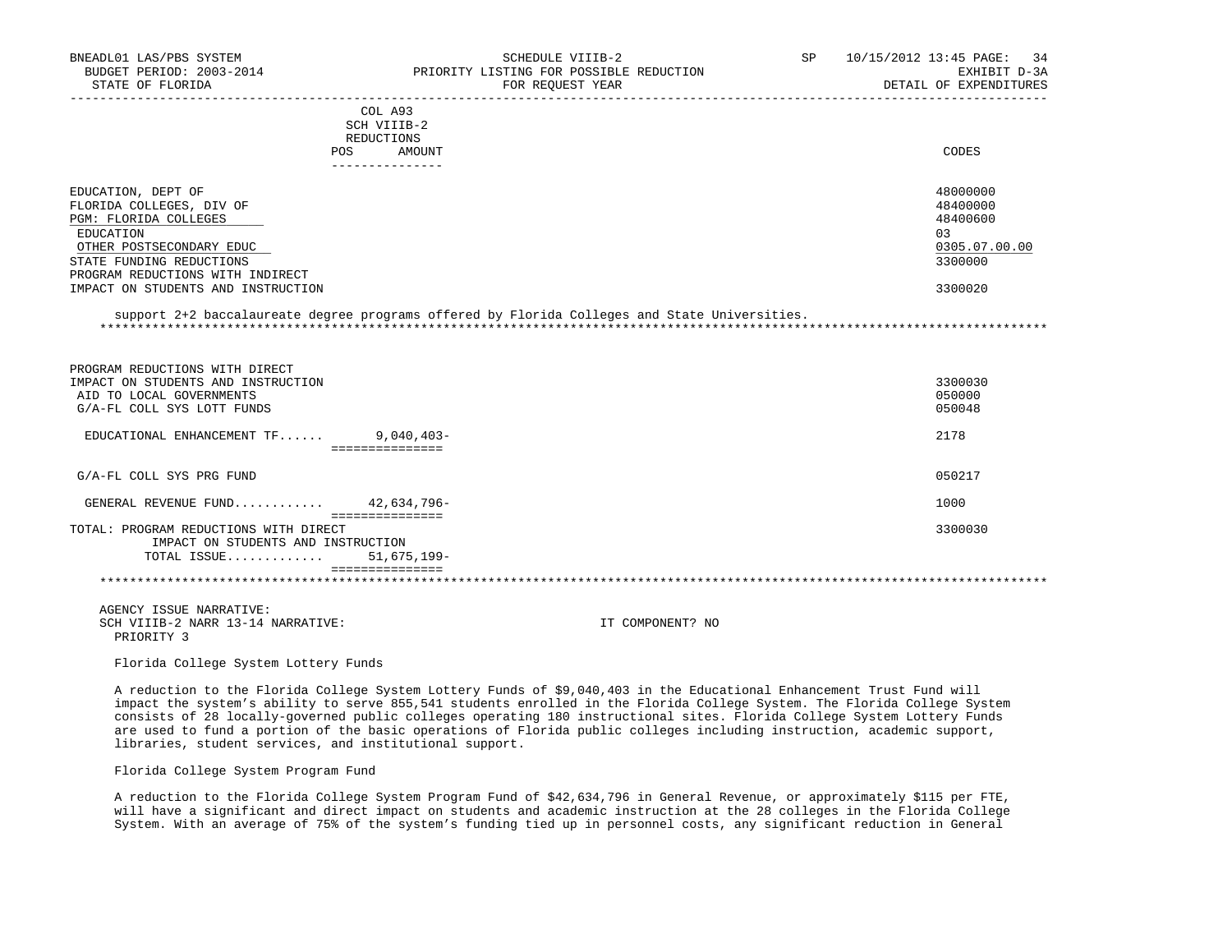| BNEADL01 LAS/PBS SYSTEM<br>BUDGET PERIOD: 2003-2014<br>STATE OF FLORIDA | SCHEDULE VIIIB-2<br>PRIORITY LISTING FOR POSSIBLE REDUCTION<br>FOR REQUEST YEAR                                                                                                                                                                                                                           | SP<br>10/15/2012 13:45 PAGE: 35<br>EXHIBIT D-3A<br>DETAIL OF EXPENDITURES |
|-------------------------------------------------------------------------|-----------------------------------------------------------------------------------------------------------------------------------------------------------------------------------------------------------------------------------------------------------------------------------------------------------|---------------------------------------------------------------------------|
|                                                                         | COL A93<br>SCH VIIIB-2                                                                                                                                                                                                                                                                                    |                                                                           |
|                                                                         | REDUCTIONS                                                                                                                                                                                                                                                                                                |                                                                           |
|                                                                         | POS<br>AMOUNT                                                                                                                                                                                                                                                                                             | CODES                                                                     |
|                                                                         |                                                                                                                                                                                                                                                                                                           |                                                                           |
| EDUCATION, DEPT OF                                                      |                                                                                                                                                                                                                                                                                                           | 48000000                                                                  |
| FLORIDA COLLEGES, DIV OF                                                |                                                                                                                                                                                                                                                                                                           | 48400000                                                                  |
| <b>PGM: FLORIDA COLLEGES</b>                                            |                                                                                                                                                                                                                                                                                                           | 48400600                                                                  |
| EDUCATION                                                               |                                                                                                                                                                                                                                                                                                           | 0.3                                                                       |
| OTHER POSTSECONDARY EDUC                                                |                                                                                                                                                                                                                                                                                                           | 0305.07.00.00                                                             |
| STATE FUNDING REDUCTIONS<br>PROGRAM REDUCTIONS WITH DIRECT              |                                                                                                                                                                                                                                                                                                           | 3300000                                                                   |
| IMPACT ON STUDENTS AND INSTRUCTION                                      |                                                                                                                                                                                                                                                                                                           | 3300030                                                                   |
|                                                                         |                                                                                                                                                                                                                                                                                                           |                                                                           |
|                                                                         | Revenue will result in reduced student access and support as well as reduced program offerings, decreased availability of<br>necessary courses, increased class sizes, restricted availability of required equipment and supplies, as well as<br>reductions in instructional and institutional personnel. |                                                                           |
|                                                                         |                                                                                                                                                                                                                                                                                                           |                                                                           |
| TOTAL: OTHER POSTSECONDARY EDUC                                         |                                                                                                                                                                                                                                                                                                           | 0305.07.00.00                                                             |
| BY FUND TYPE                                                            |                                                                                                                                                                                                                                                                                                           |                                                                           |
| $C$ המזה הזינות המזירות בתחומה ה                                        | $\Lambda$ $\Omega$ $\Omega$ $\Gamma$ $\Lambda$ $\Gamma$ $\Omega$ $\Gamma$                                                                                                                                                                                                                                 | 1000                                                                      |

|                      | . _ _ _ _ _ _ _ _ _ _ _ _ _      |      |
|----------------------|----------------------------------|------|
| TOTAL PROG COMP      | 52,395,040-                      |      |
| TRUST FUNDS          | $9.040.403 -$<br>--------------- | 2000 |
| GENERAL REVENUE FUND | 43,354,637-                      | 1000 |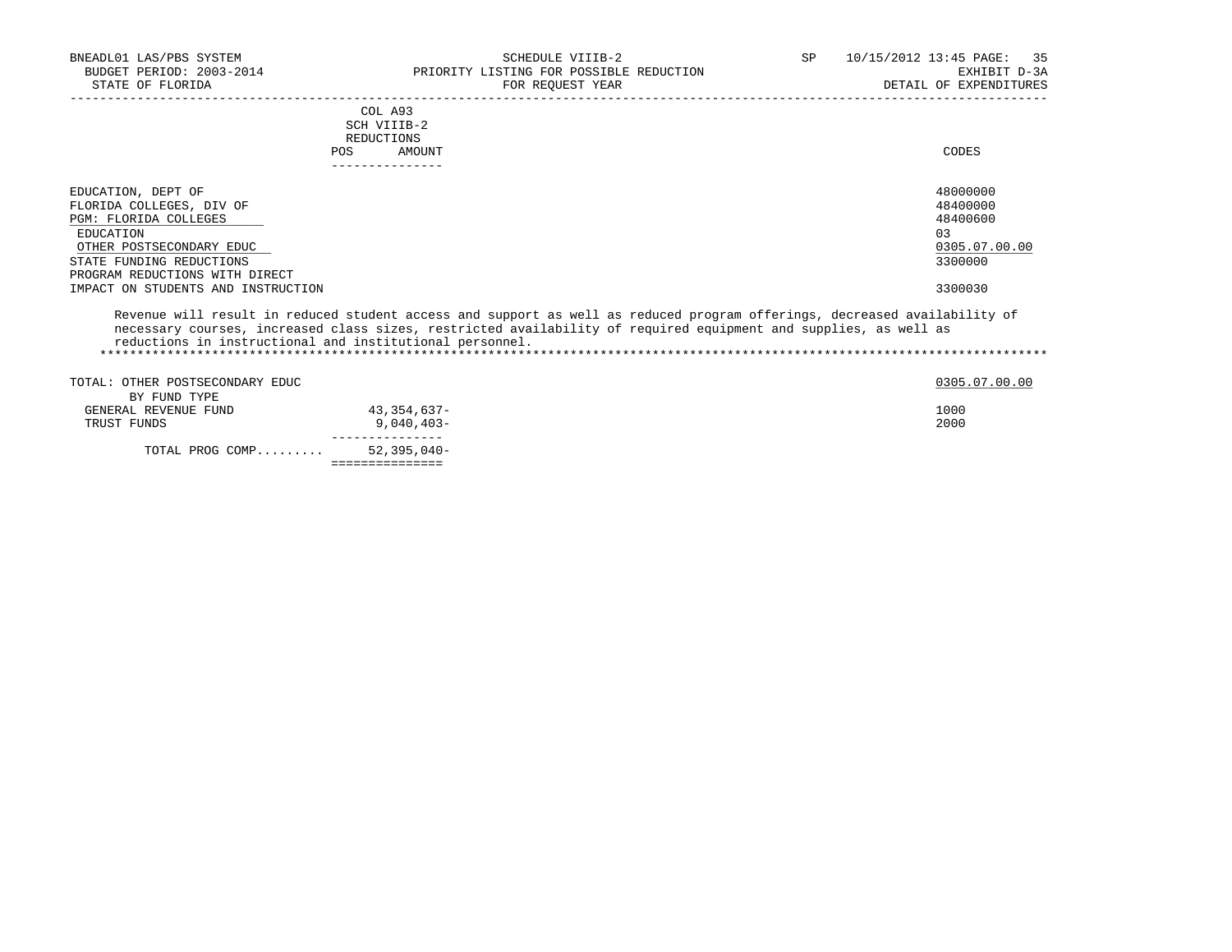| BNEADL01 LAS/PBS SYSTEM                              |                        | NEADL01 LAS/PBS SYSTEM<br>BUDGET PERIOD: 2003-2014<br>STATE OF FLORIDA<br>STATE OF FLORIDA<br>FOR PRIORITY LISTING FOR POSSIBLE REDUCTION<br>FOR PEOTECT VERTING TORREST USER THE CONTROL TO PEOTECT OF PEOTECTION | SP 10/15/2012 13:45 PAGE: 36<br>EXHIBIT D-3A<br>DETAIL OF EXPENDITURES |
|------------------------------------------------------|------------------------|--------------------------------------------------------------------------------------------------------------------------------------------------------------------------------------------------------------------|------------------------------------------------------------------------|
|                                                      | COL A93                |                                                                                                                                                                                                                    |                                                                        |
|                                                      | SCH VIIIB-2            |                                                                                                                                                                                                                    |                                                                        |
|                                                      | REDUCTIONS             |                                                                                                                                                                                                                    |                                                                        |
|                                                      | POS AMOUNT             |                                                                                                                                                                                                                    | CODES                                                                  |
|                                                      | _______________        |                                                                                                                                                                                                                    |                                                                        |
|                                                      |                        |                                                                                                                                                                                                                    |                                                                        |
| EDUCATION, DEPT OF                                   |                        |                                                                                                                                                                                                                    | 48000000                                                               |
| STATE BOARD OF EDUCATION                             |                        |                                                                                                                                                                                                                    | 48800000                                                               |
| EDUCATION                                            |                        |                                                                                                                                                                                                                    | 03                                                                     |
| PK-20 EXECUTIVE BUDGET                               |                        |                                                                                                                                                                                                                    | 0312.00.00.00                                                          |
| STATE FUNDING REDUCTIONS                             |                        |                                                                                                                                                                                                                    | 3300000                                                                |
| ADMINISTRATIVE REDUCTIONS                            |                        |                                                                                                                                                                                                                    | 3300010                                                                |
| SALARY RATE                                          |                        |                                                                                                                                                                                                                    | 000000                                                                 |
| SALARY RATE $1,174,716-$                             |                        |                                                                                                                                                                                                                    |                                                                        |
|                                                      |                        |                                                                                                                                                                                                                    |                                                                        |
| SALARIES AND BENEFITS                                |                        |                                                                                                                                                                                                                    | 010000                                                                 |
|                                                      |                        |                                                                                                                                                                                                                    |                                                                        |
| GENERAL REVENUE FUND                                 | 938,076-               |                                                                                                                                                                                                                    | 1000                                                                   |
| ED CERTIFICATION/SVC TF                              |                        |                                                                                                                                                                                                                    | 2176                                                                   |
|                                                      | 256, 334-<br>141, 587- |                                                                                                                                                                                                                    | 2222                                                                   |
| DIV UNIV FAC CONST ADM TF<br>INSTITUTE ASSESSMENT TF | 107,594-               |                                                                                                                                                                                                                    | 2380                                                                   |
| WORKING CAPITAL TRUST FUND 333, 373-                 |                        |                                                                                                                                                                                                                    | 2792                                                                   |
|                                                      | ________________       |                                                                                                                                                                                                                    |                                                                        |
| TOTAL POSITIONS 27.00-                               |                        |                                                                                                                                                                                                                    |                                                                        |
| TOTAL APPRO 1,776,964-                               |                        |                                                                                                                                                                                                                    |                                                                        |
|                                                      | _________________      |                                                                                                                                                                                                                    |                                                                        |
|                                                      |                        |                                                                                                                                                                                                                    |                                                                        |
| OTHER PERSONAL SERVICES                              |                        |                                                                                                                                                                                                                    | 030000                                                                 |
|                                                      |                        |                                                                                                                                                                                                                    | 1000                                                                   |
| GENERAL REVENUE FUND<br>ED CERTIFICATION/SVC TF      | 11,377-<br>$7,500-$    |                                                                                                                                                                                                                    | 2176                                                                   |
|                                                      | $2,000-$               |                                                                                                                                                                                                                    | 2222                                                                   |
| DIV UNIV FAC CONST ADM TF                            | $2,480-$               |                                                                                                                                                                                                                    | 2380                                                                   |
| INSTITUTE ASSESSMENT TF<br>OPERATING TRUST FUND      | 6,005-                 |                                                                                                                                                                                                                    | 2510                                                                   |
| WORKING CAPITAL TRUST FUND                           | – 100 , 6<br>- 2 , 774 |                                                                                                                                                                                                                    | 2792                                                                   |
|                                                      | ________________       |                                                                                                                                                                                                                    |                                                                        |
| TOTAL APPRO $32,136-$                                |                        |                                                                                                                                                                                                                    |                                                                        |
|                                                      | ===============        |                                                                                                                                                                                                                    |                                                                        |
|                                                      |                        |                                                                                                                                                                                                                    |                                                                        |
| <b>EXPENSES</b>                                      |                        |                                                                                                                                                                                                                    | 040000                                                                 |
|                                                      | 121,750-               |                                                                                                                                                                                                                    | 1000                                                                   |
| GENERAL REVENUE FUND<br>ED CERTIFICATION/SVC TF      | 28,895-                |                                                                                                                                                                                                                    | 2176                                                                   |
| DIV UNIV FAC CONST ADM TF                            | 43,434-                |                                                                                                                                                                                                                    | 2222                                                                   |
| GRANTS AND DONATIONS TF                              | $2,500-$               |                                                                                                                                                                                                                    | 2339                                                                   |
| INSTITUTE ASSESSMENT TF                              | 46,620-                |                                                                                                                                                                                                                    | 2380                                                                   |
| NURS STDNT LOAN FORGIVE TF                           | $1,953-$               |                                                                                                                                                                                                                    | 2505                                                                   |
| OPERATING TRUST FUND                                 | $46, 409-$             |                                                                                                                                                                                                                    | 2510                                                                   |
| TEACHER CERT EXAM TF                                 | $2,850-$               |                                                                                                                                                                                                                    | 2727                                                                   |
| WORKING CAPITAL TRUST FUND                           | $\frac{2}{36}$ , 895–  |                                                                                                                                                                                                                    | 2792                                                                   |
|                                                      | ________________       |                                                                                                                                                                                                                    |                                                                        |
| TOTAL APPRO 331,306-                                 |                        |                                                                                                                                                                                                                    |                                                                        |
|                                                      | ===============        |                                                                                                                                                                                                                    |                                                                        |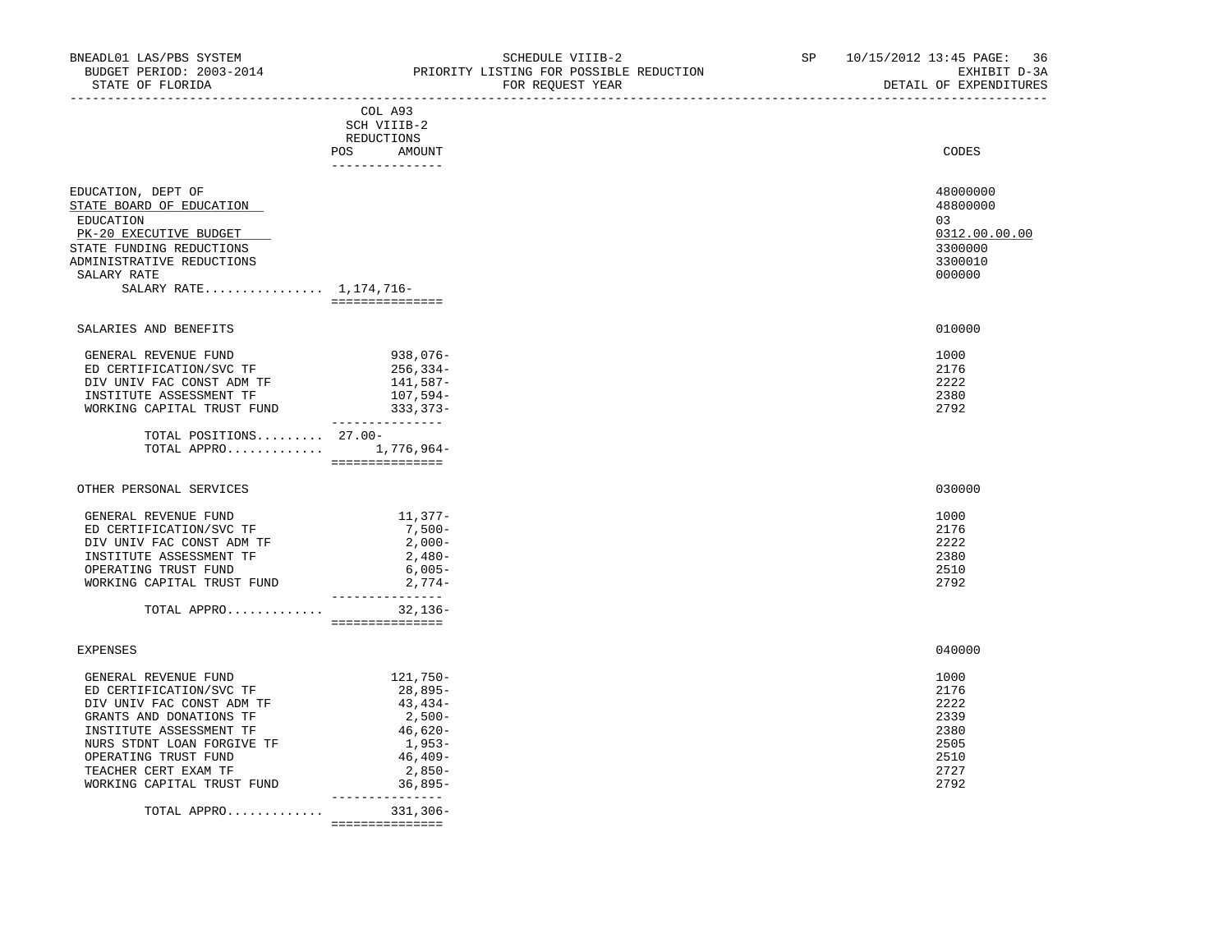STATE OF FLORIDA FOR REQUEST YEAR DETAIL OF EXPENDITURES

|                                              | COL A93<br>SCH VIIIB-2                           |               |  |
|----------------------------------------------|--------------------------------------------------|---------------|--|
|                                              | <b>REDUCTIONS</b>                                |               |  |
|                                              | POS.<br>AMOUNT                                   | CODES         |  |
|                                              | _______________                                  |               |  |
| EDUCATION, DEPT OF                           |                                                  | 48000000      |  |
| STATE BOARD OF EDUCATION                     |                                                  | 48800000      |  |
| EDUCATION                                    |                                                  | 03            |  |
| PK-20 EXECUTIVE BUDGET                       |                                                  | 0312.00.00.00 |  |
| STATE FUNDING REDUCTIONS                     |                                                  | 3300000       |  |
| ADMINISTRATIVE REDUCTIONS                    |                                                  | 3300010       |  |
| OPERATING CAPITAL OUTLAY                     |                                                  | 060000        |  |
| GENERAL REVENUE FUND                         | $2,299-$                                         | 1000          |  |
| ED CERTIFICATION/SVC TF                      | $2,272-$                                         | 2176          |  |
| DIV UNIV FAC CONST ADM TF                    | $750 -$                                          | 2222          |  |
| INSTITUTE ASSESSMENT TF                      | $819 -$                                          | 2380          |  |
| NURS STDNT LOAN FORGIVE TF                   | $300 -$                                          | 2505          |  |
| WORKING CAPITAL TRUST FUND                   | $2,396-$<br>_______________                      | 2792          |  |
| TOTAL APPRO                                  | $8.836-$                                         |               |  |
|                                              | ===============                                  |               |  |
| SPECIAL CATEGORIES                           |                                                  | 100000        |  |
| CONTRACTED SERVICES                          |                                                  | 100777        |  |
| GENERAL REVENUE FUND                         | 25,945-                                          | 1000          |  |
| ED CERTIFICATION/SVC TF                      | 79,177-                                          | 2176          |  |
| DIV UNIV FAC CONST ADM TF                    | $11,910-$                                        | 2222          |  |
| GRANTS AND DONATIONS TF                      | $2,500-$                                         | 2339          |  |
| INSTITUTE ASSESSMENT TF                      | $10, 207 -$                                      | 2380          |  |
| NURS STDNT LOAN FORGIVE TF                   | 2,059-                                           | 2505          |  |
| OPERATING TRUST FUND<br>TEACHER CERT EXAM TF | $13,210-$<br>$100-$                              | 2510<br>2727  |  |
| WORKING CAPITAL TRUST FUND                   | 7,462-                                           | 2792          |  |
| TOTAL APPRO                                  | _______________<br>$152,570-$<br>=============== |               |  |
|                                              |                                                  |               |  |
| G/A-CHOICES PRODUCT SALES                    |                                                  | 100793        |  |
| ED MEDIA & TECHNOLOGY $TF$                   | $7,671-$<br><b>EEEEEEEEEEEEEE</b>                | 2183          |  |
| ED FAC RES & DEV PROJ                        |                                                  | 102405        |  |
| DIV UNIV FAC CONST ADM TF                    | $10,000-$                                        | 2222          |  |
|                                              | ===============                                  |               |  |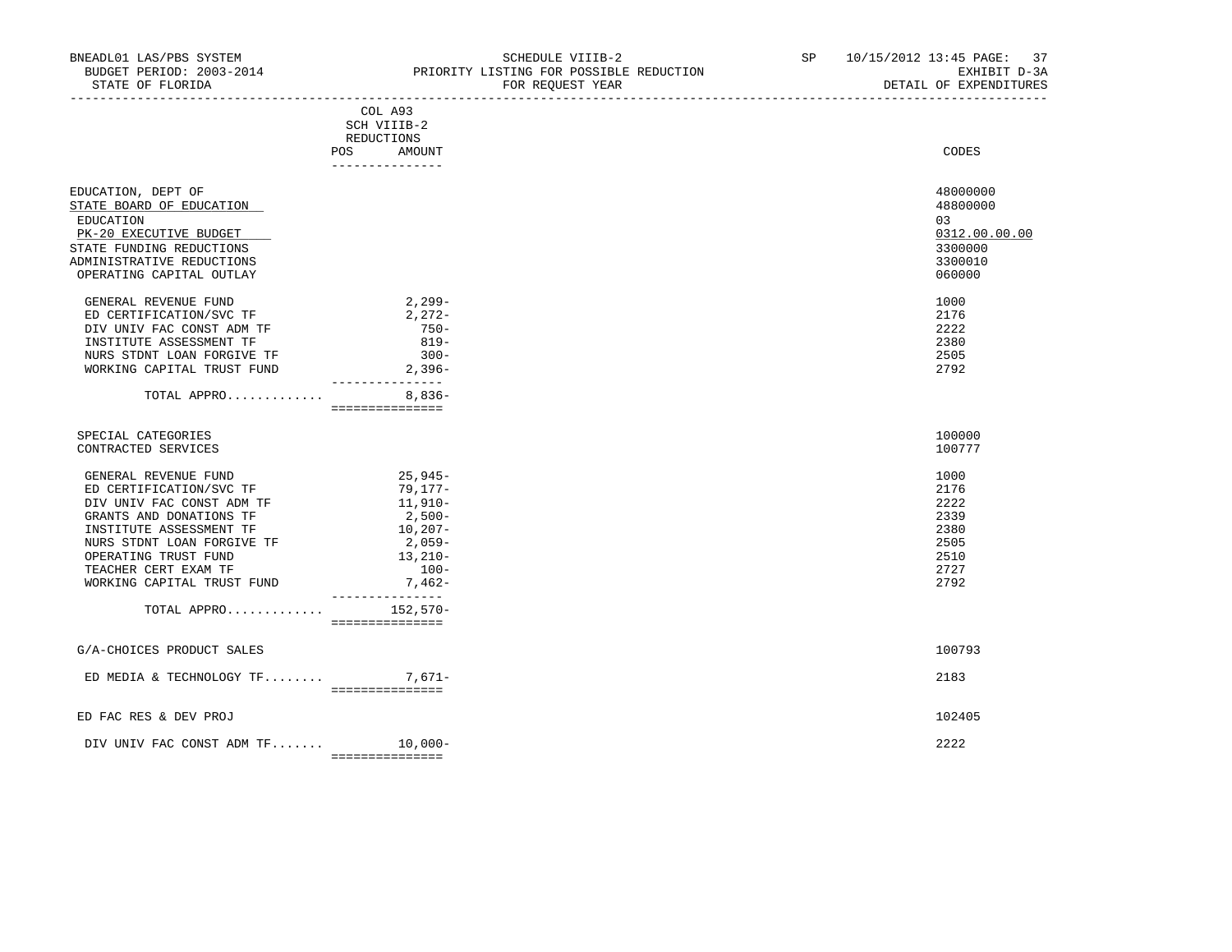|                                                                                                                                                                                                          | COL A93<br>SCH VIIIB-2<br>REDUCTIONS<br>AMOUNT<br>POS                | CODES                                                                                 |
|----------------------------------------------------------------------------------------------------------------------------------------------------------------------------------------------------------|----------------------------------------------------------------------|---------------------------------------------------------------------------------------|
| EDUCATION, DEPT OF<br>STATE BOARD OF EDUCATION<br>EDUCATION<br>PK-20 EXECUTIVE BUDGET<br>STATE FUNDING REDUCTIONS<br>ADMINISTRATIVE REDUCTIONS<br>DATA PROCESSING SERVICES<br>EDU TECH/INFORMATION SRVCS |                                                                      | 48000000<br>48800000<br>03<br>0312.00.00.00<br>3300000<br>3300010<br>210000<br>210020 |
| GENERAL REVENUE FUND<br>ED CERTIFICATION/SVC TF<br>DIV UNIV FAC CONST ADM TF<br>INSTITUTE ASSESSMENT TF<br>OPERATING TRUST FUND<br>WORKING CAPITAL TRUST FUND                                            | $97,550-$<br>37,189-<br>$20,830-$<br>7,066-<br>$3,785-$<br>$37,484-$ | 1000<br>2176<br>2222<br>2380<br>2510<br>2792                                          |

| SOUTHWOOD SRC | 210021 |
|---------------|--------|
|---------------|--------|

| TOTAL APPRO                | $12.002 -$ |      |
|----------------------------|------------|------|
| WORKING CAPITAL TRUST FUND | $4.573-$   | 2792 |
| DIV UNIV FAC CONST ADM TF  | $528 -$    | 2222 |
| GENERAL REVENUE FUND       | $6.901 -$  | 1000 |

TOTAL APPRO............. 203,904-

===============

| GENERAL REVENUE FUND             | 64,626-   | 1000    |  |
|----------------------------------|-----------|---------|--|
| ED CERTIFICATION/SVC TF          | $48 -$    | 2176    |  |
| DIV UNIV FAC CONST ADM TF        | $107 -$   | 2222    |  |
| WORKING CAPITAL TRUST FUND       | $83.774-$ | 2792    |  |
|                                  |           |         |  |
| TOTAL APPRO                      | 148,555-  |         |  |
|                                  |           |         |  |
| TOTAL: ADMINISTRATIVE REDUCTIONS |           | 3300010 |  |
| TOTAL POSITIONS 27.00-           |           |         |  |
| TOTAL ISSUE 2,683,944-           |           |         |  |
| TOTAL SALARY RATE 1,174,716-     |           |         |  |
|                                  |           |         |  |

| GENERAL REVENUE FUND       | $6,901-$  |  |
|----------------------------|-----------|--|
| DIV UNIV FAC CONST ADM TF  | $528 -$   |  |
| WORKING CAPITAL TRUST FUND | $4,573-$  |  |
| TOTAL APPRO                | $12,002-$ |  |
|                            |           |  |
| NORTHWEST REGIONAL DC      |           |  |
| GENERAL REVENUE FUND       | 64,626-   |  |
| ED CERTIFICATION/SVC TF    | $48 -$    |  |
| RIVITIV RAC CONST ADM TR   | $107 -$   |  |

\*\*\*\*\*\*\*\*\*\*\*\*\*\*\*\*\*\*\*\*\*\*\*\*\*\*\*\*\*\*\*\*\*\*\*\*\*\*\*\*\*\*\*\*\*\*\*\*\*\*\*\*\*\*\*\*\*\*\*\*\*\*\*\*\*\*\*\*\*\*\*\*\*\*\*\*\*\*\*\*\*\*\*\*\*\*\*\*\*\*\*\*\*\*\*\*\*\*\*\*\*\*\*\*\*\*\*\*\*\*\*\*\*\*\*\*\*\*\*\*\*\*\*\*\*\*\*

 AGENCY ISSUE NARRATIVE: SCH VIIIB-2 NARR 13-14 NARRATIVE: IT COMPONENT? NO PRIORITY 1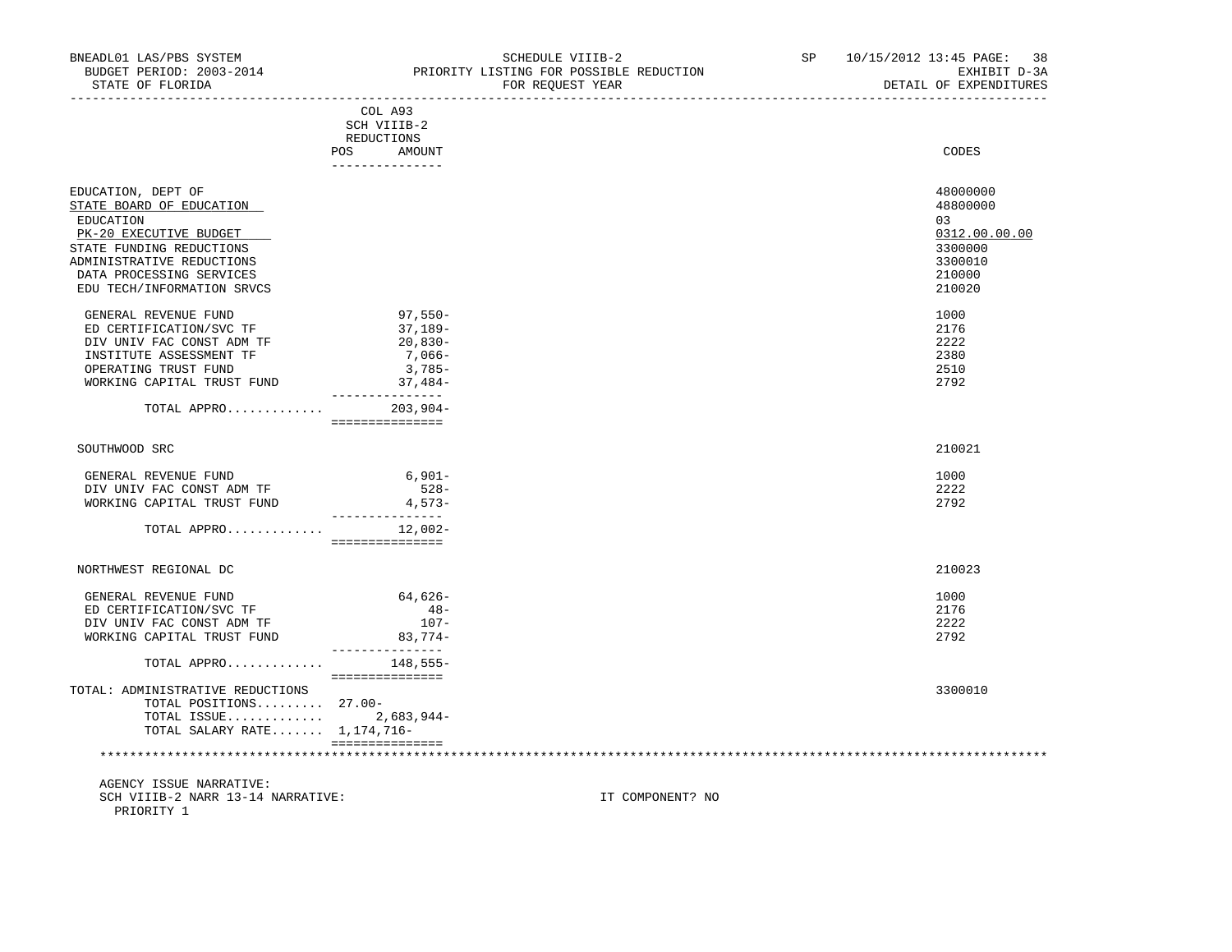-----------------------------------------------------------------------------------------------------------------------------------

 COL A93 SCH VIIIB-2 REDUCTIONS POS AMOUNT CODES ---------------

 EDUCATION, DEPT OF 48000000  $\frac{\text{STATE} \quad \text{BORD} \quad \text{OF} \quad \text{EDUCATION}}{ \text{RDIICATION}}$  EDUCATION 03 PK-20 EXECUTIVE BUDGET 0312.00.00.00 \_\_\_\_\_\_\_\_\_\_\_\_\_\_\_\_\_\_\_\_\_\_\_\_\_\_ \_\_\_\_\_\_\_\_\_\_\_\_\_ STATE FUNDING REDUCTIONS 3300000<br>ADMINISTRATIVE REDUCTIONS 3300010 ADMINISTRATIVE REDUCTIONS

# Salaries and Benefits

 A reduction to Salaries and Benefits of \$1,776,964 is comprised of \$938,076 in General Revenue and \$838,888 from trust funds and will eliminate 14.5 General Revenue funded full-time positions with associated rate of \$630,866 and 12.5 trust funded full time positions with associated rate of \$543,850. The loss of these positions will result in working with fewer staff resources than are needed to accomplish required work assignments in a timely manner.

#### Other Personal Services

 A reduction to Other Personal Services of \$32,136 is comprised of \$11,377 in General Revenue and \$20,759 in trust funds. This reduction will limit the amount of funds available to pay for time-limited projects that have critical deadlines and student assistants who supplement the office support, answer phones, scan historical documents for archiving, make deliveries, and perform other routine but important functions that will otherwise have to be assigned to full time staff.

#### Expenses

 A reduction to Expenses of \$331,306 is comprised of \$121,750 in General Revenue and \$209,556 from trust funds. This reduction will decrease the funds available to pay for travel, professional development for staff, printing and distribution of statutorily required reports, and general office supplies.

#### Operating Capital Outlay

 A reduction to Operating Capital Outlay of \$8,836 is comprised of \$2,299 in General Revenue and \$6,537 from trust funds and will delay the replacement of older, less efficient equipment used in the performance of day to day tasks of Department employees.

#### Contracted Services

 A reduction to Contracted Services of \$152,570 is comprised of \$25,945 in General Revenue and \$126,625 from trust funds and will reduce funds available to the Department to purchase services rendered by independent contractors. These services may include, but are not limited to: evaluations; consultations; maintenance; accounting; security; information technology; legal services; management systems; management consulting; educational training programs; research and development studies; and professional, technical, and social services.

#### Choices Product Sales

 A reduction to Choices Product Sales of \$7,671 from the Educational Media and Technology Trust Fund will diminish the Department's ability to provide educational products and materials to school districts. The Products Catalog is available online and in print and includes a variety of products and materials some which are free (required by state or grant regulations) while others have a cost recovery charge invoiced to the school or district.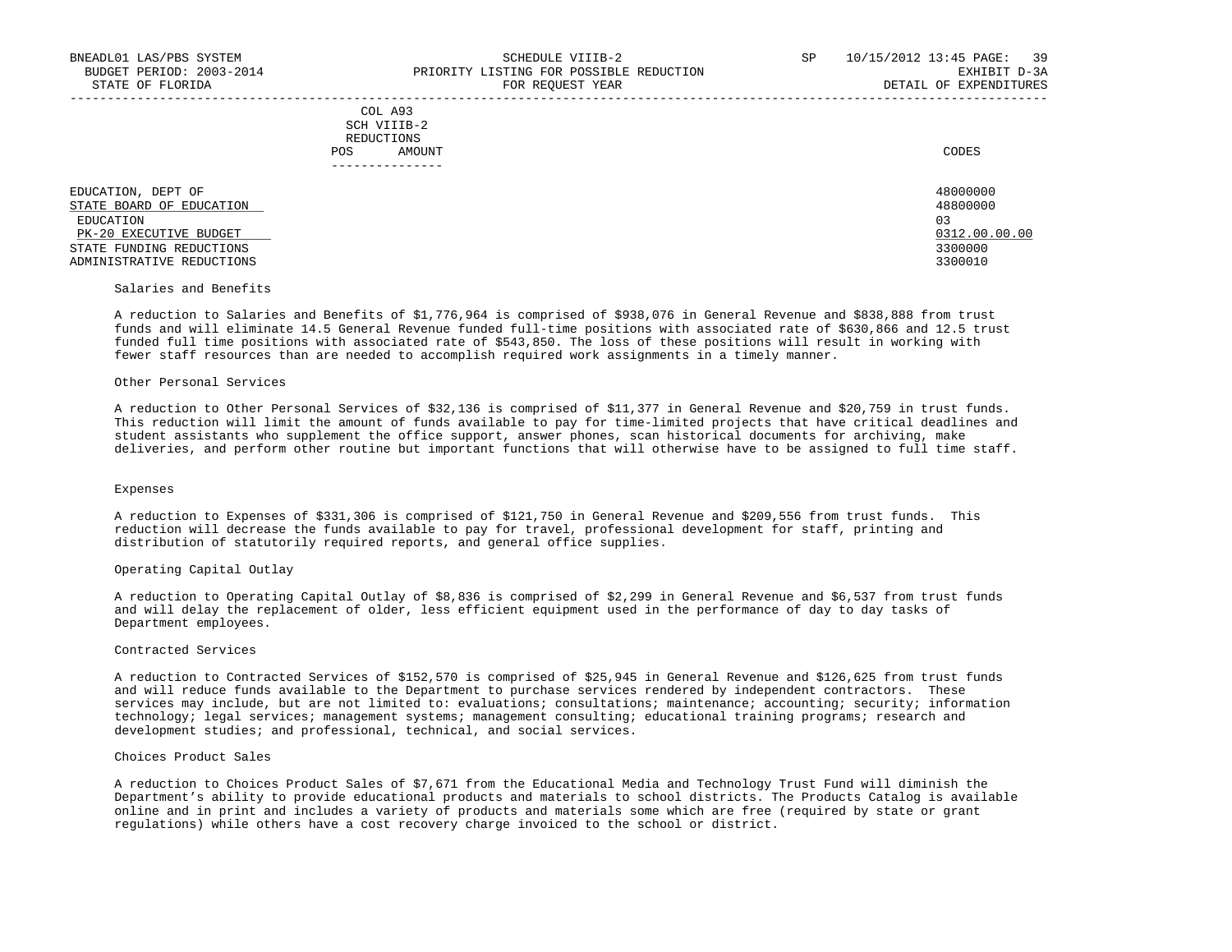-----------------------------------------------------------------------------------------------------------------------------------

 COL A93 SCH VIIIB-2 REDUCTIONS POS AMOUNT CODES ---------------

 EDUCATION, DEPT OF 48000000  $\frac{\text{STATE} \quad \text{BORD} \quad \text{OF} \quad \text{EDUCATION}}{ \text{RDIICATION}}$  EDUCATION 03 PK-20 EXECUTIVE BUDGET 0312.00.00.00 \_\_\_\_\_\_\_\_\_\_\_\_\_\_\_\_\_\_\_\_\_\_\_\_\_\_ \_\_\_\_\_\_\_\_\_\_\_\_\_ STATE FUNDING REDUCTIONS 3300000<br>ADMINISTRATIVE REDUCTIONS 3300000 ADMINISTRATIVE REDUCTIONS

## Educational Facilities Research and Development Projects

 A reduction to Educational Facilities Research and Development Projects of \$10,000 from the Facility Construction Administrative Trust Fund will limit the Department's ability to provide technical assistance, training and research related to educational facilities for public school districts and Florida colleges, as well as technical support to state universities regarding environmental issues.

#### Education Technology and Information Services

 A reduction to Education Technology and Information Services of \$203,904 is comprised of \$97,550 in General Revenue and \$106,354 from trust funds and will impact mission critical technology needs and programs throughout the Department including:

 Department Wide Technology Purchases: Many information technology purchases are acquired for use by the entire Department and are not specific to any one program area. Such purchases include hardware maintenance, software license renewals, software maintenance, disaster recovery, and Continuity of Operations Program.

 Technology and Information Services: Educational Technology Services, Infrastructure and Support Services, Enterprise Strategic Project Delivery and Management Services, and Applications Development and Support provided to all departmental staff. Some of the largest mission critical applications are the Public Schools Funding and Financial Reporting system, the Public Schools Student and Staff databases, and ACT/SAT records for the Bright Futures program.

 Education Data Warehouse: The K-20 Education Data Warehouse (EDW) was designed and developed to provide an accessible means to retrieve information from the DOE's prodigious data resources longitudinally. The K-12 and Florida College student and staff databases were designed to collect and edit data required to administer Florida's education programs. This includes state and federally mandated reporting requirements. State and federal funding are also administered through both of these database applications. The EDW repository uses state of the art technology that will be leveraged to improve the processing environment for the K-12 and college databases and better integrate them into the enterprise vision of the Department.

#### Southwood Shared Resource Center

 A reduction to the Southwood Shared Resource Center (SSRC) of \$12,002 is comprised of \$6,901 in General Revenue and \$5,101 from trust funds and will impact funding for data center and computer facilities services. The SSRC provides limited data center and computer facilities services including backup storage services, disk management services, and network services.

## Northwest Regional Data Center

A reduction to the Northwest Regional Data Center (NWRDC) of \$148,555 is comprised of \$64,626 in General Revenue and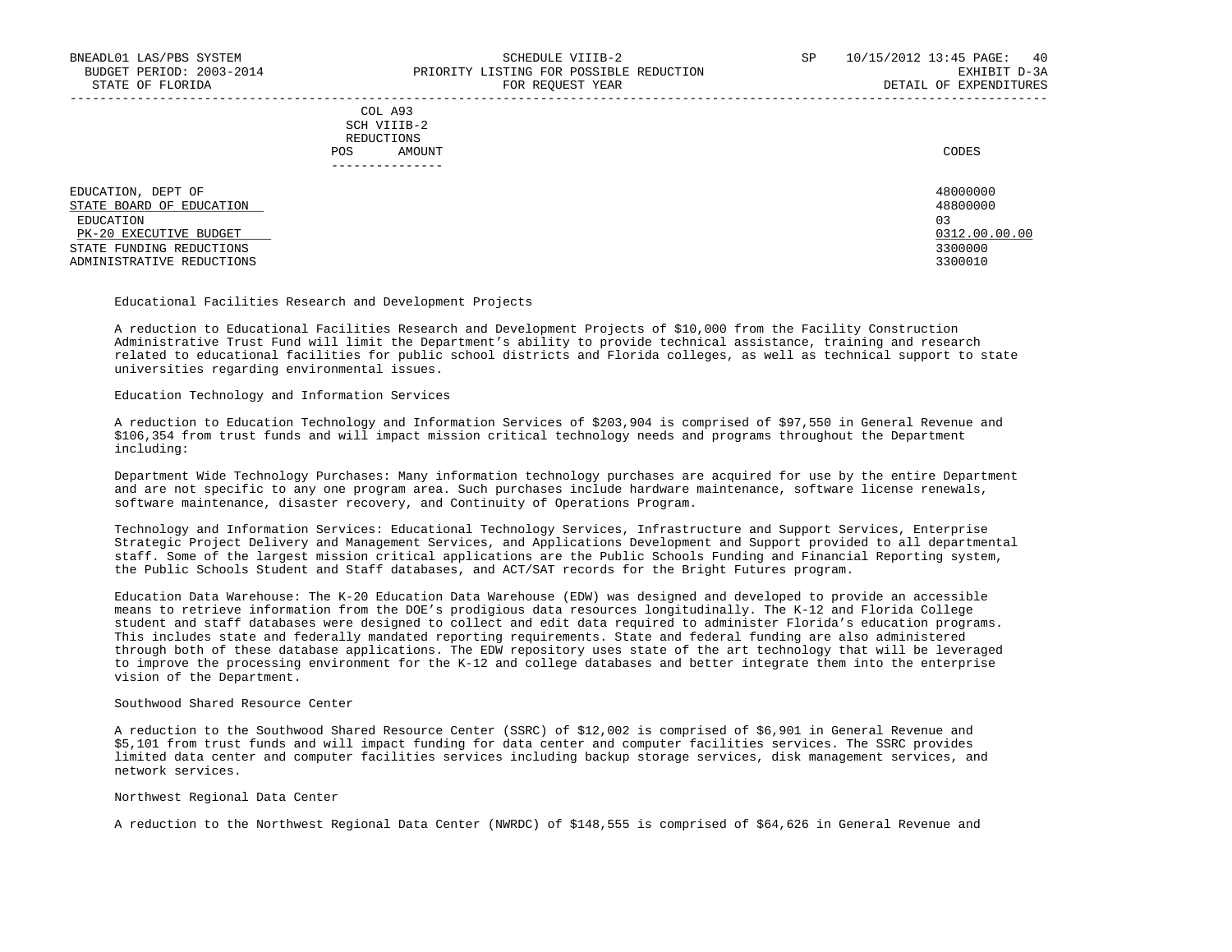|                                                | COL A93<br>SCH VIIIB-2<br>REDUCTIONS<br>AMOUNT<br><b>POS</b><br>. | CODES                |
|------------------------------------------------|-------------------------------------------------------------------|----------------------|
| EDUCATION, DEPT OF<br>STATE BOARD OF EDUCATION |                                                                   | 48000000<br>48800000 |
| EDUCATION                                      |                                                                   | 03                   |
| PK-20 EXECUTIVE BUDGET                         |                                                                   | 0312.00.00.00        |
| STATE FUNDING REDUCTIONS                       |                                                                   | 3300000              |
| ADMINISTRATIVE REDUCTIONS                      |                                                                   | 3300010              |

 \$83,929 from trust funds and will impact funding for data center and computer facilities services. The NWRDC is the Department's designated Primary Data Center providing services for both the mainframe and server environments and is statutorily required to charge the Department/customer for these services.

\*\*\*\*\*\*\*\*\*\*\*\*\*\*\*\*\*\*\*\*\*\*\*\*\*\*\*\*\*\*\*\*\*\*\*\*\*\*\*\*\*\*\*\*\*\*\*\*\*\*\*\*\*\*\*\*\*\*\*\*\*\*\*\*\*\*\*\*\*\*\*\*\*\*\*\*\*\*\*\*\*\*\*\*\*\*\*\*\*\*\*\*\*\*\*\*\*\*\*\*\*\*\*\*\*\*\*\*\*\*\*\*\*\*\*\*\*\*\*\*\*\*\*\*\*\*\*

 POSITION DETAIL OF SALARIES AND BENEFITS: LAPSE LAPSED SALARIES FTE BASE RATE ADDITIVES BENEFITS SUBTOTAL % AND BENEFITS ---------- -------------- -------------- -------------- -------------- ------ -------------- A93 - SCH VIIIB-2 REDUCTIONS CHANGES TO CURRENTLY AUTHORIZED POSITIONS 4118 PROGRAM SPECIALIST IV-DOE - SES N0001 001 14.50- 630,866- 245,421- 876,287- 0.00 876,287- N0002 001 4.00- 174,032- 67,702- 241,734- 0.00 241,734- N0003 001 2.00- 87,016- 33,851- 120,867- 0.00 120,867- N0004 001 1.50- 65,262- 25,391- 90,653- 0.00 90,653- N0006 001 5.00- 217,540- 84,629- 302,169- 0.00 302,169-  $\begin{array}{cccccccc} 14.50-&630,866-&245,421-&876,287-&0.00&876,287-&\ 4.00-&174,032-&67,702-&241,734-&0.00&241,734-&\ 2.00-&87,016-&33,851-&120,867-&0.00&120,867-&\ 1.50-&65,262-&25,391-&90,653-&0.00&90,653-&\ 1.50-&217,540-&&&84,62$  TOTALS FOR ISSUE BY FUND 1000 GENERAL REVENUE FUND 876,287-<br>2176 ED CERTIFICATION/SVC TF 2176 ED CERTIFICATION/SVC TF 241,734- 2222 DIV UNIV FAC CONST ADM TF 120,067-12022 DIV UNIV FAC CONST ADM TF 120,067-120 ASSESSMENT TF 120,067-1200,067-<br>2380 INSTITUTE ASSESSMENT TF 2380 INSTITUTE ASSESSMENT TF 2792 WORKING CAPITAL TRUST FUND 302,169- ---------- -------------- -------------- -------------- -------------- -------------- 27.00- 1,174,716- 456,994- 1,631,710- 1,631,710- ========== ============== ============== ============== ============== ============== OTHER SALARY AMOUNT 1000 GENERAL REVENUE FUND 61,789- 2176 ED CERTIFICATION/SVC TF 2222 DIV UNIV FAC CONST ADM TF 20,720- 2380 INSTITUTE ASSESSMENT TF 2792 WORKING CAPITAL TRUST FUND 31,204- -------------- 1,776,964- ==============

\*\*\*\*\*\*\*\*\*\*\*\*\*\*\*\*\*\*\*\*\*\*\*\*\*\*\*\*\*\*\*\*\*\*\*\*\*\*\*\*\*\*\*\*\*\*\*\*\*\*\*\*\*\*\*\*\*\*\*\*\*\*\*\*\*\*\*\*\*\*\*\*\*\*\*\*\*\*\*\*\*\*\*\*\*\*\*\*\*\*\*\*\*\*\*\*\*\*\*\*\*\*\*\*\*\*\*\*\*\*\*\*\*\*\*\*\*\*\*\*\*\*\*\*\*\*\*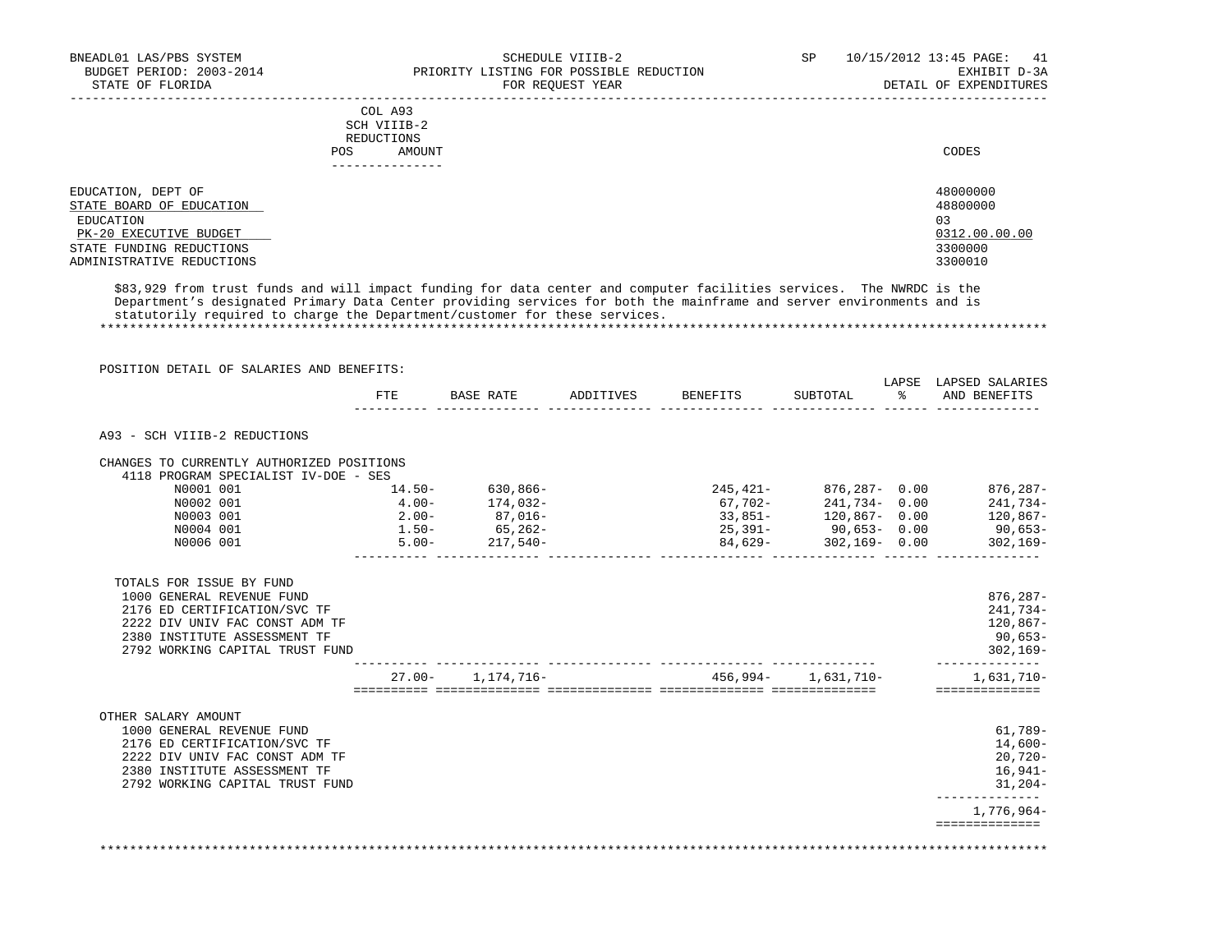| BNEADL01 LAS/PBS SYSTEM<br>BUDGET PERIOD: 2003-2014          |                                    | SCHEDULE VIIIB-2<br>PRIORITY LISTING FOR POSSIBLE REDUCTION                                                               | SP | 10/15/2012 13:45 PAGE:<br>42<br>EXHIBIT D-3A |
|--------------------------------------------------------------|------------------------------------|---------------------------------------------------------------------------------------------------------------------------|----|----------------------------------------------|
| STATE OF FLORIDA<br>_____________________                    |                                    | FOR REQUEST YEAR                                                                                                          |    | DETAIL OF EXPENDITURES                       |
|                                                              | COL A93                            |                                                                                                                           |    |                                              |
|                                                              | SCH VIIIB-2                        |                                                                                                                           |    |                                              |
|                                                              | REDUCTIONS<br><b>POS</b><br>AMOUNT |                                                                                                                           |    | CODES                                        |
|                                                              | _______________                    |                                                                                                                           |    |                                              |
| EDUCATION, DEPT OF                                           |                                    |                                                                                                                           |    | 48000000                                     |
| STATE BOARD OF EDUCATION                                     |                                    |                                                                                                                           |    | 48800000                                     |
| <b>EDUCATION</b>                                             |                                    |                                                                                                                           |    | 03                                           |
| PK-20 EXECUTIVE BUDGET                                       |                                    |                                                                                                                           |    | 0312.00.00.00                                |
| STATE FUNDING REDUCTIONS                                     |                                    |                                                                                                                           |    | 3300000                                      |
| PROGRAM REDUCTIONS WITH DIRECT                               |                                    |                                                                                                                           |    |                                              |
| IMPACT ON STUDENTS AND INSTRUCTION                           |                                    |                                                                                                                           |    | 3300030                                      |
| SPECIAL CATEGORIES                                           |                                    |                                                                                                                           |    | 100000                                       |
| ASSESSMENT AND EVALUATION                                    |                                    |                                                                                                                           |    | 100147                                       |
| GENERAL REVENUE FUND                                         | 2,127,570-                         |                                                                                                                           |    | 1000                                         |
| TEACHER CERT EXAM TF                                         | 627, 213-                          |                                                                                                                           |    | 2727                                         |
| TOTAL APPRO                                                  | _______________<br>$2.754.783-$    |                                                                                                                           |    |                                              |
|                                                              | ===============                    |                                                                                                                           |    |                                              |
|                                                              |                                    |                                                                                                                           |    |                                              |
| AGENCY ISSUE NARRATIVE:<br>SCH VIIIB-2 NARR 13-14 NARRATIVE: |                                    | IT COMPONENT? NO                                                                                                          |    |                                              |
| PRIORITY 3                                                   |                                    |                                                                                                                           |    |                                              |
| Assessment and Evaluation                                    |                                    |                                                                                                                           |    |                                              |
|                                                              |                                    | A reduction to Assessment and Evaluation of \$2,754,783 is comprised of \$2,127,570 in General Revenue and \$627,213 from |    |                                              |
|                                                              |                                    | trust funds and will have a significant impact on PreK-12 student assessment, and postsecondary and certification         |    |                                              |
|                                                              |                                    | assessment programs. The PreK-12 assessment programs provide key information about student learning. These assessments    |    |                                              |
|                                                              |                                    | are critical for determining student achievement and school accountability in Florida schools. Assessment programs also   |    |                                              |
|                                                              |                                    | measure postsecondary readiness and educator readiness. Certification assessments for teachers and school administrators  |    |                                              |
|                                                              |                                    | help to ensure the educational competency of adults who provide and supervise the academic development of Florida's       |    |                                              |
| students.                                                    |                                    |                                                                                                                           |    |                                              |
|                                                              |                                    |                                                                                                                           |    |                                              |
| TOTAL: PK-20 EXECUTIVE BUDGET                                |                                    |                                                                                                                           |    | 0312.00.00.00                                |
| BY FUND TYPE                                                 |                                    |                                                                                                                           |    |                                              |
| GENERAL REVENUE FUND                                         | 3,396,094-                         |                                                                                                                           |    | 1000                                         |
| TRUST FUNDS                                                  | $2,042,633-$<br>________________   |                                                                                                                           |    | 2000                                         |
| TOTAL POSITIONS $27.00 -$                                    |                                    |                                                                                                                           |    |                                              |
| TOTAL PROG COMP                                              | $5,438,727-$                       |                                                                                                                           |    |                                              |
| TOTAL SALARY RATE 1,174,716-                                 |                                    |                                                                                                                           |    |                                              |

===============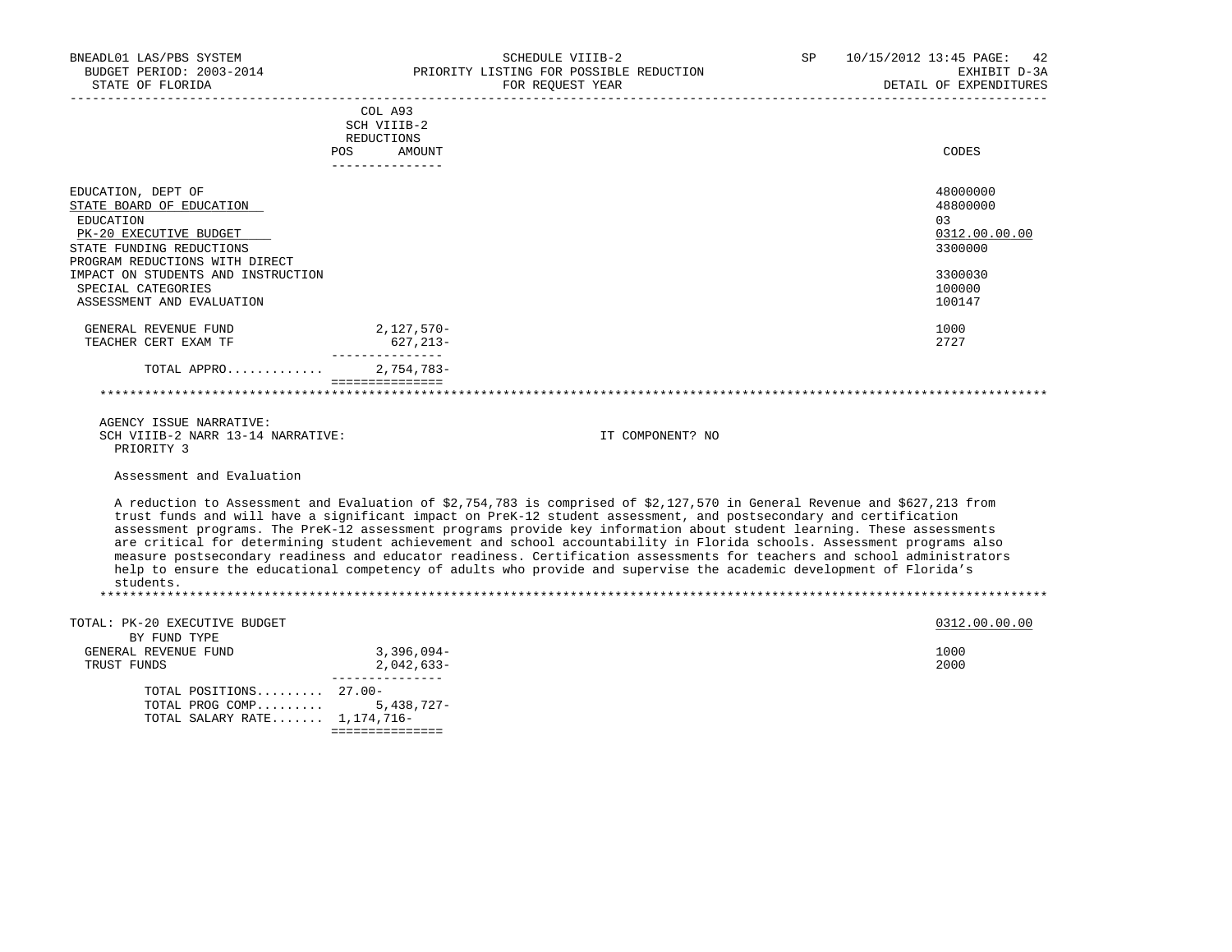| BNEADL01 LAS/PBS SYSTEM<br>BUDGET PERIOD: 2003-2014<br>STATE OF FLORIDA                                         | SCHEDULE VIIIB-2<br>PRIORITY LISTING FOR POSSIBLE REDUCTION<br>FOR REQUEST YEAR                                                                                                                                                                                                                                                                                | <b>SP</b>        | 10/15/2012 13:45 PAGE:<br>43<br>EXHIBIT D-3A<br>DETAIL OF EXPENDITURES |
|-----------------------------------------------------------------------------------------------------------------|----------------------------------------------------------------------------------------------------------------------------------------------------------------------------------------------------------------------------------------------------------------------------------------------------------------------------------------------------------------|------------------|------------------------------------------------------------------------|
| ___________________                                                                                             | COL A93                                                                                                                                                                                                                                                                                                                                                        |                  |                                                                        |
|                                                                                                                 | SCH VIIIB-2                                                                                                                                                                                                                                                                                                                                                    |                  |                                                                        |
|                                                                                                                 | REDUCTIONS                                                                                                                                                                                                                                                                                                                                                     |                  |                                                                        |
| POS                                                                                                             | AMOUNT<br>---------------                                                                                                                                                                                                                                                                                                                                      |                  | CODES                                                                  |
| EDUCATION, DEPT OF                                                                                              |                                                                                                                                                                                                                                                                                                                                                                |                  | 48000000                                                               |
| UNIVERSITIES, DIVISION OF                                                                                       |                                                                                                                                                                                                                                                                                                                                                                |                  | 48900000                                                               |
| PGM: EDUC/GEN ACTIVITIES                                                                                        |                                                                                                                                                                                                                                                                                                                                                                |                  | 48900100                                                               |
| EDUCATION                                                                                                       |                                                                                                                                                                                                                                                                                                                                                                |                  | 03                                                                     |
| EDUC/GEN ACTIVITIES                                                                                             |                                                                                                                                                                                                                                                                                                                                                                |                  | 0305.01.00.00                                                          |
| STATE FUNDING REDUCTIONS                                                                                        |                                                                                                                                                                                                                                                                                                                                                                |                  | 3300000                                                                |
| MOFFITT CANCER CENTER                                                                                           |                                                                                                                                                                                                                                                                                                                                                                |                  | 3301000                                                                |
| AID TO LOCAL GOVERNMENTS<br>G/A-MOFFITT CANCER CENTER                                                           |                                                                                                                                                                                                                                                                                                                                                                |                  | 050000<br>050333                                                       |
|                                                                                                                 |                                                                                                                                                                                                                                                                                                                                                                |                  |                                                                        |
| GENERAL REVENUE FUND                                                                                            | 528,847-<br>===============                                                                                                                                                                                                                                                                                                                                    |                  | 1000                                                                   |
|                                                                                                                 |                                                                                                                                                                                                                                                                                                                                                                |                  |                                                                        |
| AGENCY ISSUE NARRATIVE:                                                                                         |                                                                                                                                                                                                                                                                                                                                                                |                  |                                                                        |
| SCH VIIIB-2 NARR 13-14 NARRATIVE:                                                                               |                                                                                                                                                                                                                                                                                                                                                                | IT COMPONENT? NO |                                                                        |
| Priority Issue #: 002                                                                                           |                                                                                                                                                                                                                                                                                                                                                                |                  |                                                                        |
|                                                                                                                 | For FY 2012-2013, the legislature appropriated \$10.5 M to Moffitt Cancer Center. A 5% reduction of \$528,847 will<br>jeopardize approximately 31 Post-Doctoral Research & Clinical Residency students. These students are paid primarily with<br>state appropriations, as no tuition or other incentive is provided to Moffitt for student support.           |                  |                                                                        |
|                                                                                                                 | By 2020, the United States expect to have half of the needed oncologists. It has been proven that 65% of residents stay<br>and work within in the state they are trained. Unfortunately, Florida has the highest rate of cancer incidence in the<br>nation; it is vital that we maintain our oncology residents in order to combat Florida's burden of cancer. |                  |                                                                        |
| UNIVERSITY OF FLORIDA - INSTITUTE<br>OF FOOD AND AGRICULTURAL SCIENCE<br>AID TO LOCAL GOVERNMENTS<br>$G/A-IFAS$ |                                                                                                                                                                                                                                                                                                                                                                |                  | 3304100<br>050000<br>052315                                            |
| GENERAL REVENUE FUND                                                                                            | $6,125,997-$                                                                                                                                                                                                                                                                                                                                                   |                  | 1000                                                                   |
| EDUCATIONAL ENHANCEMENT TF                                                                                      | 626,694-<br>________________                                                                                                                                                                                                                                                                                                                                   |                  | 2178                                                                   |
| TOTAL APPRO                                                                                                     | $6,752,691 -$                                                                                                                                                                                                                                                                                                                                                  |                  |                                                                        |
|                                                                                                                 | ===============                                                                                                                                                                                                                                                                                                                                                |                  |                                                                        |
| AGENCY ISSUE NARRATIVE:                                                                                         |                                                                                                                                                                                                                                                                                                                                                                |                  |                                                                        |
| SCH VIIIB-2 NARR 13-14 NARRATIVE:<br>Priority #:003                                                             |                                                                                                                                                                                                                                                                                                                                                                | IT COMPONENT? NO |                                                                        |
|                                                                                                                 | The University of Florida - Institute of Food and Agricultural Science (UF-IFAS) is a federal-state-county partnership                                                                                                                                                                                                                                         |                  |                                                                        |

 dedicated to developing knowledge in agriculture, human and natural resources, and life sciences. Additionally, UF-IFAS is the research and development center for Florida's agricultural and natural resources industries with close to a \$100 B annual impact to the southern region.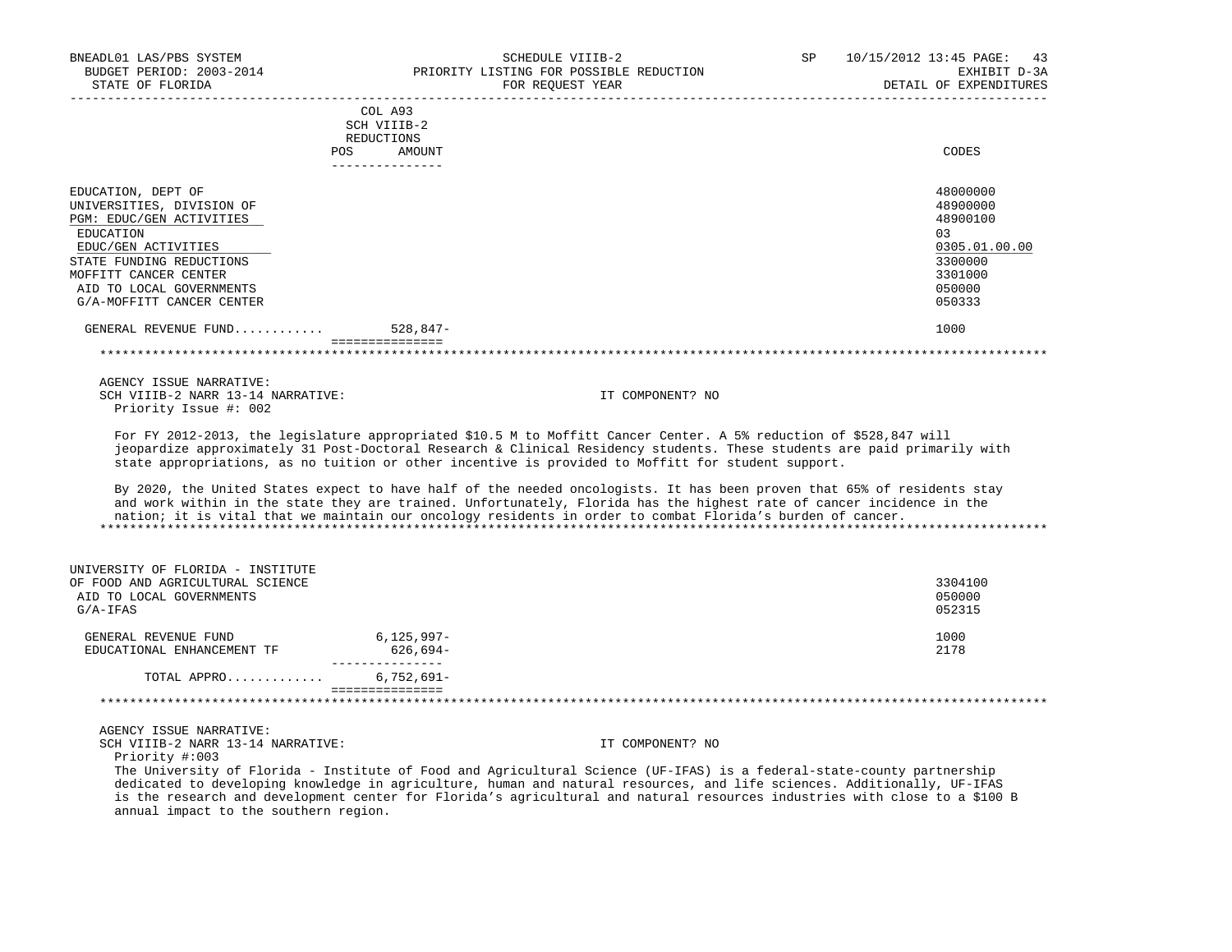| BNEADL01 LAS/PBS SYSTEM<br>BUDGET PERIOD: 2003-2014<br>STATE OF FLORIDA<br>----------------------                                                                                                                                                                 | SCHEDULE VIIIB-2<br>PRIORITY LISTING FOR POSSIBLE REDUCTION<br>FOR REQUEST YEAR<br>----------------------                                                                                                                                                                                                                                                                                                                                                                                             | SP | ______________________ | 10/15/2012 13:45 PAGE:<br>-44<br>EXHIBIT D-3A<br>DETAIL OF EXPENDITURES       |
|-------------------------------------------------------------------------------------------------------------------------------------------------------------------------------------------------------------------------------------------------------------------|-------------------------------------------------------------------------------------------------------------------------------------------------------------------------------------------------------------------------------------------------------------------------------------------------------------------------------------------------------------------------------------------------------------------------------------------------------------------------------------------------------|----|------------------------|-------------------------------------------------------------------------------|
|                                                                                                                                                                                                                                                                   | COL A93<br>SCH VIIIB-2<br>REDUCTIONS<br><b>POS</b><br>AMOUNT<br>---------------                                                                                                                                                                                                                                                                                                                                                                                                                       |    |                        | CODES                                                                         |
| EDUCATION, DEPT OF<br>UNIVERSITIES, DIVISION OF<br>PGM: EDUC/GEN ACTIVITIES<br>EDUCATION<br>EDUC/GEN ACTIVITIES<br>STATE FUNDING REDUCTIONS<br>UNIVERSITY OF FLORIDA - INSTITUTE<br>OF FOOD AND AGRICULTURAL SCIENCE<br>the local county government and the USDA. | A 5% reduction, or \$6.7 M reduction, at UF-IFAS could cause disruptions to the federally funded researh activities.<br>Around 80% of the expenditures are related to salaries and benefits. Many of these costs have mandatory costs shares with                                                                                                                                                                                                                                                     |    |                        | 48000000<br>48900000<br>48900100<br>03<br>0305.01.00.00<br>3300000<br>3304100 |
| STUDENT FINANCIAL ASSISTANCE<br>AID TO LOCAL GOVERNMENTS<br>G/A-STUDENT FINANCIAL AID                                                                                                                                                                             |                                                                                                                                                                                                                                                                                                                                                                                                                                                                                                       |    |                        | 3304110<br>050000<br>052350                                                   |
| GENERAL REVENUE FUND                                                                                                                                                                                                                                              | $357,018-$<br>===============                                                                                                                                                                                                                                                                                                                                                                                                                                                                         |    |                        | 1000                                                                          |
|                                                                                                                                                                                                                                                                   |                                                                                                                                                                                                                                                                                                                                                                                                                                                                                                       |    |                        |                                                                               |
| AGENCY ISSUE NARRATIVE:<br>SCH VIIIB-2 NARR 13-14 NARRATIVE:<br>Priority Issue #: 011                                                                                                                                                                             | IT COMPONENT? NO                                                                                                                                                                                                                                                                                                                                                                                                                                                                                      |    |                        |                                                                               |
| full-time employment.                                                                                                                                                                                                                                             | For FY 2012-13, the student financial assistance fund received \$7.1 M in state appropriations. A 5% reduction will result<br>in a loss of \$357,018. A reduction of this magnitude could force the System to further decrease the number and amount of<br>financial aid awards provided to students receiving aid from this fund. This could put Florida's students at a<br>disadvantage, as many would be forced to seek other funding sources to finance their education, such as private loans or |    |                        |                                                                               |
| UNIVERSITY OF FLORIDA - HEALTH<br><b>SCIENCE CENTER</b><br>AID TO LOCAL GOVERNMENTS<br>G/A - UF HEALTH CENTER                                                                                                                                                     |                                                                                                                                                                                                                                                                                                                                                                                                                                                                                                       |    |                        | 3304200<br>050000<br>052325                                                   |
| GENERAL REVENUE FUND<br>EDUCATIONAL ENHANCEMENT TF                                                                                                                                                                                                                | 4,365,952-<br>289,821-                                                                                                                                                                                                                                                                                                                                                                                                                                                                                |    |                        | 1000<br>2178                                                                  |
| TOTAL APPRO                                                                                                                                                                                                                                                       | _______________<br>4,655,773-<br>===============                                                                                                                                                                                                                                                                                                                                                                                                                                                      |    |                        |                                                                               |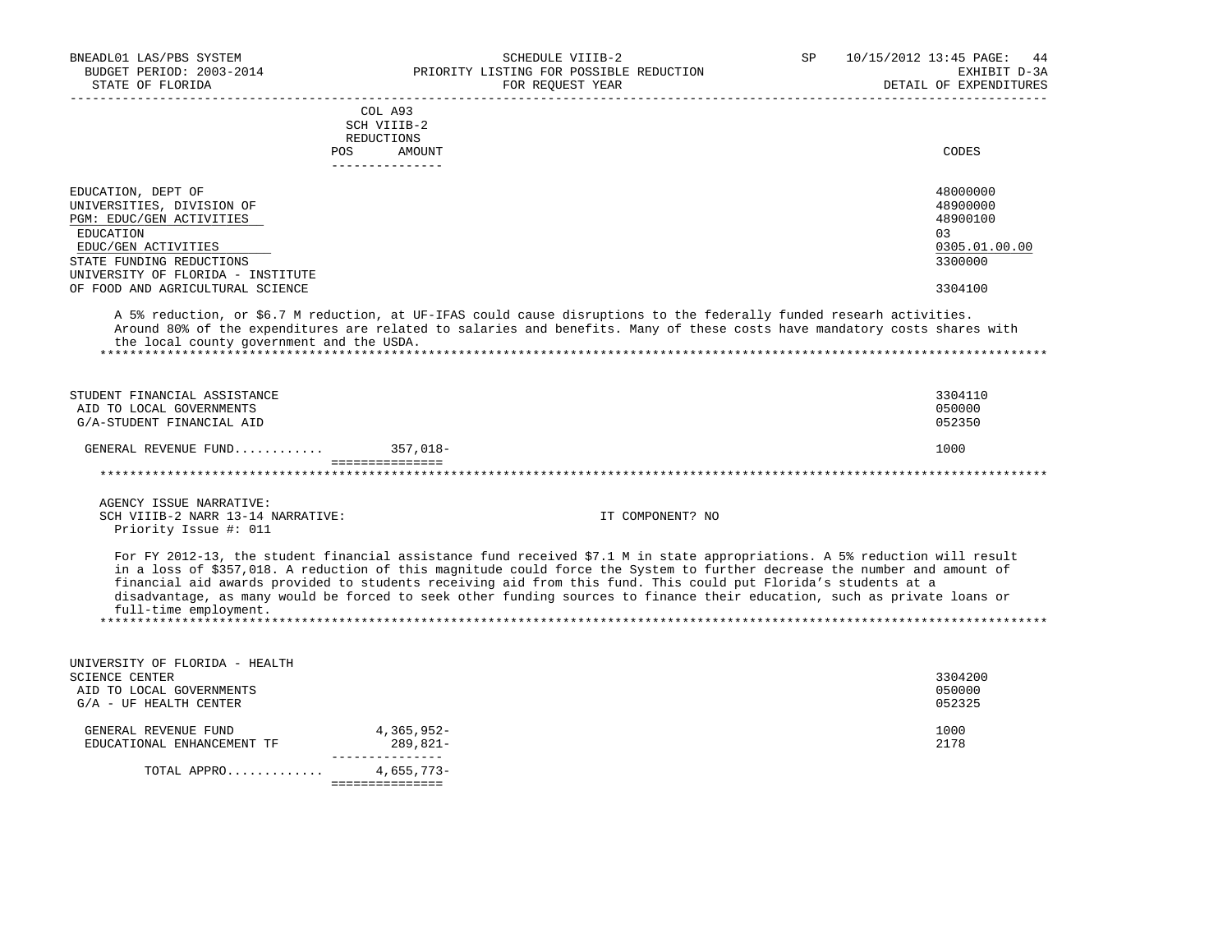|                                                                                                                                                                               | COL A93<br>SCH VIIIB-2<br>REDUCTIONS<br>AMOUNT<br>POS | CODES                                                              |
|-------------------------------------------------------------------------------------------------------------------------------------------------------------------------------|-------------------------------------------------------|--------------------------------------------------------------------|
|                                                                                                                                                                               |                                                       |                                                                    |
| EDUCATION, DEPT OF<br>UNIVERSITIES, DIVISION OF<br>PGM: EDUC/GEN ACTIVITIES<br>EDUCATION<br>EDUC/GEN ACTIVITIES<br>STATE FUNDING REDUCTIONS<br>UNIVERSITY OF FLORIDA - HEALTH |                                                       | 48000000<br>48900000<br>48900100<br>03<br>0305.01.00.00<br>3300000 |
| SCIENCE CENTER                                                                                                                                                                |                                                       | 3304200                                                            |
|                                                                                                                                                                               |                                                       |                                                                    |

 AGENCY ISSUE NARRATIVE: SCH VIIIB-2 NARR 13-14 NARRATIVE: IT COMPONENT? NO Priority #:004

 The overall mission of the University of Florida - Health Science Center (UF-HSC) is to improve health care in Florida,our nation, and the world through excellence and consistently superior leadership in education, clinical care, discovery and service. UF-HSC have set high standards to improving human health and disease through groundbreaking research and translating these discoveries into new solutions that promote health and improve health outcomes and quality of care. The health center is highly dedicated to recruiting, developing and nurturing a diverse and academically outstanding community of faculty , students, trainees and staff who each contribute to excellence in medical education.

 For FY 2012-13, recurring state funds for UF-HSC is \$93.1 M. Reducing by 5% equates to \$4.6 M, which may impede the school's ability to recruit and retain faculty and delay major research efforts at the medical school.

 Additional information regarding the reduction plans of the health center is available in the Board of Governor's General Office upon request. \*\*\*\*\*\*\*\*\*\*\*\*\*\*\*\*\*\*\*\*\*\*\*\*\*\*\*\*\*\*\*\*\*\*\*\*\*\*\*\*\*\*\*\*\*\*\*\*\*\*\*\*\*\*\*\*\*\*\*\*\*\*\*\*\*\*\*\*\*\*\*\*\*\*\*\*\*\*\*\*\*\*\*\*\*\*\*\*\*\*\*\*\*\*\*\*\*\*\*\*\*\*\*\*\*\*\*\*\*\*\*\*\*\*\*\*\*\*\*\*\*\*\*\*\*\*\*

| EDUCATIONAL AND GENERAL OPERATIONS<br>AID TO LOCAL GOVERNMENTS<br>G/A-EDUCATION & GENERAL |                           | 3304210<br>050000<br>052310 |
|-------------------------------------------------------------------------------------------|---------------------------|-----------------------------|
| GENERAL REVENUE FUND<br>EDUCATIONAL ENHANCEMENT TF                                        | 69,208,427-<br>8,829,223- | 1000<br>2178                |
| TOTAL APPRO                                                                               | 78,037,650-               |                             |
|                                                                                           |                           |                             |

AGENCY ISSUE NARRATIVE:

SCH VIIIB-2 NARR 13-14 NARRATIVE: IT COMPONENT? NO

Priority Issue #: 010

 The Educational and General (E&G) core budget entity reflects the allocation of resources by the legislature for the twelve state universities in Florida. This budget entity consists of educational activities such as instruction and research, libraries, student services, and plant operation and maintenance. For the 2012-13 fiscal year, the Legislature appropriated close to \$1.6 B in state appropriations to the core. A 5% reduction that could be potentially made in 2013-2014 equates to \$78 Million. Since 2007, the E&G core budget has experienced close to \$700 M in budget reductions,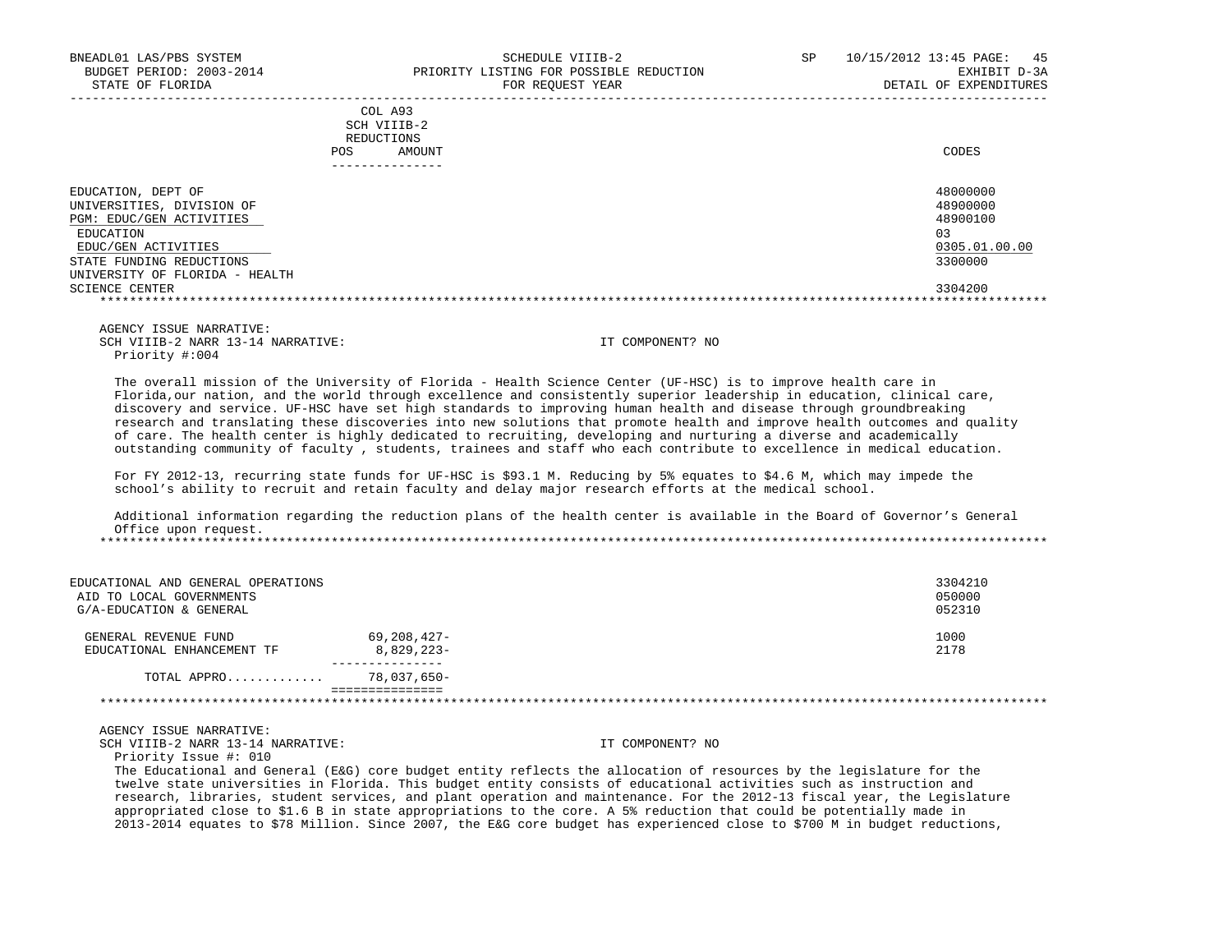| COL A93<br>SCH VIIIB-2<br>REDUCTIONS<br>AMOUNT<br><b>POS</b>                             | CODES                                  |
|------------------------------------------------------------------------------------------|----------------------------------------|
| EDUCATION, DEPT OF<br>UNIVERSITIES, DIVISION OF<br>PGM: EDUC/GEN ACTIVITIES<br>EDUCATION | 48000000<br>48900000<br>48900100<br>03 |
| EDUC/GEN ACTIVITIES<br>STATE FUNDING REDUCTIONS                                          | 0305.01.00.00<br>3300000               |
| EDUCATIONAL AND GENERAL OPERATIONS                                                       | 3304210                                |

so an additional \$78 M will bring the total amount of reductions close to \$800 M.

 The following university summaries highlights various reduction proposals that may be considered if a 5% reduction is exercised by the Legislature: reduction of current and vacant positions; consolidation and/or elimination of academic and administrative units, degree programs, and class offerings; increase in faculty workload resulting in a decrease in time available for non-instructional activities such as research, curriculum development, design, and evaluation; larger class sizes resulting in less opportunity for students and faculty interactions; inability to recruit and retain qualified faculty having a negative impact on student learning outcomes; reductions and delays in upgrading information technology infrastructure; reduced funding for graduate assistantship positions and other applied learning opportunities for students. \*\*\*\*\*\*\*\*\*\*\*\*\*\*\*\*\*\*\*\*\*\*\*\*\*\*\*\*\*\*\*\*\*\*\*\*\*\*\*\*\*\*\*\*\*\*\*\*\*\*\*\*\*\*\*\*\*\*\*\*\*\*\*\*\*\*\*\*\*\*\*\*\*\*\*\*\*\*\*\*\*\*\*\*\*\*\*\*\*\*\*\*\*\*\*\*\*\*\*\*\*\*\*\*\*\*\*\*\*\*\*\*\*\*\*\*\*\*\*\*\*\*\*\*\*\*\*

 UNIVERSITY OF SOUTH FLORIDA - HEALTH SCIENCE CENTER 3304300 AID TO LOCAL GOVERNMENTS 650000 (1999) AND TO LOCAL GOVERNMENTS 650000 (1999) AND TO LOCAL GOVERNMENTS AND RESERVED ASSESSED FOR A SECOND USE OF A SECOND USE OF A SECOND USE OF A SECOND USE OF A SECOND USE OF A SECOND USE  $G/A$  - USF MEDICAL CENTER GENERAL REVENUE FUND 2,800,411-<br>EDUCATIONAL ENHANCEMENT TF 467.484-<br>2178 EDUCATIONAL ENHANCEMENT TF ----------------<br>-3.267.895. TOTAL APPRO............. =============== \*\*\*\*\*\*\*\*\*\*\*\*\*\*\*\*\*\*\*\*\*\*\*\*\*\*\*\*\*\*\*\*\*\*\*\*\*\*\*\*\*\*\*\*\*\*\*\*\*\*\*\*\*\*\*\*\*\*\*\*\*\*\*\*\*\*\*\*\*\*\*\*\*\*\*\*\*\*\*\*\*\*\*\*\*\*\*\*\*\*\*\*\*\*\*\*\*\*\*\*\*\*\*\*\*\*\*\*\*\*\*\*\*\*\*\*\*\*\*\*\*\*\*\*\*\*\*

 AGENCY ISSUE NARRATIVE: SCH VIIIB-2 NARR 13-14 NARRATIVE: IT COMPONENT? NO

Priority Issue#:005

 The University of South Florida (USF-HSC) is an enterprise dedicated to making life better by improving health in the state and national environment, in communities, and for individuals. USF-HSC has, as its core, the three colleges of Public Health, Nursing and Medicine, including a School of Physical Therapy as well as the healthcare delivery by its clinicians. Originally founded as the USF Medical Center in 1965, its name has been changed to USF Health Science Center to reflect its collaborative focus on the full continuum of health.

 For FY 2012-13, recurring state appropriations for the health center were \$65.3 M. A 5% reduction for the upcoming year would equate to \$3.2 M. The health center would be forced to reduce service delivery in the areas of instruction, academic support, research, student services, library resources, and university support. These changes will require reductions in staff support, student enrollment, program reductions, and computer services.

Additional information regarding the reduction plans of the health center is available in the Board of Governor's General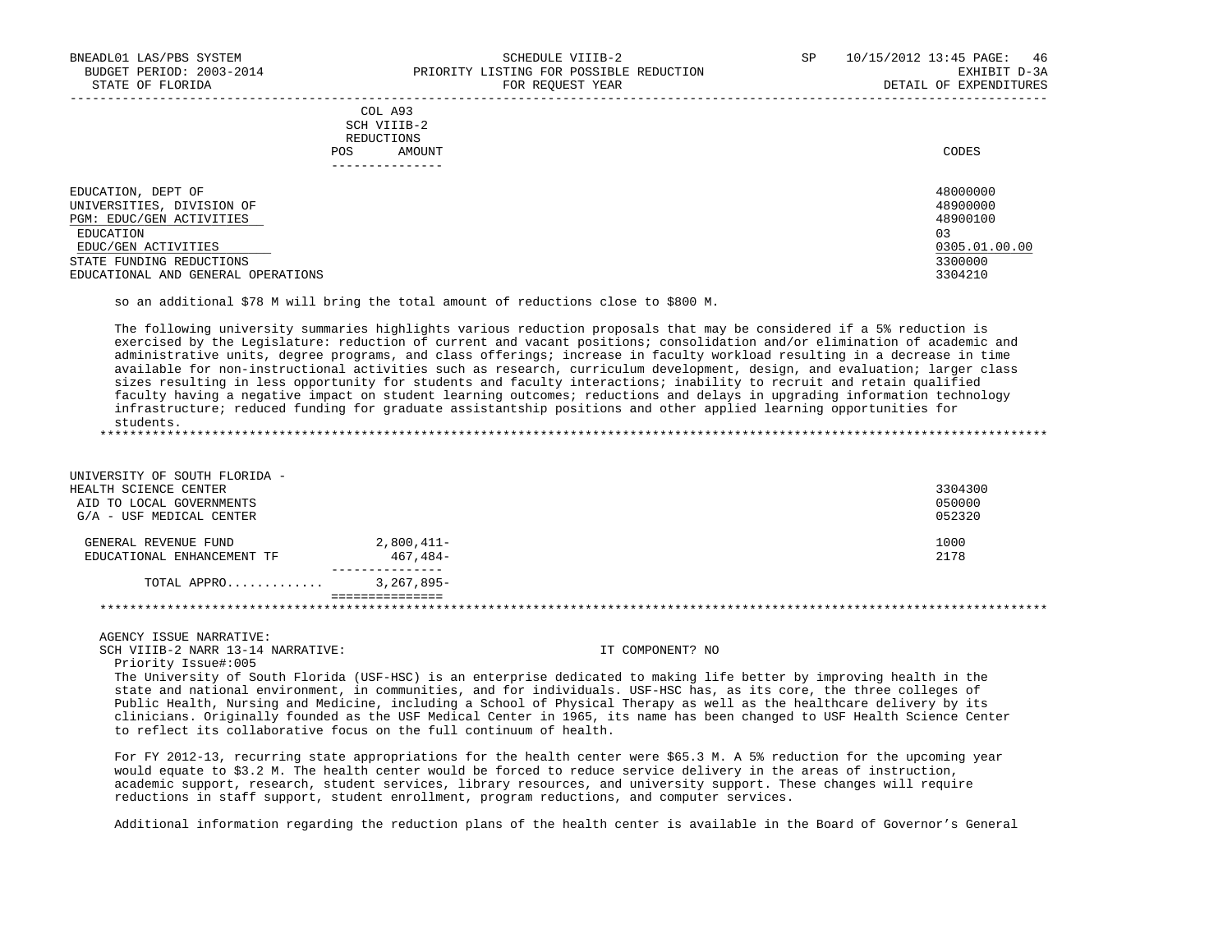| BNEADL01 LAS/PBS SYSTEM<br>BUDGET PERIOD: 2003-2014<br>STATE OF FLORIDA                                                                                                                                                       | SCHEDULE VIIIB-2<br>PRIORITY LISTING FOR POSSIBLE REDUCTION<br>FOR REOUEST YEAR | SP<br>10/15/2012 13:45 PAGE:<br>47<br>EXHIBIT D-3A<br>DETAIL OF EXPENDITURES   |
|-------------------------------------------------------------------------------------------------------------------------------------------------------------------------------------------------------------------------------|---------------------------------------------------------------------------------|--------------------------------------------------------------------------------|
| POS                                                                                                                                                                                                                           | COL A93<br>SCH VIIIB-2<br>REDUCTIONS<br>AMOUNT                                  | CODES                                                                          |
|                                                                                                                                                                                                                               |                                                                                 |                                                                                |
| EDUCATION, DEPT OF<br>UNIVERSITIES, DIVISION OF<br>PGM: EDUC/GEN ACTIVITIES<br>EDUCATION<br>EDUC/GEN ACTIVITIES<br>STATE FUNDING REDUCTIONS<br>UNIVERSITY OF SOUTH FLORIDA -<br>HEALTH SCIENCE CENTER<br>Office upon request. |                                                                                 | 48000000<br>48900000<br>48900100<br>0.3<br>0305.01.00.00<br>3300000<br>3304300 |
|                                                                                                                                                                                                                               |                                                                                 |                                                                                |
| FLORIDA STATE UNIVERSITY - MEDICAL<br>SCHOOL<br>AID TO LOCAL GOVERNMENTS<br>G/A - FSU MEDICAL SCHOOL                                                                                                                          |                                                                                 | 3304400<br>050000<br>052335                                                    |
| GENERAL REVENUE FUND<br>EDUCATIONAL ENHANCEMENT TF                                                                                                                                                                            | 1,630,649–<br>$30,256-$                                                         | 1000<br>2178                                                                   |
| TOTAL APPRO                                                                                                                                                                                                                   | 1,660,905-                                                                      |                                                                                |
|                                                                                                                                                                                                                               |                                                                                 |                                                                                |

AGENCY ISSUE NARRATIVE:

SCH VIIIB-2 NARR 13-14 NARRATIVE: IT COMPONENT? NO

Priority Issue #: 006

 The Florida State University Medical School (FSU-MS) focuses on educating outstanding physicians for practice in community settings. Students benefit from a well-structured continuum of education in the biomedical, behavioral and clinical sciences. Subjects such as anatomy and pathology are presented in a clinically relevant context using medical cases and the latest educational technologies. Problem-based and small-group learning experiences help students develop their clinical acumen and to work within a team setting.

 Since 2008, the FSU-MS has absorbed budget reductions of more than \$8 M during the critical "ramping up" phase of their development. In response to the reduction, the College has greatly slowed its hiring of faculty and staff and continually seek ways to streamline programs and gain efficiencies.

 Approximately \$33.2 M in state appropriations was provided to the medical school for fiscal year 2012-13. These funds will be used primarily to support the instructional and educational costs of medical education at the institution. Reducing state appropriations by 5% would equate to \$1.6 M, which could seriously delay the medical school's objective of providing quality medical school education to 480 students.

 Additional information regarding the reduction plan for FSU-MS is available in the Board of Governor's General Office upon request.<br>\*\*\*\*\*\*\*\*\*\*\*\*\*\*\*\*\*\*\* \*\*\*\*\*\*\*\*\*\*\*\*\*\*\*\*\*\*\*\*\*\*\*\*\*\*\*\*\*\*\*\*\*\*\*\*\*\*\*\*\*\*\*\*\*\*\*\*\*\*\*\*\*\*\*\*\*\*\*\*\*\*\*\*\*\*\*\*\*\*\*\*\*\*\*\*\*\*\*\*\*\*\*\*\*\*\*\*\*\*\*\*\*\*\*\*\*\*\*\*\*\*\*\*\*\*\*\*\*\*\*\*\*\*\*\*\*\*\*\*\*\*\*\*\*\*\*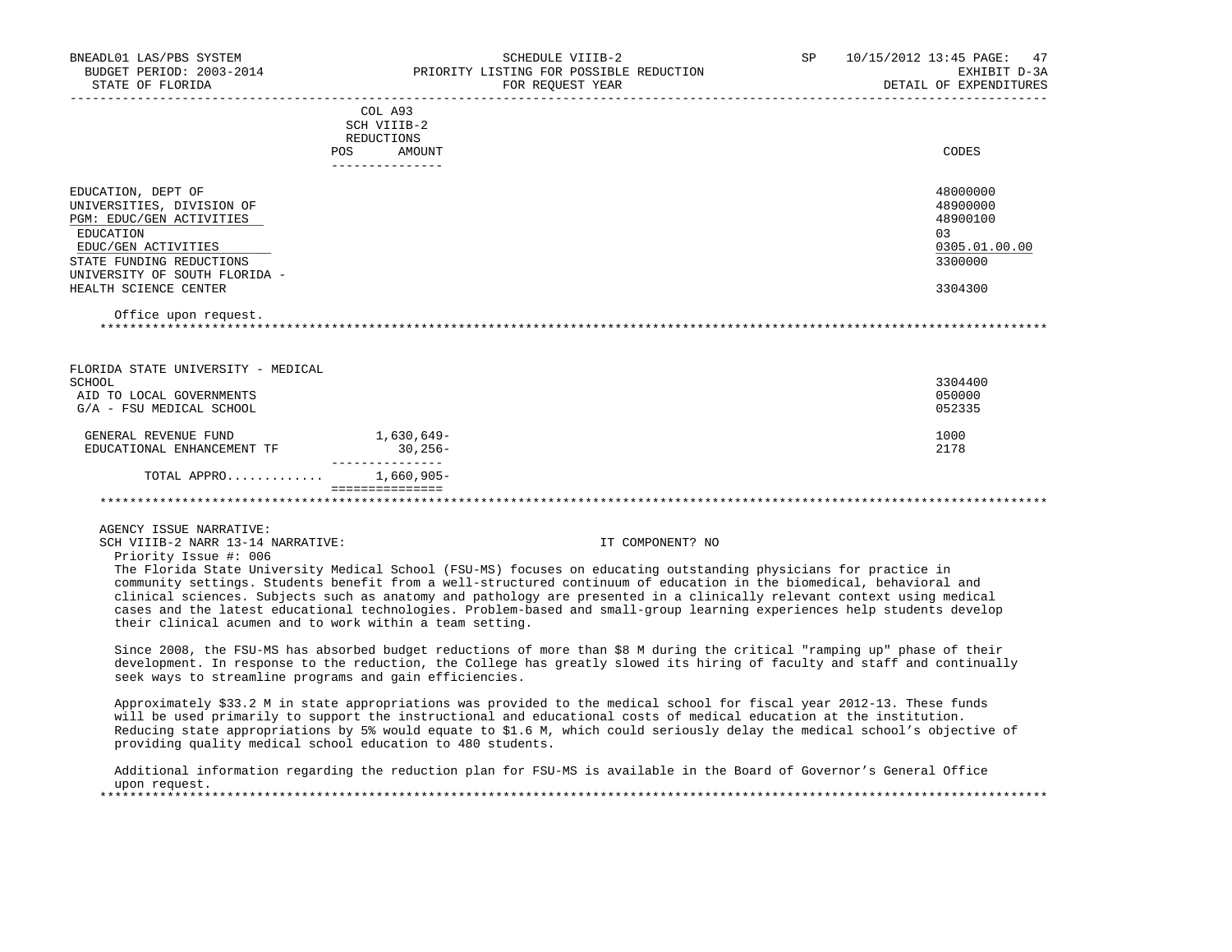| STATE OF FLORIDA                                                                                                                                                               |                                                                    | FOR REQUEST YEAR | DETAIL OF EXPENDITURES                                             |
|--------------------------------------------------------------------------------------------------------------------------------------------------------------------------------|--------------------------------------------------------------------|------------------|--------------------------------------------------------------------|
| POS                                                                                                                                                                            | COL A93<br>SCH VIIIB-2<br>REDUCTIONS<br>AMOUNT<br>---------------- |                  | CODES                                                              |
| EDUCATION, DEPT OF<br>UNIVERSITIES, DIVISION OF<br>PGM: EDUC/GEN ACTIVITIES<br>EDUCATION<br>EDUC/GEN ACTIVITIES<br>STATE FUNDING REDUCTIONS<br>UNIVERSITY OF CENTRAL FLORIDA - |                                                                    |                  | 48000000<br>48900000<br>48900100<br>03<br>0305.01.00.00<br>3300000 |
| MEDICAL SCHOOL<br>AID TO LOCAL GOVERNMENTS<br>UCF MEDICAL SCHOOL                                                                                                               |                                                                    |                  | 3304500<br>050000<br>052337                                        |
| GENERAL REVENUE FUND $1,149,493-$                                                                                                                                              | ===============                                                    |                  | 1000                                                               |

\*\*\*\*\*\*\*\*\*\*\*\*\*\*\*\*\*\*\*\*\*\*\*\*\*\*\*\*\*\*\*\*\*\*\*\*\*\*\*\*\*\*\*\*\*\*\*\*\*\*\*\*\*\*\*\*\*\*\*\*\*\*\*\*\*\*\*\*\*\*\*\*\*\*\*\*\*\*\*\*\*\*\*\*\*\*\*\*\*\*\*\*\*\*\*\*\*\*\*\*\*\*\*\*\*\*\*\*\*\*\*\*\*\*\*\*\*\*\*\*\*\*\*\*\*\*\*

#### AGENCY ISSUE NARRATIVE:

SCH VIIIB-2 NARR 13-14 NARRATIVE: IT COMPONENT? NO

Priority Issue #: 007

 The University of Central Florida - College of Medicine formally admitted its fourth class on August 6, 2012 and is actively educating 279 exceptionally qualified students. The college received provisional accreditation from the Liaison Committee on Medical Education (LCME) on June 20, 2011, which is the second critical step toward achieving full accreditation. According to the LCME Standards, the college must demonstrate sufficient educational resources which include diverse sources of operating funds, sufficient numbers of faculty and staff, and adequate education resources to meet program needs. The letter from LCME that conferred provisional accreditation noted the following:

 A 5% budget reduction would total \$1,148,169 and would be considered a substantive change and therefore require notice to the LCME just prior to its decision to grant full accreditation in February 2013. The reduction would be more than the \$774,416 increment of planned start-up funding for 2013-14 included in the BOG-approved 10-year budget for the implementation of the M.D. Program. This 5% reduction coupled with the unfunded \$774,416 planned increment is the equivalent of seven full-time clinical and basic science faculty positions currently under recruitment or the equivalent of a 21.8% reduction in operating expenses (non-salary expenses). The faculty positions are part of the staffing plan to support the academic program and without them the college would have gaps in its ability to deliver the curriculum. The operating expenses are an essential component to support the education materials, software, technology, and information resources of the M.D. degree program.

 A budget reduction at this critical juncture in the implementation of the M.D. degree program would likely put attaining full accreditation at risk. The college does not have other resources to bridge the gap or other potential options that some colleges may use to sustain budget reductions, for example eliminating programs or sections or increasing class sizes to generate additional tuition. The college would have to rely on the University to provide funds to cover a 5% budget reduction in addition to the planned start-up funding of \$774,416. In addition, a letter from the university to the LCME pledging its funding commitment to ensure the financial stability of the M.D. Program would be required as a part of the substantive change notice.

 Additional information regarding the reduction plans of the medical school is available in the Board of Governor's General Office upon request. \*\*\*\*\*\*\*\*\*\*\*\*\*\*\*\*\*\*\*\*\*\*\*\*\*\*\*\*\*\*\*\*\*\*\*\*\*\*\*\*\*\*\*\*\*\*\*\*\*\*\*\*\*\*\*\*\*\*\*\*\*\*\*\*\*\*\*\*\*\*\*\*\*\*\*\*\*\*\*\*\*\*\*\*\*\*\*\*\*\*\*\*\*\*\*\*\*\*\*\*\*\*\*\*\*\*\*\*\*\*\*\*\*\*\*\*\*\*\*\*\*\*\*\*\*\*\*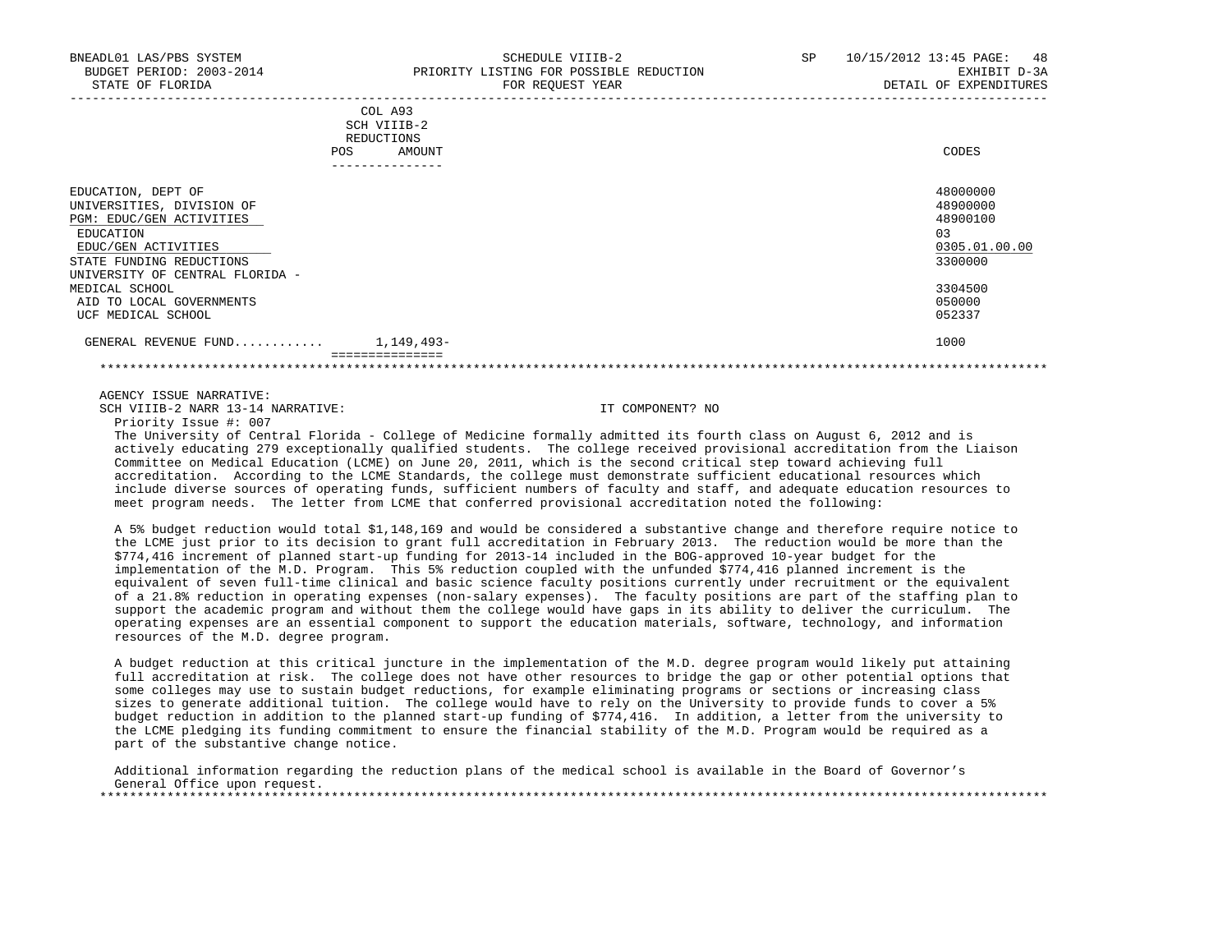| BNEADL01 LAS/PBS SYSTEM<br>BUDGET PERIOD: 2003-2014<br>STATE OF FLORIDA           |                           | SCHEDULE VIIIB-2<br>PRIORITY LISTING FOR POSSIBLE REDUCTION<br>FOR REQUEST YEAR                                                                                                                                                                                                                                                                                                                                                                                                                    | SP. | 10/15/2012 13:45 PAGE:<br>49<br>EXHIBIT D-3A<br>DETAIL OF EXPENDITURES |
|-----------------------------------------------------------------------------------|---------------------------|----------------------------------------------------------------------------------------------------------------------------------------------------------------------------------------------------------------------------------------------------------------------------------------------------------------------------------------------------------------------------------------------------------------------------------------------------------------------------------------------------|-----|------------------------------------------------------------------------|
|                                                                                   | COL A93                   |                                                                                                                                                                                                                                                                                                                                                                                                                                                                                                    |     |                                                                        |
|                                                                                   | SCH VIIIB-2               |                                                                                                                                                                                                                                                                                                                                                                                                                                                                                                    |     |                                                                        |
|                                                                                   | REDUCTIONS<br>POS         |                                                                                                                                                                                                                                                                                                                                                                                                                                                                                                    |     | CODES                                                                  |
|                                                                                   | AMOUNT<br>--------------- |                                                                                                                                                                                                                                                                                                                                                                                                                                                                                                    |     |                                                                        |
| EDUCATION, DEPT OF                                                                |                           |                                                                                                                                                                                                                                                                                                                                                                                                                                                                                                    |     | 48000000                                                               |
| UNIVERSITIES, DIVISION OF                                                         |                           |                                                                                                                                                                                                                                                                                                                                                                                                                                                                                                    |     | 48900000                                                               |
| PGM: EDUC/GEN ACTIVITIES                                                          |                           |                                                                                                                                                                                                                                                                                                                                                                                                                                                                                                    |     | 48900100                                                               |
| EDUCATION                                                                         |                           |                                                                                                                                                                                                                                                                                                                                                                                                                                                                                                    |     | 03                                                                     |
| EDUC/GEN ACTIVITIES                                                               |                           |                                                                                                                                                                                                                                                                                                                                                                                                                                                                                                    |     | 0305.01.00.00                                                          |
| STATE FUNDING REDUCTIONS                                                          |                           |                                                                                                                                                                                                                                                                                                                                                                                                                                                                                                    |     | 3300000                                                                |
| FLORIDA INTERNATIONAL UNIVERSITY -                                                |                           |                                                                                                                                                                                                                                                                                                                                                                                                                                                                                                    |     |                                                                        |
| MEDICAL SCHOOL                                                                    |                           |                                                                                                                                                                                                                                                                                                                                                                                                                                                                                                    |     | 3304600                                                                |
| AID TO LOCAL GOVERNMENTS<br>FIU MEDICAL SCHOOL                                    |                           |                                                                                                                                                                                                                                                                                                                                                                                                                                                                                                    |     | 050000<br>052339                                                       |
|                                                                                   |                           |                                                                                                                                                                                                                                                                                                                                                                                                                                                                                                    |     |                                                                        |
| GENERAL REVENUE FUND $1.135.490 -$                                                | ===============           |                                                                                                                                                                                                                                                                                                                                                                                                                                                                                                    |     | 1000                                                                   |
|                                                                                   |                           |                                                                                                                                                                                                                                                                                                                                                                                                                                                                                                    |     |                                                                        |
| AGENCY ISSUE NARRATIVE:                                                           |                           |                                                                                                                                                                                                                                                                                                                                                                                                                                                                                                    |     |                                                                        |
| SCH VIIIB-2 NARR 13-14 NARRATIVE:                                                 |                           | IT COMPONENT? NO                                                                                                                                                                                                                                                                                                                                                                                                                                                                                   |     |                                                                        |
| Priority Issue #: 008                                                             |                           |                                                                                                                                                                                                                                                                                                                                                                                                                                                                                                    |     |                                                                        |
|                                                                                   |                           |                                                                                                                                                                                                                                                                                                                                                                                                                                                                                                    |     |                                                                        |
|                                                                                   |                           | Since 2007, Florida International University - Medical School has experienced close to \$1.3 M in budget reductions. For<br>the 2012-2013 fiscal year, total state appropriations were \$27 M. A 5% budget reduction equates to \$1.3 M. If this<br>reduction occurs, the school's accreditation could be at risk. Ongoing support of state dollars is critical to the<br>school's overall mission of delivering medical education important to the needs of the students served. Furthermore, the |     |                                                                        |
| reduction plans for various educational and support programs thorught the school. |                           | medical school could be forced to eliminate a number of faculty and administrative positions and develop program                                                                                                                                                                                                                                                                                                                                                                                   |     |                                                                        |
| request.                                                                          |                           | Additional information regarding the reduction plan of FIU-MS is available in the Board of Governor's General Office upon                                                                                                                                                                                                                                                                                                                                                                          |     |                                                                        |
|                                                                                   |                           |                                                                                                                                                                                                                                                                                                                                                                                                                                                                                                    |     |                                                                        |
|                                                                                   |                           |                                                                                                                                                                                                                                                                                                                                                                                                                                                                                                    |     |                                                                        |
| FLORIDA ATLANTIC UNIVERSITY                                                       |                           |                                                                                                                                                                                                                                                                                                                                                                                                                                                                                                    |     | 3304700                                                                |
| AID TO LOCAL GOVERNMENTS                                                          |                           |                                                                                                                                                                                                                                                                                                                                                                                                                                                                                                    |     | 050000                                                                 |
| FAU MEDICAL SCHOOL                                                                |                           |                                                                                                                                                                                                                                                                                                                                                                                                                                                                                                    |     | 052341                                                                 |
| GENERAL REVENUE FUND                                                              | 638,925-                  |                                                                                                                                                                                                                                                                                                                                                                                                                                                                                                    |     | 1000                                                                   |
| ***********************************                                               | ===============           |                                                                                                                                                                                                                                                                                                                                                                                                                                                                                                    |     |                                                                        |
|                                                                                   |                           |                                                                                                                                                                                                                                                                                                                                                                                                                                                                                                    |     |                                                                        |

 AGENCY ISSUE NARRATIVE: SCH VIIIB-2 NARR 13-14 NARRATIVE: IT COMPONENT? NO Priority Issue #:0009

 In 1998, the Florida Legislature approved the first in a series of annual appropriations to FAU-MS, which would total \$4.4 million by fiscal year 2004-05, to build the core biomedical science program at FAU required to support the UM-FAU regional medical campus. In 2004, the first class of 16 students was admitted to the two-year UM regional medical campus program at FAU. In 2005, the Florida Board of Governors, which replaced the Board of Regents, authorized the expansion of the UM-FAU regional medical campus from a two-year to a four-year program, enabling UM students to complete their entire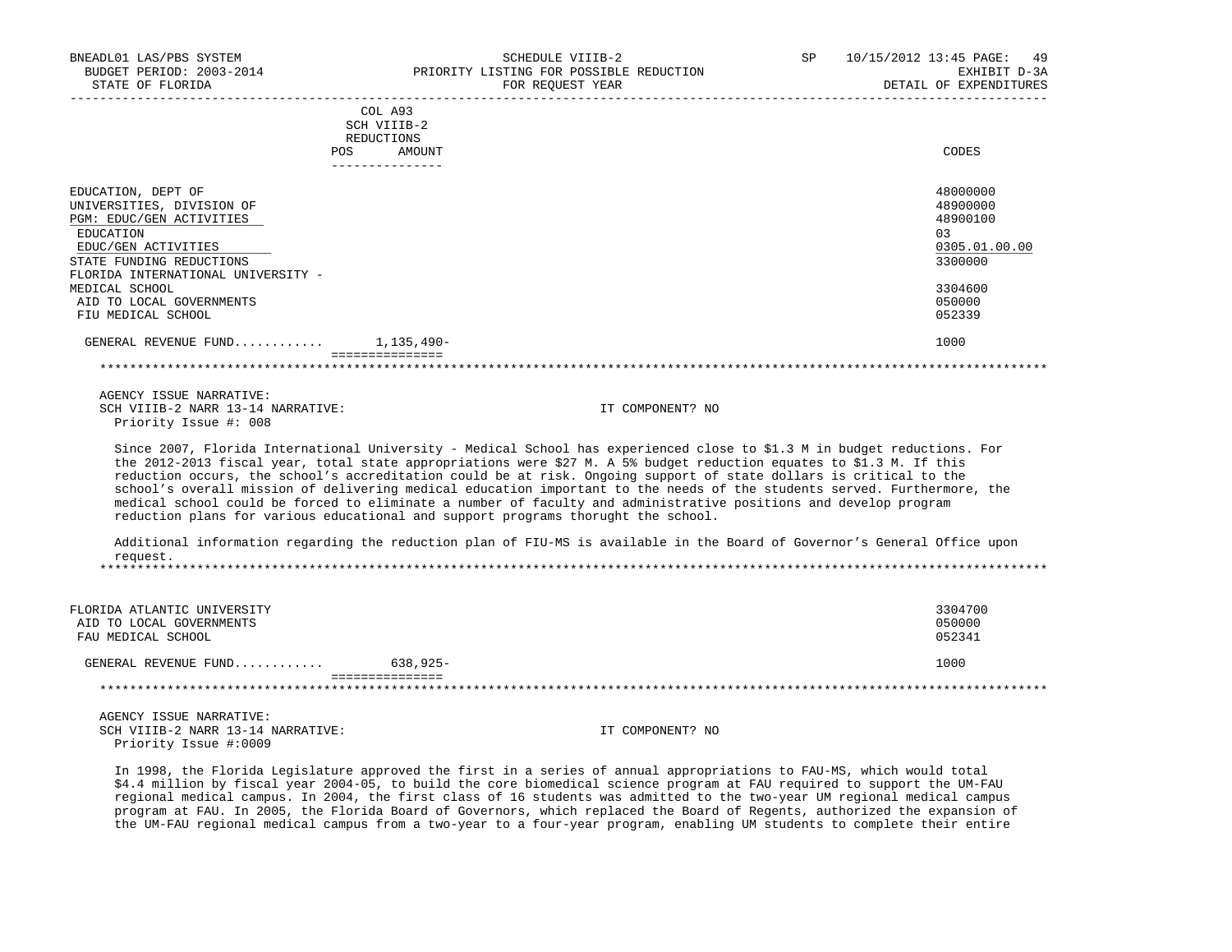-----------------------------------------------------------------------------------------------------------------------------------

|            | _______________ |       |
|------------|-----------------|-------|
| POS        | AMOUNT          | CODES |
| REDUCTIONS |                 |       |
|            | SCH VIIIB-2     |       |
|            | COL A93         |       |

| EDUCATION, DEPT OF          | 48000000      |
|-----------------------------|---------------|
| UNIVERSITIES, DIVISION OF   | 48900000      |
| PGM: EDUC/GEN ACTIVITIES    | 48900100      |
| EDUCATION                   | 03            |
| EDUC/GEN ACTIVITIES         | 0305.01.00.00 |
| STATE FUNDING REDUCTIONS    | 3300000       |
| FLORIDA ATLANTIC UNIVERSITY | 3304700       |

 undergraduate medical education program at FAU. In 2007, the first class of 32 students began the four-year FAU regional medical campus program and the final class completed the two-year regional medical campus program. In 2008 and 2009, respectively, 48 students were admitted to the FAU regional medical campus program, resulting in a total student body of 128 students in academic year 2009-10.

 On April 7, 2010, the Florida Board of Governors made a landmark decision and authorized FAU to award the M.D. degree. Legislation authorizing FAU's medical education program was passed by the Florida Legislature on April 22, 2010 and signed into law by the Governor on May 15, 2010, thereby making it an independent medical school?becoming only the 134th allopathic (M.D.) medical school in North America. FAU's medical school benefitted from the strong support from the state of Florida Board of Governors and the Florida Legislature, and is fully funded for its total enrollment of 256 students.

 The 2012-2013 state appropriation for FAU-MS is \$12.9 M, of which \$638,925 would be reduced if a 5% reduction is implemented for the 2013-2014 fiscal year.

 Additional information regarding the reduction plan for FAU-MS is available in the Board of Governor's General Office upon request. \*\*\*\*\*\*\*\*\*\*\*\*\*\*\*\*\*\*\*\*\*\*\*\*\*\*\*\*\*\*\*\*\*\*\*\*\*\*\*\*\*\*\*\*\*\*\*\*\*\*\*\*\*\*\*\*\*\*\*\*\*\*\*\*\*\*\*\*\*\*\*\*\*\*\*\*\*\*\*\*\*\*\*\*\*\*\*\*\*\*\*\*\*\*\*\*\*\*\*\*\*\*\*\*\*\*\*\*\*\*\*\*\*\*\*\*\*\*\*\*\*\*\*\*\*\*\*

| INSTITUTE OF HUMAN AND MACHINE |            |         |
|--------------------------------|------------|---------|
| COGNITION                      |            | 3304800 |
| AID TO LOCAL GOVERNMENTS       |            | 050000  |
| G/A-INST HUMAN & MACH COGN     |            | 052353  |
| GENERAL REVENUE FUND           | $135,309-$ | 1000    |
|                                |            |         |
|                                |            |         |
|                                |            |         |

AGENCY ISSUE NARRATIVE:<br>SCH VIIIB-2 NARR 13-14 NARRATIVE: Priority Issue #: 001

IT COMPONENT? NO

 For fiscal year 2012-2013, the Legislature appropriated \$2.7 M in recurring state appropriations to the Institute for Human and Machine Cognition. Approximately \$135,309 equates to a 5% budget reduction for the center. Most of the reductions will be absorbed through personnel and salary reductions. \*\*\*\*\*\*\*\*\*\*\*\*\*\*\*\*\*\*\*\*\*\*\*\*\*\*\*\*\*\*\*\*\*\*\*\*\*\*\*\*\*\*\*\*\*\*\*\*\*\*\*\*\*\*\*\*\*\*\*\*\*\*\*\*\*\*\*\*\*\*\*\*\*\*\*\*\*\*\*\*\*\*\*\*\*\*\*\*\*\*\*\*\*\*\*\*\*\*\*\*\*\*\*\*\*\*\*\*\*\*\*\*\*\*\*\*\*\*\*\*\*\*\*\*\*\*\*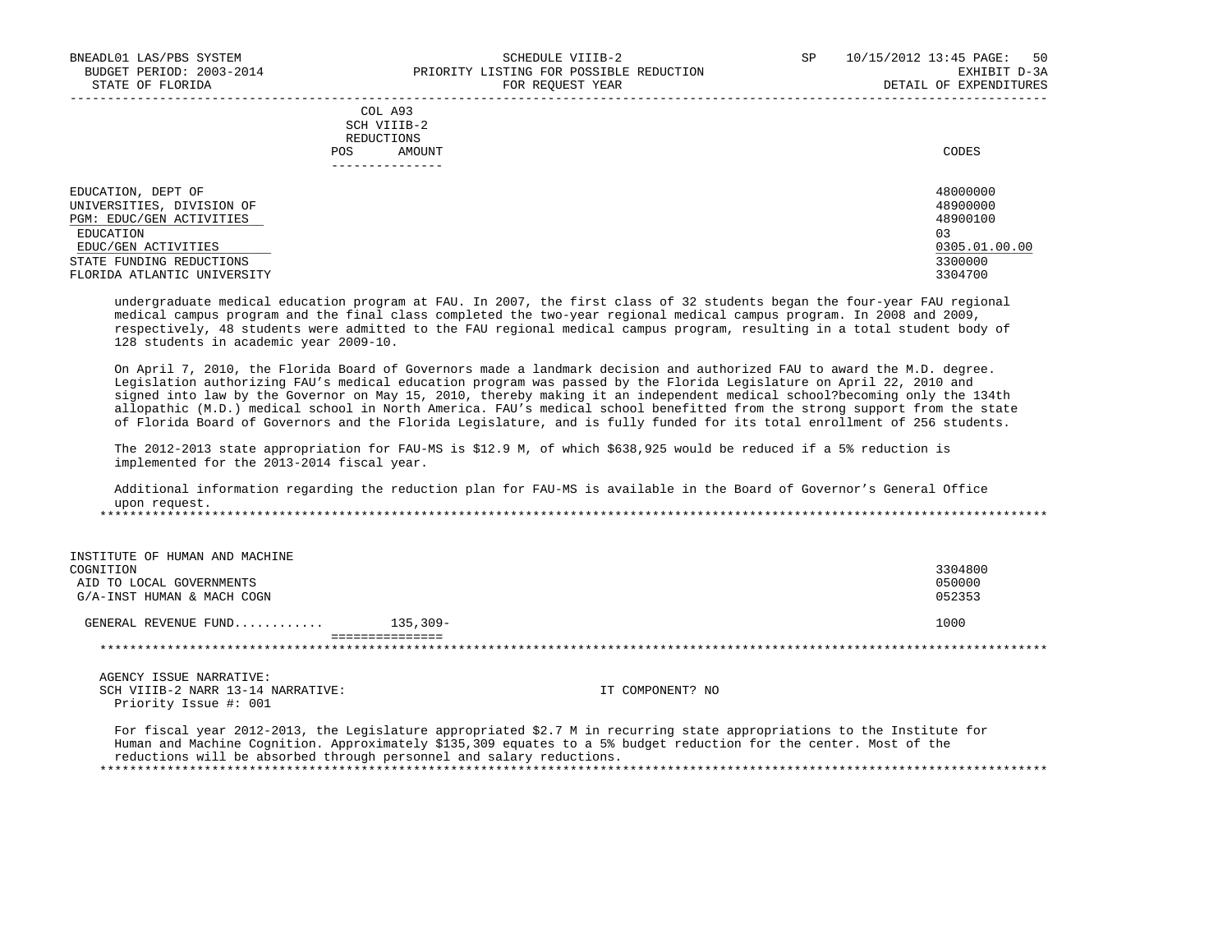| BNEADL01 LAS/PBS SYSTEM<br>BUDGET PERIOD: 2003-2014<br>STATE OF FLORIDA                                                                                               | SCHEDULE VIIIB-2<br>PRIORITY LISTING FOR POSSIBLE REDUCTION<br>FOR REOUEST YEAR | 10/15/2012 13:45 PAGE: 51<br>SP<br>EXHIBIT D-3A<br>DETAIL OF EXPENDITURES      |
|-----------------------------------------------------------------------------------------------------------------------------------------------------------------------|---------------------------------------------------------------------------------|--------------------------------------------------------------------------------|
|                                                                                                                                                                       | COL A93<br>SCH VIIIB-2<br>REDUCTIONS<br>AMOUNT<br>POS                           | CODES                                                                          |
| EDUCATION, DEPT OF<br>UNIVERSITIES, DIVISION OF<br>PGM: EDUC/GEN ACTIVITIES<br>EDUCATION<br>EDUC/GEN ACTIVITIES<br>STATE FUNDING REDUCTIONS<br>FLORIDA VIRTUAL CAMPUS |                                                                                 | 48000000<br>48900000<br>48900100<br>0.3<br>0305.01.00.00<br>3300000<br>3304900 |

SPECIAL CATEGORIES 100000 POSTAGORIES 100000 POSTAGORIES 100000 POSTAGORIES 100000 POSTAGORIES 100000 POSTAGORIES<br>G/A-FLA VIRTUAL CAMPUS G/A-FLA VIRTUAL CAMPUS

 GENERAL REVENUE FUND............ 548,182- 1000 ===============

\*\*\*\*\*\*\*\*\*\*\*\*\*\*\*\*\*\*\*\*\*\*\*\*\*\*\*\*\*\*\*\*\*\*\*\*\*\*\*\*\*\*\*\*\*\*\*\*\*\*\*\*\*\*\*\*\*\*\*\*\*\*\*\*\*\*\*\*\*\*\*\*\*\*\*\*\*\*\*\*\*\*\*\*\*\*\*\*\*\*\*\*\*\*\*\*\*\*\*\*\*\*\*\*\*\*\*\*\*\*\*\*\*\*\*\*\*\*\*\*\*\*\*\*\*\*\*

 AGENCY ISSUE NARRATIVE: SCH VIIIB-2 NARR 13-14 NARRATIVE: IT COMPONENT? NO Priority Issue #: 012

 The Florida Virtual Campus (FVC) initiative is a shared effort between the Florida College System and the State University System to support a single point of access to distance learning information and courses, library support services, and online advising services for students, while maintaining affordability and access. Additionally, funds will be used to support and enhance infrastructure development that replaces exisitng outdated web platforms.

 For FY 2012-13,FVC received \$10.9 M in general revenue funds, of which \$548,000 would be reduced in 2013-14 if a 5% reduction was exercised.

 A 5% percent reduction in appropriations to the Florida Virtual Campus (FLVC) would significantly diminish the services provided to students, faculty and staff, and libraries at Florida's 39 public colleges and universities. This reduction in revenue would result in an overall widespread decrease in FLVC service levels, interrupting workflows at the 39 institutions, affecting library and advising staff's ability to assist students, and reducing student access to statewide electronic research materials.

 Specific areas likely to be impacted include: decreases in the FLVC service desk hours; limited time for technicians to assist students and staff when help is needed; reductions to centralized services such as data loading; reductions to system support services for the statewide Library Management System and eResources Discovery tool; interruption and delays in development and enhancement of critical services such as the Transient Student Application process; delays in the enhancement of the online course catalog.

Future development of the FLVC.org website would also be at risk. Much anticipated future services such as student dashboards and the streamlining of user interfaces would be delayed. \*\*\*\*\*\*\*\*\*\*\*\*\*\*\*\*\*\*\*\*\*\*\*\*\*\*\*\*\*\*\*\*\*\*\*\*\*\*\*\*\*\*\*\*\*\*\*\*\*\*\*\*\*\*\*\*\*\*\*\*\*\*\*\*\*\*\*\*\*\*\*\*\*\*\*\*\*\*\*\*\*\*\*\*\*\*\*\*\*\*\*\*\*\*\*\*\*\*\*\*\*\*\*\*\*\*\*\*\*\*\*\*\*\*\*\*\*\*\*\*\*\*\*\*\*\*\*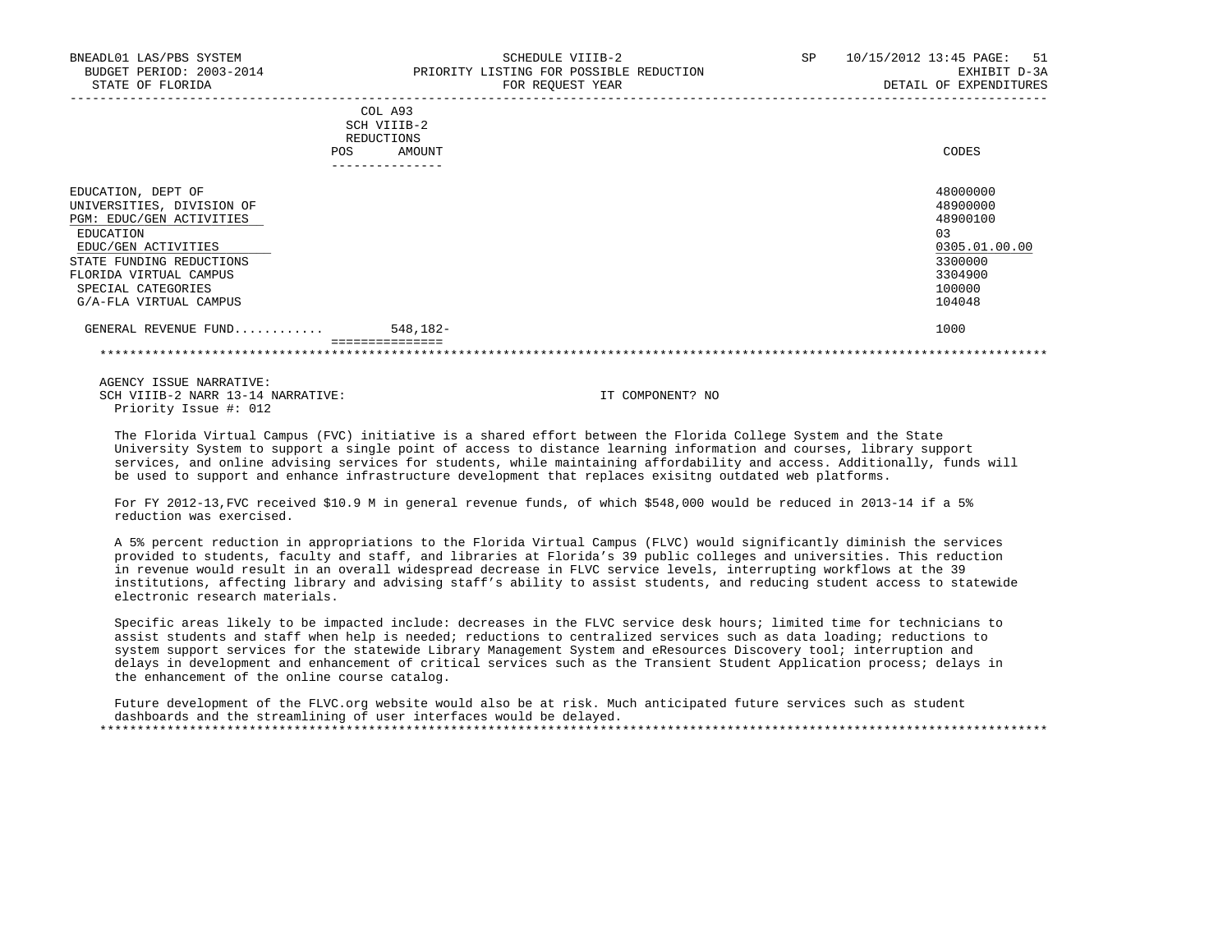-----------------------------------------------------------------------------------------------------------------------------------

|                    | COL A93<br>SCH VIIIB-2<br>REDUCTIONS |        |
|--------------------|--------------------------------------|--------|
|                    | AMOUNT<br>POS                        | CODES  |
| EDUCATION, DEPT OF | --------------                       | 480000 |

|                                      | ---------------- |                     |
|--------------------------------------|------------------|---------------------|
| TOTAL PROG COMP                      | 98,868,178-      |                     |
| TRUST FUNDS                          | $10, 243, 478 -$ | 2000                |
| BY FUND TYPE<br>GENERAL REVENUE FUND | 88,624,700-      | 1000                |
| TOTAL: EDUC/GEN ACTIVITIES           |                  | 0305.01.00.00       |
| EDUCATION<br>EDUC/GEN ACTIVITIES     |                  | 03<br>0305.01.00.00 |
| PGM: EDUC/GEN ACTIVITIES             |                  | 48900100            |
| UNIVERSITIES, DIVISION OF            |                  | 48900000            |
| EDUCATION, DEPT OF                   |                  | 48000000            |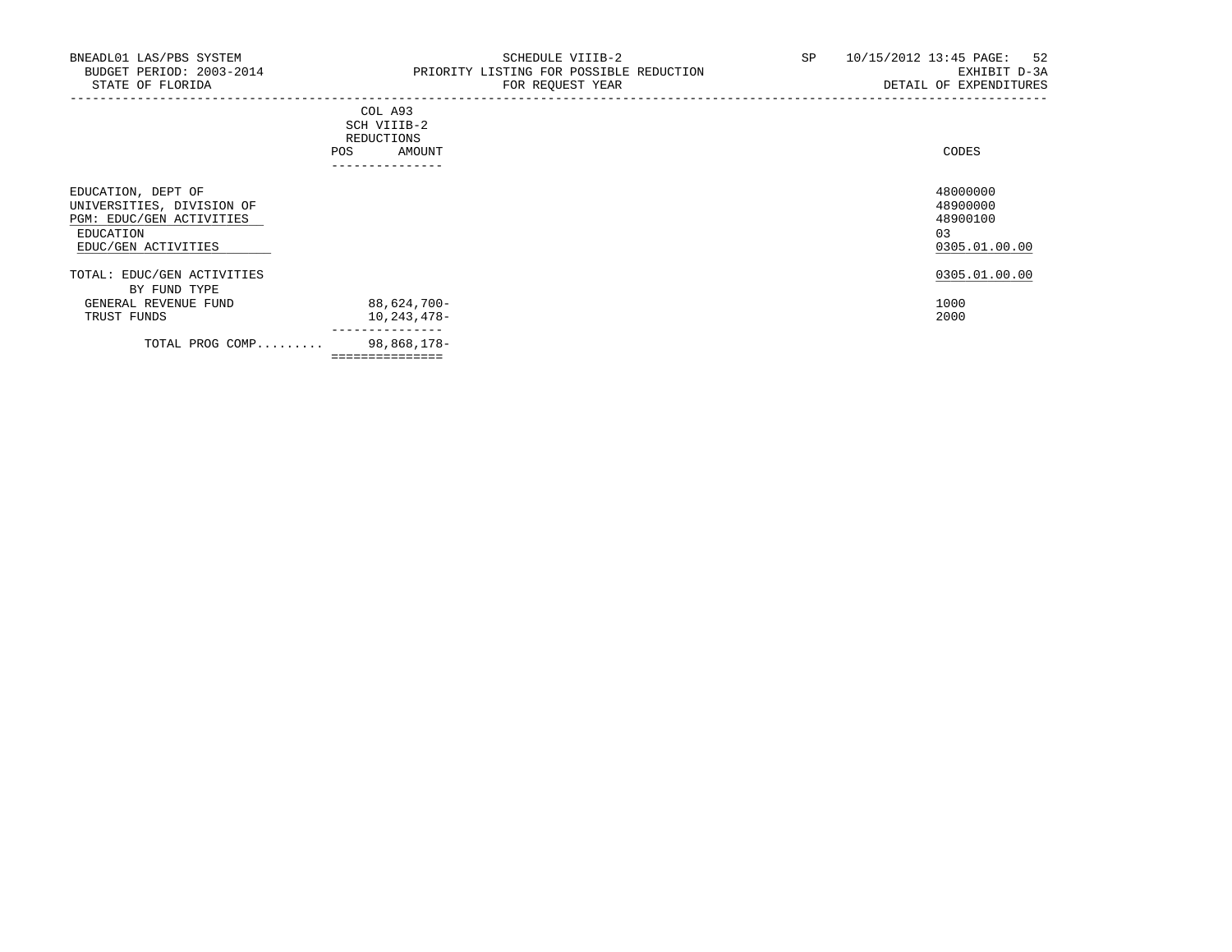| BNEADL01 LAS/PBS SYSTEM<br>BUDGET PERIOD: 2003-2014<br>STATE OF FLORIDA                                                                                                                                                                                                                                                  |                                                                       | PRIORITY LISTING FOR POSSIBLE REDUCTION | SCHEDULE VIIIB-2<br>FOR REQUEST YEAR |                  | SP       | 10/15/2012 13:45 PAGE:<br>53<br>EXHIBIT D-3A<br>DETAIL OF EXPENDITURES                                  |
|--------------------------------------------------------------------------------------------------------------------------------------------------------------------------------------------------------------------------------------------------------------------------------------------------------------------------|-----------------------------------------------------------------------|-----------------------------------------|--------------------------------------|------------------|----------|---------------------------------------------------------------------------------------------------------|
|                                                                                                                                                                                                                                                                                                                          | COL A93<br>SCH VIIIB-2<br>REDUCTIONS<br>POS AMOUNT<br>_______________ |                                         |                                      |                  |          | CODES                                                                                                   |
| EDUCATION, DEPT OF<br>UNIVERSITIES, DIVISION OF<br>BD OF GOVERNORS<br>GOV OPERATIONS/SUPPORT<br>EXEC LEADERSHIP/SUPPRT SVC<br>STATE FUNDING REDUCTIONS<br>SALARIES AND BENEFITS<br>SALARIES AND BENEFITS<br>GENERAL REVENUE FUND<br>DIV UNIV FAC CONST ADM TF                                                            | 214,059-<br>32,811-                                                   |                                         |                                      |                  |          | 48000000<br>48900000<br>48900300<br>16<br>1602.00.00.00<br>3300000<br>3300110<br>010000<br>1000<br>2222 |
| TOTAL APPRO                                                                                                                                                                                                                                                                                                              | ________________<br>$246,870-$                                        |                                         |                                      |                  |          |                                                                                                         |
| AGENCY ISSUE NARRATIVE:                                                                                                                                                                                                                                                                                                  | ===============                                                       |                                         |                                      |                  |          |                                                                                                         |
| SCH VIIIB-2 NARR 13-14 NARRATIVE:<br>Priority Issue #: 018<br>This reduction issue would reduce the budget in the salaries and benefits category. If the Board of Governors ofice were<br>to incur a 5% reduction in salaries and benefits for fiscal year 2013-2014, an estimated four postions could be<br>eliminated. |                                                                       |                                         |                                      | IT COMPONENT? NO |          |                                                                                                         |
| The amount for this reduction was calculated by taking the salaries and benefits recurring amount (G64-G65) and<br>multiplying by 5%.                                                                                                                                                                                    |                                                                       |                                         |                                      |                  |          |                                                                                                         |
| POSITION DETAIL OF SALARIES AND BENEFITS:                                                                                                                                                                                                                                                                                |                                                                       |                                         |                                      |                  |          |                                                                                                         |
|                                                                                                                                                                                                                                                                                                                          | FTE                                                                   |                                         |                                      |                  | SUBTOTAL | LAPSE LAPSED SALARIES<br>% AND BENEFITS                                                                 |
| A93 - SCH VIIIB-2 REDUCTIONS                                                                                                                                                                                                                                                                                             |                                                                       |                                         |                                      |                  |          |                                                                                                         |
| CHANGES TO CURRENTLY AUTHORIZED POSITIONS<br>OTHER SALARY AMOUNT<br>1000 GENERAL REVENUE FUND<br>2222 DIV UNIV FAC CONST ADM TF                                                                                                                                                                                          |                                                                       |                                         |                                      |                  |          | $214,059-$<br>32,811-                                                                                   |
|                                                                                                                                                                                                                                                                                                                          |                                                                       |                                         |                                      |                  |          | ______________<br>$246,870-$<br>==============                                                          |
|                                                                                                                                                                                                                                                                                                                          |                                                                       |                                         |                                      |                  |          |                                                                                                         |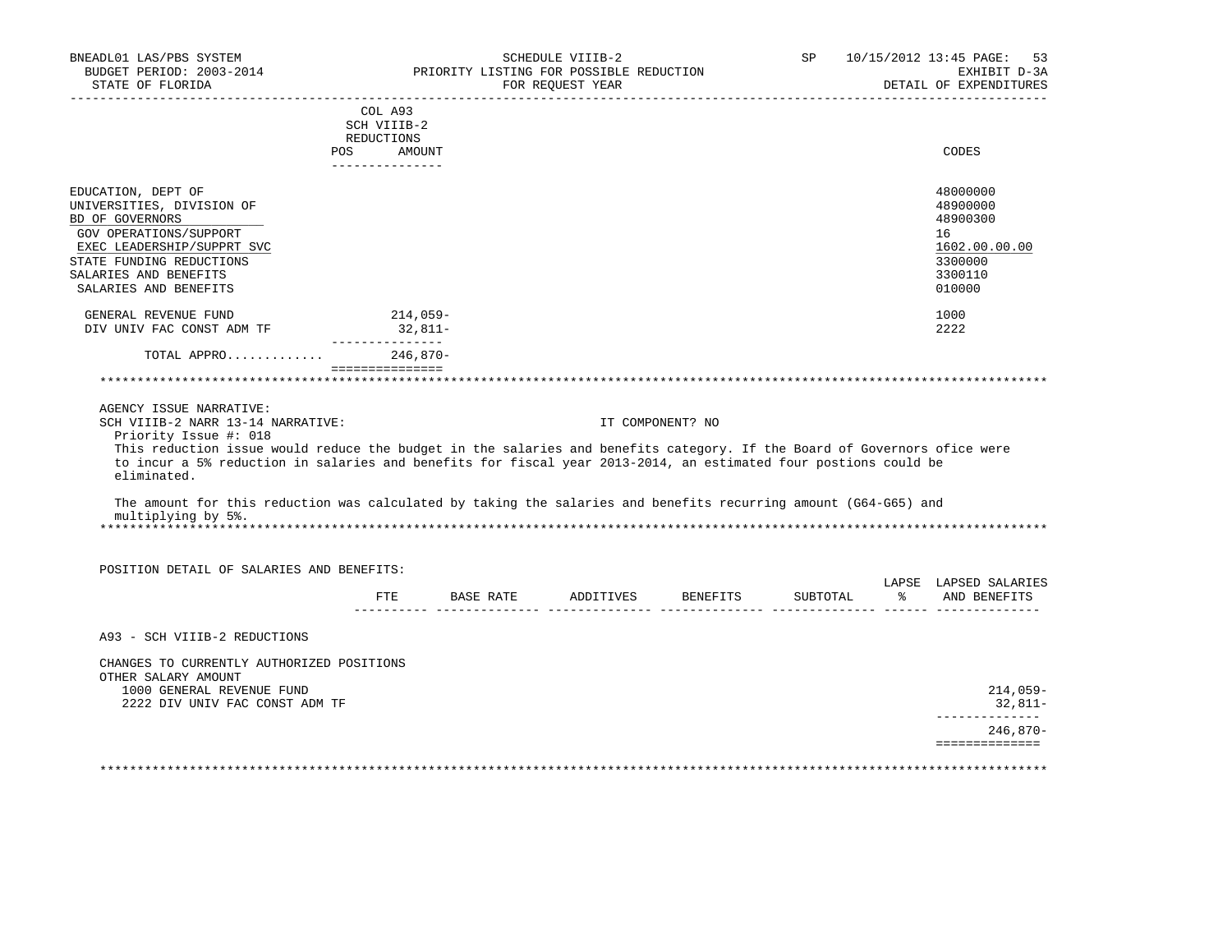| BNEADL01 LAS/PBS SYSTEM<br>BUDGET PERIOD: 2003-2014<br>STATE OF FLORIDA | SCHEDULE VIIIB-2<br>PRIORITY LISTING FOR POSSIBLE REDUCTION<br>FOR REQUEST YEAR                                                                                                                                                                   | SP<br>10/15/2012 13:45 PAGE:<br>54<br>EXHIBIT D-3A<br>DETAIL OF EXPENDITURES |
|-------------------------------------------------------------------------|---------------------------------------------------------------------------------------------------------------------------------------------------------------------------------------------------------------------------------------------------|------------------------------------------------------------------------------|
|                                                                         | COL A93                                                                                                                                                                                                                                           |                                                                              |
|                                                                         | SCH VIIIB-2                                                                                                                                                                                                                                       |                                                                              |
|                                                                         | REDUCTIONS                                                                                                                                                                                                                                        |                                                                              |
| <b>POS</b>                                                              | AMOUNT<br>---------------                                                                                                                                                                                                                         | CODES                                                                        |
| EDUCATION, DEPT OF                                                      |                                                                                                                                                                                                                                                   | 48000000                                                                     |
| UNIVERSITIES, DIVISION OF                                               |                                                                                                                                                                                                                                                   | 48900000                                                                     |
| BD OF GOVERNORS                                                         |                                                                                                                                                                                                                                                   | 48900300                                                                     |
| GOV OPERATIONS/SUPPORT                                                  |                                                                                                                                                                                                                                                   | 16                                                                           |
| EXEC LEADERSHIP/SUPPRT SVC<br>STATE FUNDING REDUCTIONS                  |                                                                                                                                                                                                                                                   | 1602.00.00.00<br>3300000                                                     |
| OTHER PERSONAL SERVICES                                                 |                                                                                                                                                                                                                                                   | 3304410                                                                      |
| OTHER PERSONAL SERVICES                                                 |                                                                                                                                                                                                                                                   | 030000                                                                       |
|                                                                         |                                                                                                                                                                                                                                                   |                                                                              |
| GENERAL REVENUE FUND                                                    | 2,469-<br>$750 -$                                                                                                                                                                                                                                 | 1000                                                                         |
| DIV UNIV FAC CONST ADM TF<br>OPERATIONS AND MAINT TF                    | $250 -$                                                                                                                                                                                                                                           | 2222<br>2516                                                                 |
|                                                                         | _______________                                                                                                                                                                                                                                   |                                                                              |
| TOTAL APPRO                                                             | 3,469-                                                                                                                                                                                                                                            |                                                                              |
|                                                                         | ===============                                                                                                                                                                                                                                   |                                                                              |
|                                                                         |                                                                                                                                                                                                                                                   |                                                                              |
| AGENCY ISSUE NARRATIVE:                                                 |                                                                                                                                                                                                                                                   |                                                                              |
| SCH VIIIB-2 NARR 13-14 NARRATIVE:                                       | IT COMPONENT? NO                                                                                                                                                                                                                                  |                                                                              |
| Priority Issue #: 015<br>Board general Office.                          | This reduction issue would reduce the budget in the other personal services (OPS) category. A reduction in this category<br>would limit the number of OPS students the Board of Governors could employ to work part time providing support to the |                                                                              |
| multiplying by 5%.                                                      | The amount for this reduction was calculated by taking the other personal services recurring amount (G64-G65) and                                                                                                                                 |                                                                              |
|                                                                         |                                                                                                                                                                                                                                                   |                                                                              |
| EXPENSES                                                                |                                                                                                                                                                                                                                                   | 3304510                                                                      |
| <b>EXPENSES</b>                                                         |                                                                                                                                                                                                                                                   | 040000                                                                       |
| GENERAL REVENUE FUND                                                    | 27,449-                                                                                                                                                                                                                                           | 1000                                                                         |
| DIV UNIV FAC CONST ADM TF                                               | 12,900-                                                                                                                                                                                                                                           | 2222                                                                         |
| OPERATIONS AND MAINT TF                                                 | $600 -$                                                                                                                                                                                                                                           | 2516                                                                         |
| TOTAL APPRO                                                             | ________________<br>$40,949-$                                                                                                                                                                                                                     |                                                                              |
|                                                                         | ===============                                                                                                                                                                                                                                   |                                                                              |
|                                                                         |                                                                                                                                                                                                                                                   |                                                                              |
| AGENCY ISSUE NARRATIVE:                                                 |                                                                                                                                                                                                                                                   |                                                                              |
| SCH VIIIB-2 NARR 13-14 NARRATIVE:                                       | IT COMPONENT? NO                                                                                                                                                                                                                                  |                                                                              |
| Priority Issue #: 016                                                   |                                                                                                                                                                                                                                                   |                                                                              |
| operational costs associated with the Board General office.             | This reduction issue would reduce the budget in the expense category. A reduction in this category would limit the amount<br>of funds the Board of Governors has available to pay for rent expenses, travel expenses, as well as other routine    |                                                                              |
|                                                                         | The amount for this reduction was calculated by taking the expense recurring amount (G64-G65) and multiplying by 5%.                                                                                                                              |                                                                              |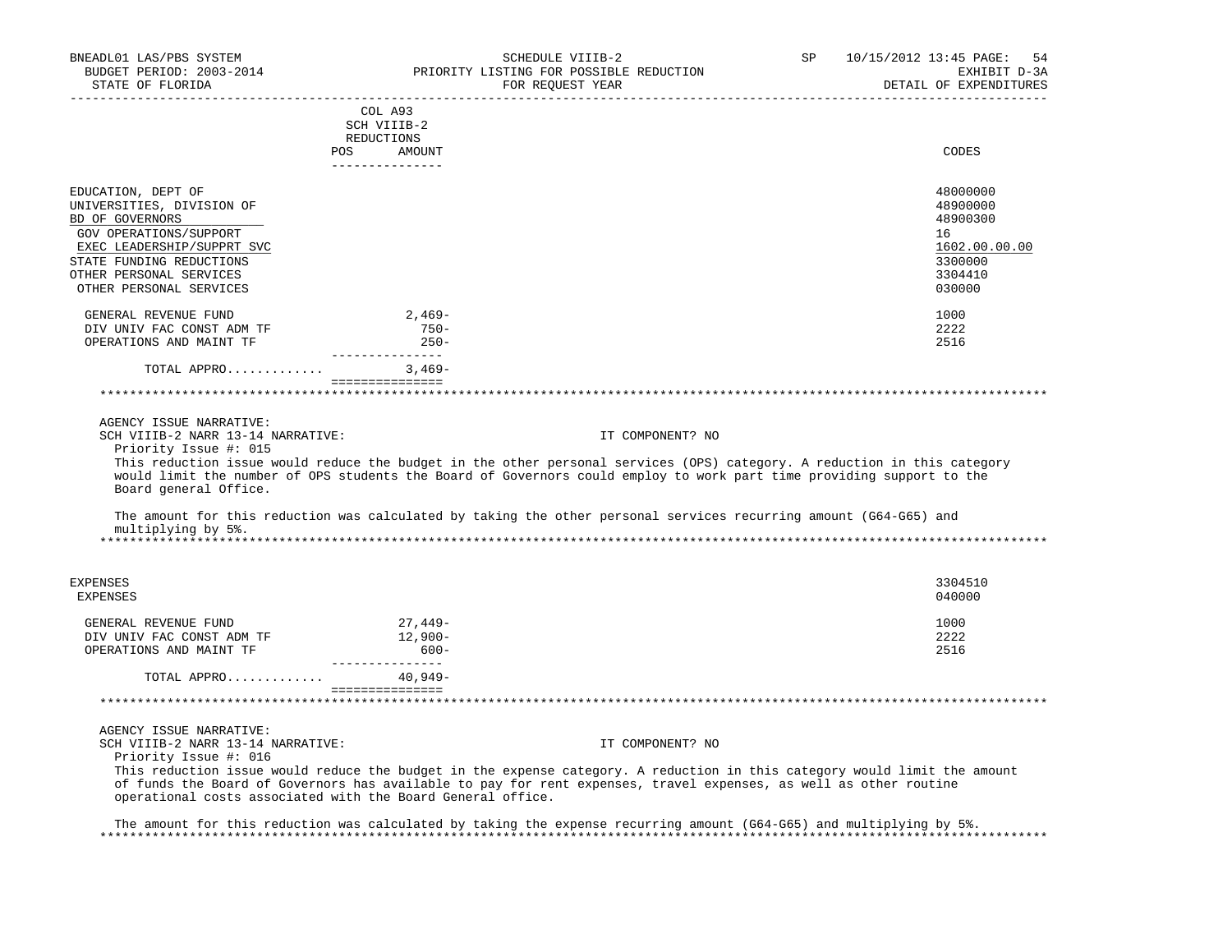| BNEADL01 LAS/PBS SYSTEM<br>STATE OF FLORIDA                                                                | SCHEDULE VIIIB-2<br>BUDGET PERIOD: 2003-2014 PRIORITY LISTING FOR POSSIBLE REDUCTION<br>FOR REOUEST YEAR                                                                                                                                                                                                                                                            | SP               | 10/15/2012 13:45 PAGE: 55<br>EXHIBIT D-3A<br>DETAIL OF EXPENDITURES |
|------------------------------------------------------------------------------------------------------------|---------------------------------------------------------------------------------------------------------------------------------------------------------------------------------------------------------------------------------------------------------------------------------------------------------------------------------------------------------------------|------------------|---------------------------------------------------------------------|
|                                                                                                            | COL A93<br>SCH VIIIB-2<br>REDUCTIONS<br>POS<br>AMOUNT                                                                                                                                                                                                                                                                                                               |                  | CODES                                                               |
|                                                                                                            | _______________                                                                                                                                                                                                                                                                                                                                                     |                  |                                                                     |
| EDUCATION, DEPT OF<br>UNIVERSITIES, DIVISION OF<br>BD OF GOVERNORS<br>GOV OPERATIONS/SUPPORT               |                                                                                                                                                                                                                                                                                                                                                                     |                  | 48000000<br>48900000<br>48900300<br>16                              |
| EXEC LEADERSHIP/SUPPRT SVC<br>STATE FUNDING REDUCTIONS<br>OTHER CAPITAL OUTLAY<br>OPERATING CAPITAL OUTLAY |                                                                                                                                                                                                                                                                                                                                                                     |                  | 1602.00.00.00<br>3300000<br>3304610<br>060000                       |
| GENERAL REVENUE FUND<br>DIV UNIV FAC CONST ADM TF                                                          | 589-<br>$289-$                                                                                                                                                                                                                                                                                                                                                      |                  | 1000<br>2222                                                        |
| TOTAL APPRO                                                                                                | ________________<br>$878 -$                                                                                                                                                                                                                                                                                                                                         |                  |                                                                     |
|                                                                                                            | ________________                                                                                                                                                                                                                                                                                                                                                    |                  |                                                                     |
| AGENCY ISSUE NARRATIVE:<br>SCH VIIIB-2 NARR 13-14 NARRATIVE:<br>Priority Issue #: 013                      |                                                                                                                                                                                                                                                                                                                                                                     | IT COMPONENT? NO |                                                                     |
| 2007-2008 fiscal year.                                                                                     | This reduction issue would reduce the budget for the operating capital outlay category. A reduction in this category<br>would limit the Board of Governors ability to purchase new computer equipment, replace old computers, and purchase<br>additional software and equipment to further upgrade the Board's DATA modernization project that was initiated in the |                  |                                                                     |
| multiplying by 5%.                                                                                         | The amount for this reduction was calculated by taking the operating capital outlay recurring amount (G64-G65) and                                                                                                                                                                                                                                                  |                  |                                                                     |
|                                                                                                            |                                                                                                                                                                                                                                                                                                                                                                     |                  |                                                                     |
| CONTRACTED SERVICES<br>SPECIAL CATEGORIES<br>CONTRACTED SERVICES                                           |                                                                                                                                                                                                                                                                                                                                                                     |                  | 3304710<br>100000<br>100777                                         |
| GENERAL REVENUE FUND<br>DIV UNIV FAC CONST ADM TF<br>OPERATIONS AND MAINT TF                               | 5,278-<br>$1,000-$<br>$150-$                                                                                                                                                                                                                                                                                                                                        |                  | 1000<br>2222<br>2516                                                |
| TOTAL APPRO                                                                                                | ________________<br>$6,428-$                                                                                                                                                                                                                                                                                                                                        |                  |                                                                     |
|                                                                                                            | ===============                                                                                                                                                                                                                                                                                                                                                     |                  |                                                                     |
| AGENCY ISSUE NARRATIVE:<br>SCH VIIIB-2 NARR 13-14 NARRATIVE:<br>Priority Issue #: 014                      |                                                                                                                                                                                                                                                                                                                                                                     | IT COMPONENT? NO |                                                                     |

 This reduction issue would reduce the Board of Governors budget for contracted services. A reduction in this category would limit the amount of funds available for day to day operations such as shipping, advertising, maintenance plans for computer equipment and printers, and for software renewals.